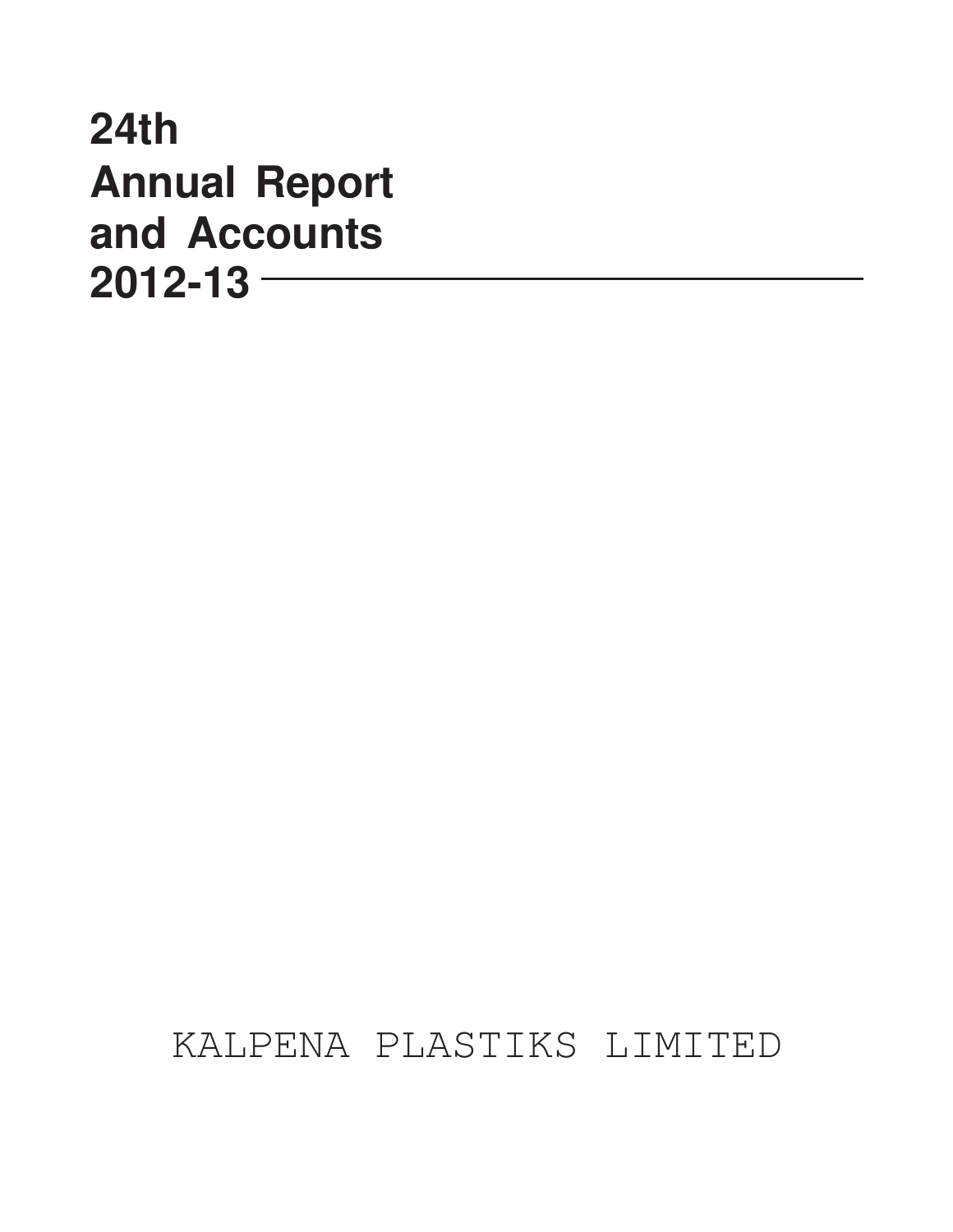#### **BOARD OF DIRECTORS**

Mr. Jitendra Tiwari Mr. Kashinath Agarwal Mr. Mohan Kumar Tiwary

Mr. Deo Kishan Kalwani

#### **AUDITORS**

M/s Maloo & Co. Chartered Accountants 3A, Surendra Mohan Ghosh Sarani, 2nd Floor Kolkata – 700 001

#### **BANKERS**

Dena Bank HDFC Bank

#### **REGISTERED OFFICE**

3, Saheed Nityananda Saha Sarani Kolakta – 700 001 E-mail : sarlagemsltd@yahoo.com

#### **REGISTRAR & SHARE TRANSFER AGENT**

C B Management Services (P) Limited (Unit – Kalpena Plastiks Ltd), P-22-Bondel Road, Kolkata - 700 019 Phone : 033 22806692 / 93 / 94 / 2486 / 4011 6700 Fax : 033 22870263 E Mail : rta@cbmsl.com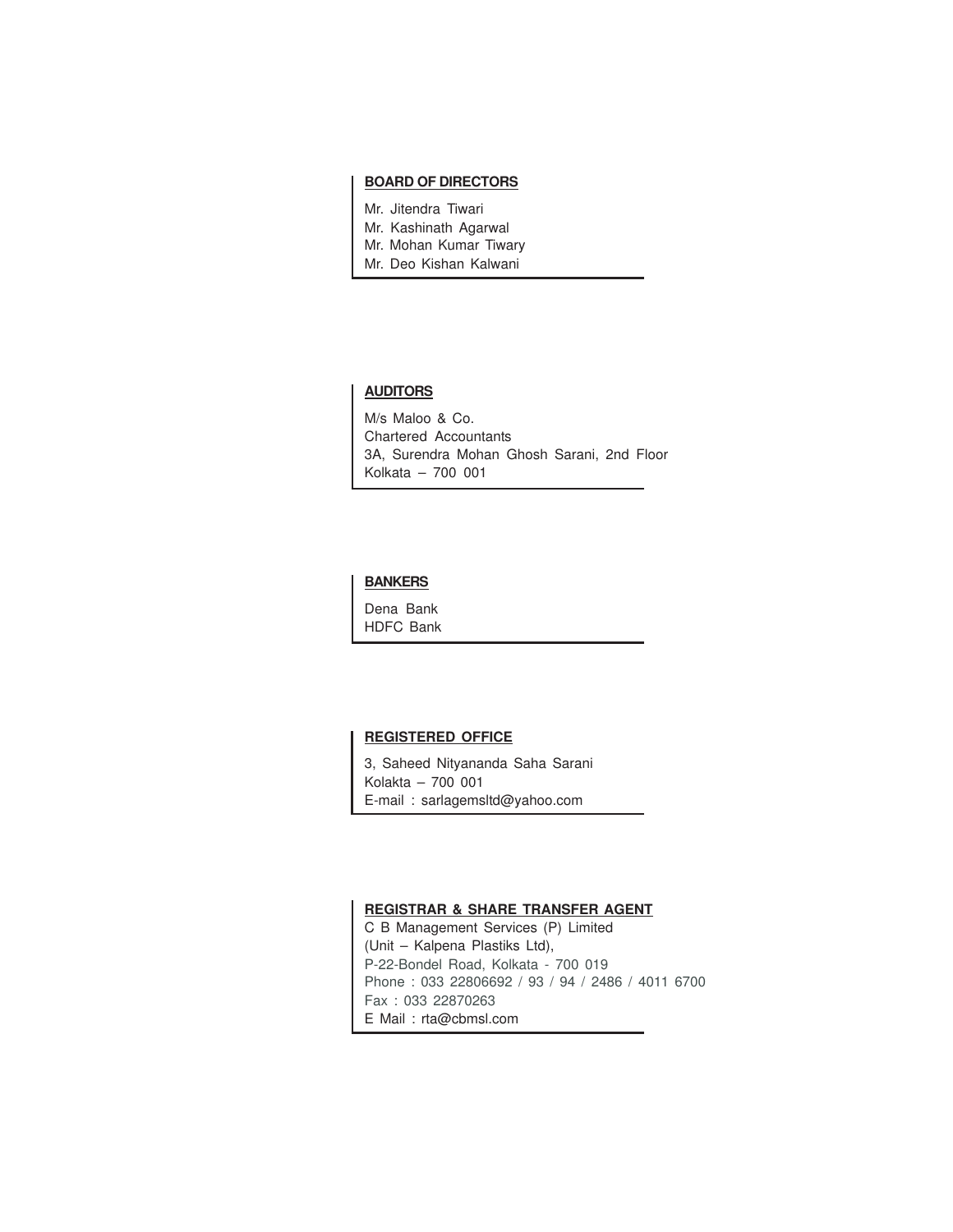### **NOTICE**

NOTICE is hereby given that the 24<sup>rd</sup> Annual General Meeting of the Members of KALPENA PLASTIKS LIMITED will be held on Monday, the 30<sup>th</sup> Day of September, 2013 at 10.00 a.m. at the Registered office of the Company at 3, Saheed Nityananda Saha Sarani, Kolkata 700 001, to transact the following businesses:

#### **ORDINARY BUSINESS:**

- 1. To receive, consider and adopt the Audited Balance Sheet as at 31<sup>st</sup> March, 2013 and the Profit & Loss Account for the year ended on that date together with the Directors' and the Auditors' Reports, thereon.
- 2. To appoint a Director in place of Mr. Kashi Nath Agarwal, who retires by rotation and being eligible offers himself for reappointment.
- 3. To Appoint Auditors and to fix their Remuneration.

3, Saheed Nityananda Saha Sarani, Kolkata 700 001 **J.Tiwari**

**Registered Office:** and the Board of Directors of the Board of Directors of the Board of Directors

(Chairman)

Date :- 30<sup>th</sup> May, 2013 Place : Kolkata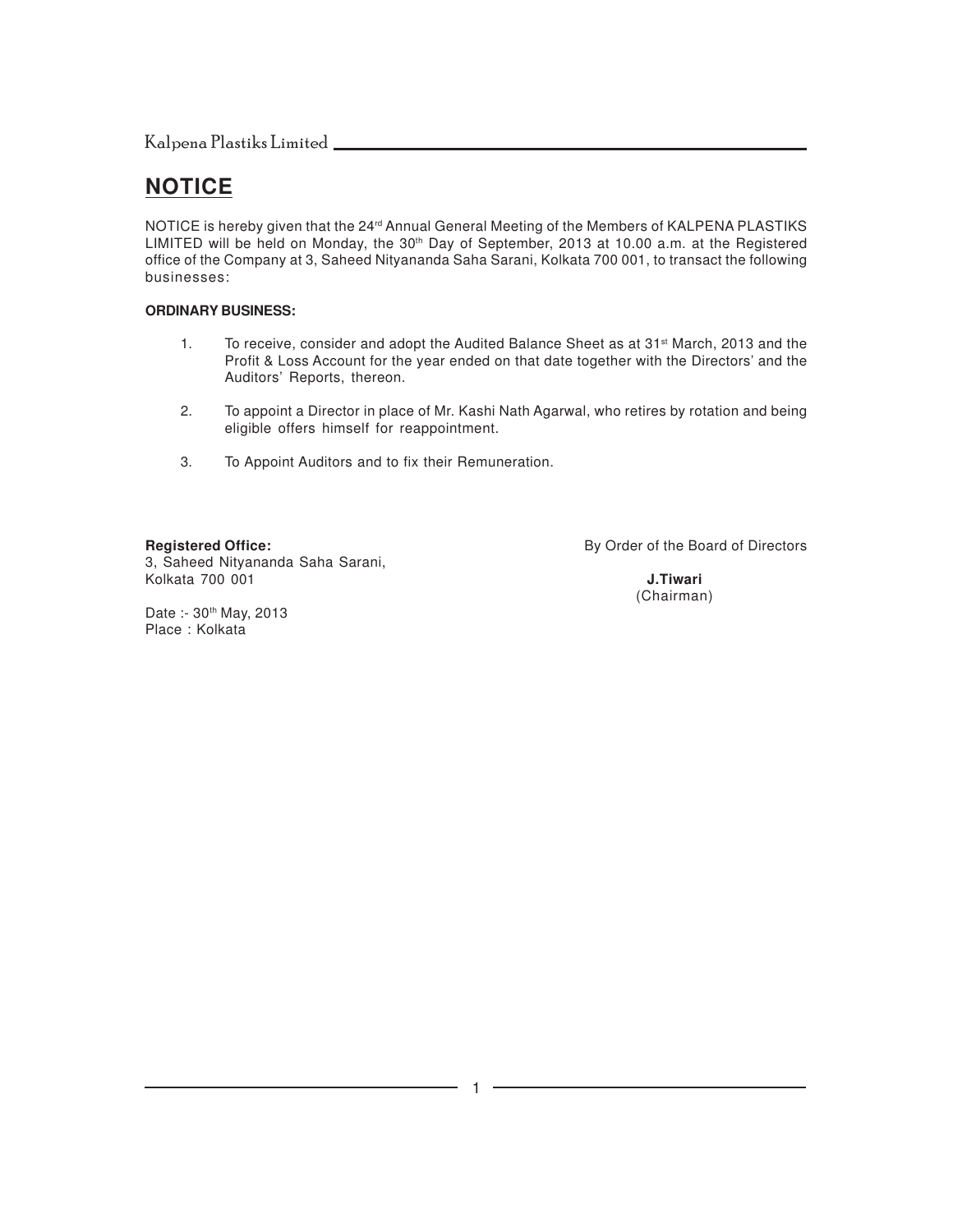#### **Notes:**

- 1. A MEMBER ENTITLED TO ATTEND AND VOTE AT THE ANNUAL GENERAL MEETING (THE "MEETING") IS ENTITLED TO APPOINT A PROXY TO ATTEND AND VOTE ON A POLL INSTEAD OF HIMSELF / HERSELF AND THE PROXY NEED NOT TO BE A MEMBER OF THE COMPANY. A PROXY SHALL NOT HAVE ANY RIGHT TO SPEAK AT THE MEETING. THE INSTRUMENT APPOINTING PROXY SHOULD, HOWEVER, BE DEPOSITED AT THE REGISTERED OFFICE OF THE COMPANY NOT LESS THEN FORTY-EIGHT HOURS BEFORE THE COMMENCEMENT OF MEETING. THE PROXY FORM IS APPENDED WITH THE ADMISSION SLIP.
- 2. Corporate members intending to send their authorized representatives to attend the Meeting are requested to send to the Company a certified copy of the Board Resolution authorizing their representative to attend and vote, on their behalf, at the Meeting.
- 3. The Register of Members and the Share Transfer Books of the Company shall remain closed from Monday,  $23<sup>rd</sup>$  September, 2013 to Monday,  $30<sup>th</sup>$  September, 2013 (both days inclusive).
- 4. Relevant documents referred to in the accompanying notice are open for inspection by the members at the Registered Office of the Company on all working days, except Saturdays, between 11.00 a.m. and 1.00 p.m. up to the date of Meeting.
- 5. Shareholders are requested to bring their Attendance Slip along with copy of Annual Report to the venue of the Meeting.
- 6. Members, holding shares in physical mode are requested to notify the change in their address / mandate/ bank account to M/s. CB Management Services (P) Limited, P-22, Bondel Road, Kolkata – 700 019, the Registrar & Share Transfer Agent of the Company.
- 7. Members, holding Shares in Demat mode are requested to notify the change in their address / bank account to their respective Depository Participant(s) (DPs).
- 8. The Ministry of Corporate Affairs has taken a "Green Initiative in the Corporate Governance" by allowing paperless compliances by the Companies and has issued circulars stating that service of the notice/ documents including Annual Report can be send by e-mail to its member. To support this green initiative of the Government in full measure, members who have not registered their e-mail addresses, so far, are requested to register their e-mail addresses, in respect of electronic holdings with the Depository through their concerned Depository Participants.
- 9. Brief resume of Directors seeking appointment / re appointment including nature of their expertise in specific functional areas and names of companies in which they hold directorship and membership / chairmanship of Board Committees, as stipulated under clause 49 of the Listing Agreement with the Stock Exchanges, are as under;-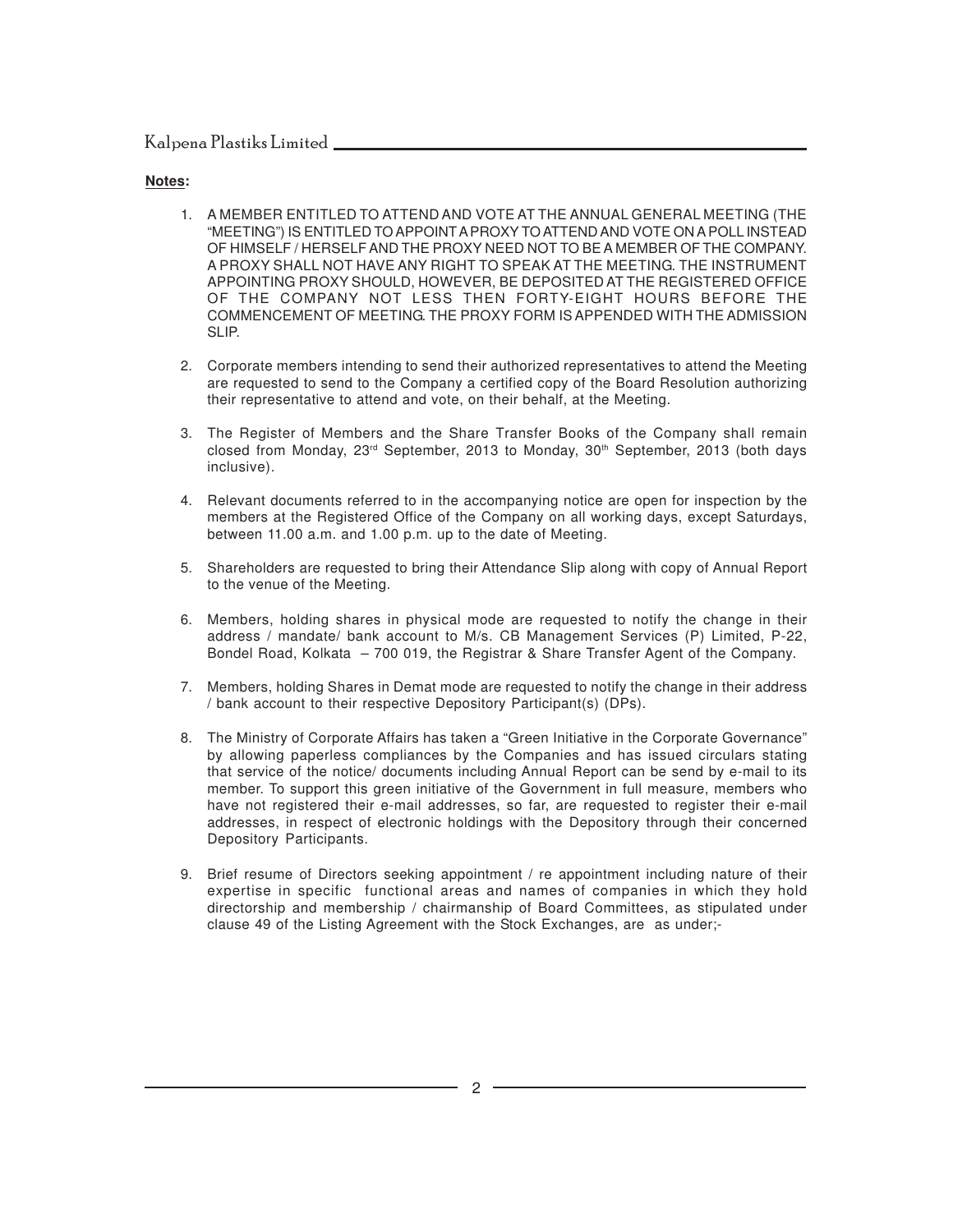BRIEF RESUME OF THE DIRECTORS SEEKING APPOINTMENT / RE APPOINTMENT, NATURE OF THEIR EXPERTISE IN SPECIFIC FUNCTIONAL AREA AND NAME OF THE COMPANIES IN WHICH THEY HOLD DIRECTORSHIP AND MEMBERSHIP / CHAIRMANSHIP OF BOARD COMMITTEES, AS REQUIRED IN TERMS OF CLAUSE 49 OF THE LISTING AGREEMENT WITH STOCK EXCHANGES IN INDIA.

| Name of Director   | Date of<br><b>Birth</b> | Qualification | Experience                                             | Directorship and<br>Membership /<br>Chairmanship in other<br>Companies in which he<br>is a director. # | Shareholdings in<br>Kalpena Plastiks<br>Limited |
|--------------------|-------------------------|---------------|--------------------------------------------------------|--------------------------------------------------------------------------------------------------------|-------------------------------------------------|
| Kashi Nath Agarwal | 14.02.1949              | B.Com         | Over 40 years of<br>experience in various<br>business. | Nil                                                                                                    | Nil                                             |

#### **# Note: Excludes Directorships in Private Limited Companies, Foreign Companies and Government Companies**

#### REQUEST TO MEMBERS

Members desirous of getting Information / Clarification on the Accounts and Operations of the company or intending to raise any query are requested to forward the same at least 7 days in advance of the meeting to the Company Secretary at the office address so as the same may be attended appropriately.

3, Saheed Nityananda Saha Sarani, Kolkata 700 001 **J.Tiwari**

**Registered Office: By Order of the Board of Directors** 

Chairman

Date: 30<sup>th</sup> May 2013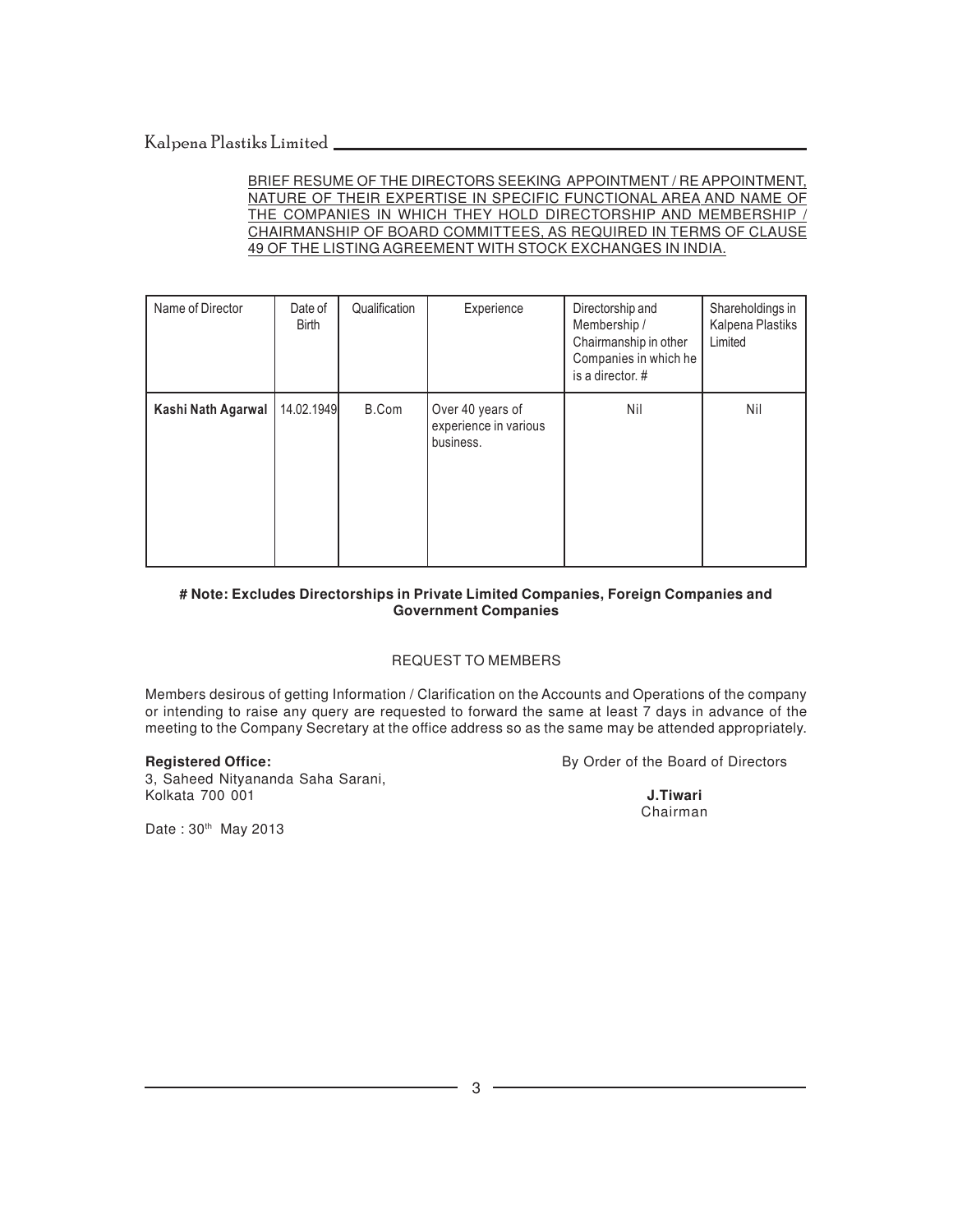### **DIRECTORS' REPORT**

#### **Dear Shareowners Kalpena Plastiks Limited**

Your Directors are pleased to present the 24<sup>th</sup> Annual Report together with the audited accounts for the year ended 31<sup>st</sup> March 2013.

#### **Financial Performance**

|                                                 |           | (Rs. In Lacs) |
|-------------------------------------------------|-----------|---------------|
| <b>Particulars</b>                              | 2012-2013 | 2011-2012     |
| Sales & other Income                            | 10426.23  | 4119.61       |
| Profit before Depreciation, Interest & Tax      | 14.85     | (5.72)        |
| Less : Depreciation                             | 0.44      | 0.11          |
| Interest                                        | 0.25      | 0.09          |
| Profit before Tax                               | 14.16     | (6.97)        |
| Less: Provision for Tax                         | 2.48      | 0             |
| <b>Profit After Tax</b>                         | 11.68     | (6.97)        |
| Add: Profit brought forward from previous year. | 23.84     | 30.81         |
| Balance Carried to B/S                          | 35.52     | 23.84         |

#### **Operations**

The Company has achieved a sales turnover of Rs. 104.26 Crore during the FY 2012 -13 as against Rs. 41.19 Crore in the previous year. The Profit after tax for the year is Rs. 11.68 lacs as compared to loss of Rs. 6.97 lacs in the previous year.

#### **Dividend**

Your Directors feel that there is a need to conserve resources for future plans and regret their inability to recommend any dividend for the current year.

#### **Public Deposits**

Your Company has not accepted any fixed deposit during the year under review in terms of Section 58A of the Companies Act, 1956 read with Companies (Acceptance of Deposit) Rules, 1975 and hence no amount of principal or interest was outstanding as at the Balance Sheet date.

#### **Directors**

Mr.B.L.Bohara resigned from the Directorship of the Company with effect from 16th January, 2013. Your Directors appreciate the service rendered by him to the Company.

Mr. Kashi Nath Agarwal, Director of the company, liable to retire by rotation at the forthcoming Annual General Meeting and being eligible, offer himself for reappointment.

Appropriate resolution for his reappointment is being placed before you for your approval at the ensuing Annual General Meeting. The brief resume and other information of the eligible directors in terms of the provisions of clause 49 of the Listing Agreement with Stock Exchanges have been detailed elsewhere in the notice. Your Directors recommends his reappointment as Director of your Company.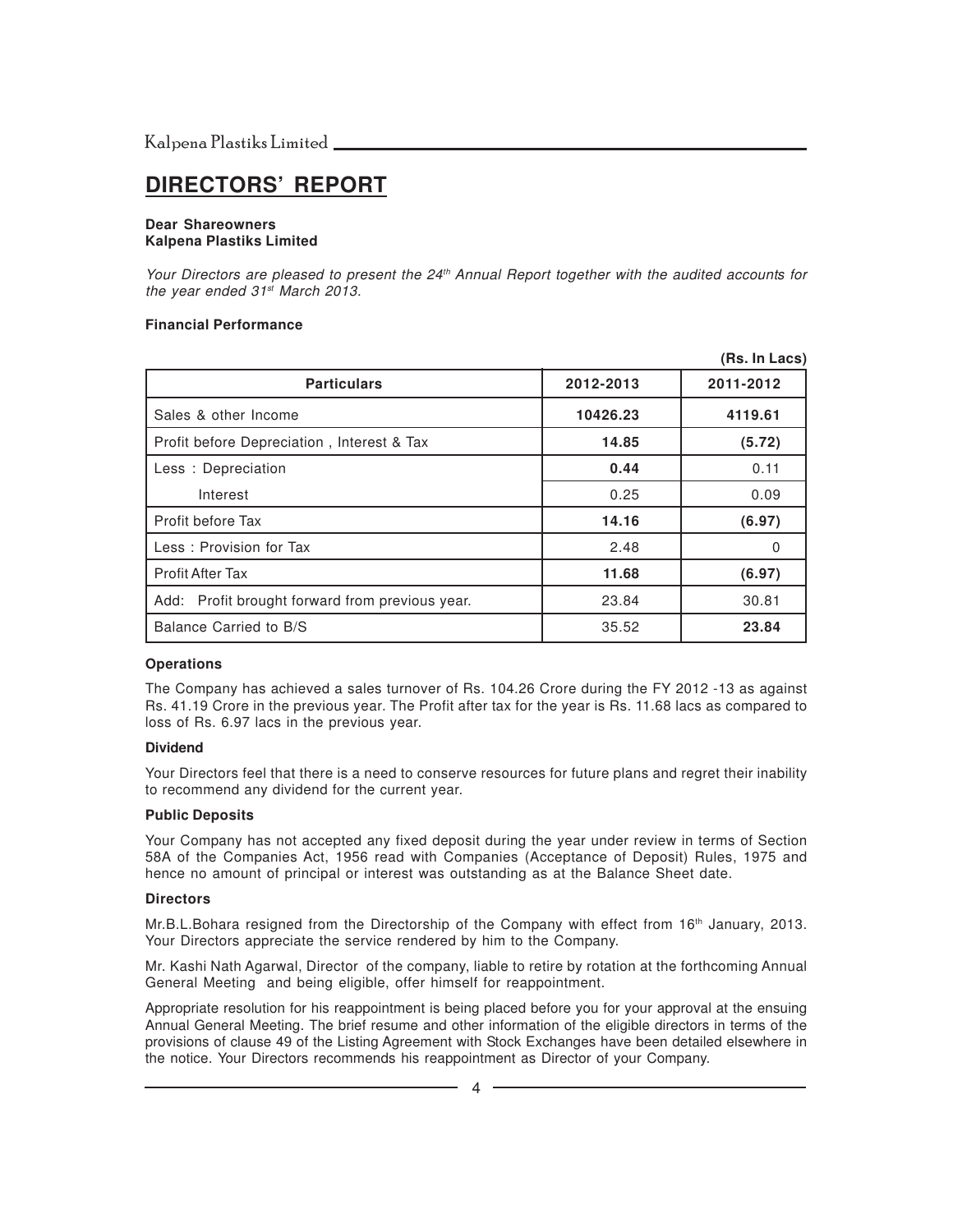#### **Directors' Responsibility Statement**

Pursuant to Section 217(2AA) of the Companies Act, 1956, the Directors hereby confirm that:

- In preparation of the annual accounts, the appropriate accounting standards have been followed. There are no material departures from these applicable accounting standards.
- the directors have selected such accounting policies and applied them consistently and made judgments and estimates that are reasonable and prudent so as to give a true and fair view of the state of affairs of the company as at  $31<sup>st</sup>$  March, 2013 and its loss for the year ended on that date.
- The directors have taken proper and sufficient care for the maintenance of adequate accounting records in accordance with the provisions of the Act for safeguarding the assets of the Company and for preventing and detecting fraud and other irregularities.
- The directors have prepared the annual accounts on a going concern basis.

#### **Auditors and Auditors' Report**

The Statutory Auditors of the Company, M/s Maloo & Co., Chartered Accountants, Kolkata, retire at the conclusion of the ensuing Annual General Meeting of the Company and confirmed their willingness and eligibility for re-appointment, if made, will be within the limits under section 224(1B) of the Companies Act, 1956 and that they are not disqualified for re-appointment within the meaning of section 226 of the Companies Act, 1956.

Further, the Auditors have confirmed that they have undergone the peer review process of the Institute of Chartered Accountants of India (ICAI) and yet to receive the certificate from the 'Peer Review Board' of ICAI. The observations of the Auditors in the Report on Accounts read with the relevant notes are self – explanatory.

#### **Cost Audit**

M/s. D. Sabyasachi & Co., Cost Accountants, Kolkata have been appointed as Cost Auditors of the Company for the Financial Year 2013-14 commencing  $1<sup>st</sup>$  April, 2014, subject to approval of the Central Government. Compliance Audit relating to 'PVC Compound' for the year ended 31st March, 2013, has been conducted by the said cost auditors and related report has been submitted to the Ministry of Corporate Affairs, Government of India within the prescribed time.

#### **Particulars of Employees**

None of the employees employed throughout the year or part of the year who was in receipt of salary of Rs. 5,00,000 /- or more per month or Rs. 60,00,000 /- or more per annum, therefore, no details have been provided or required under section 217 (2A) of the Companies Act, 1956 read with the Company (Particulars of Employees) Rules, 1975.

#### **Industrial Relations**

The Company continued to attract and retain qualified and diligent employees. Various senior and junior employees were recruited to add to the existing strength. During the year, your company maintained harmonious and cordial Industrial Relations.

#### **Management Discussion and Analysis**

In accordance with Clause 49 of the Listing Agreement with the Stock Exchanges in India, the Management's Discussion and Analysis Report for the year under review, is presented in a separate section forming part of the Annual Report and marked as **Annexure 'A'**.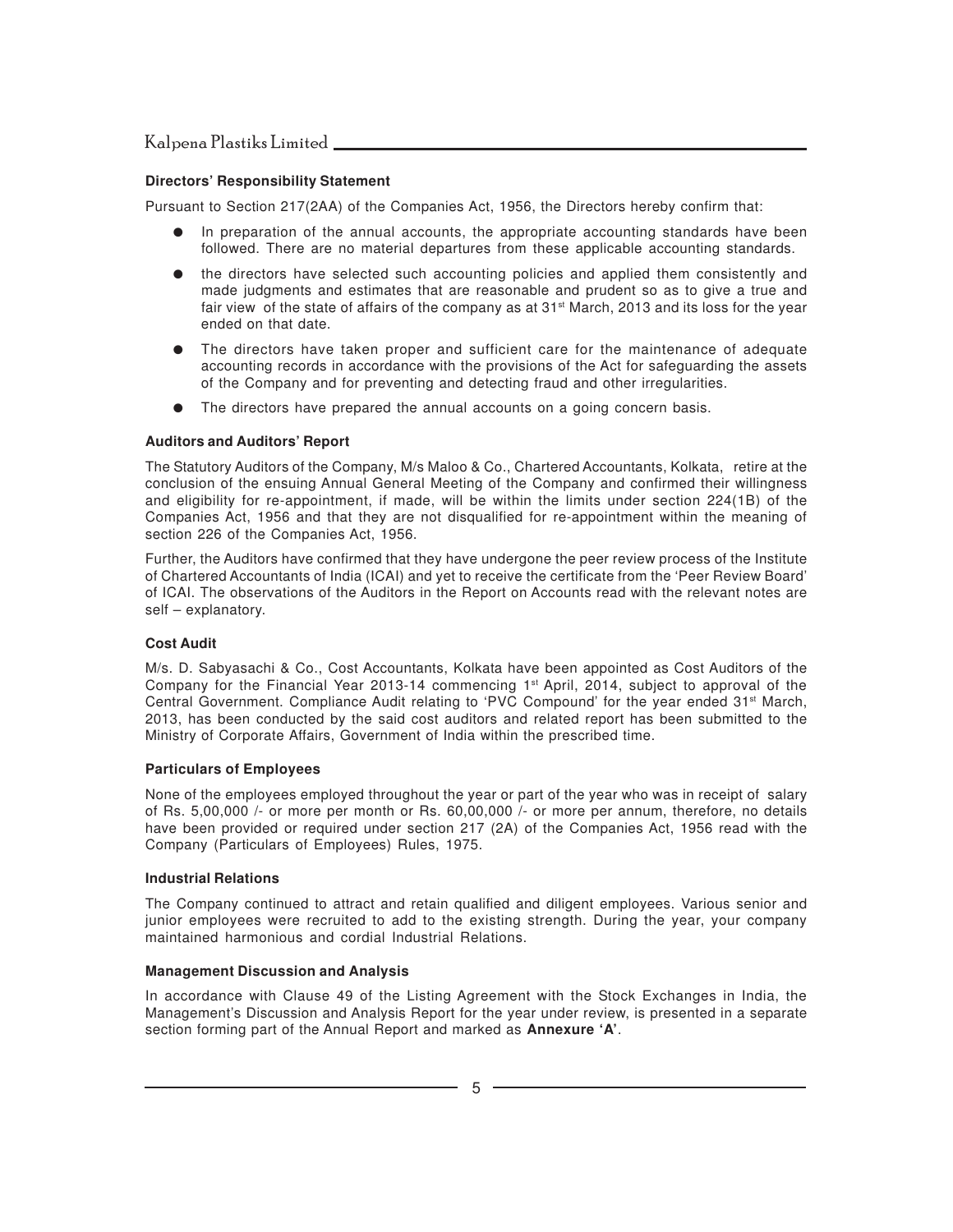#### **Corporate Governance**

A separate section on Corporate Governance, as stipulated under Clause 49 of the Listing Agreement with the Stock Exchanges in India, forming part of the Annual Report and marked as **Annexure 'B'**.

A certificate from the Auditors of the Company M/s Maloo & Co., Chartered Accountants, Kolkata, confirming compliance of conditions of Corporate Governance as stipulated under the aforesaid Clause 49, is annexed to this Report.

#### **Particulars of Conservation of Energy, Technology Absorption and Foreign Exchange Earnings and Outgo.**

Particulars required to be furnished under Section 217(1) (e) of The Companies Act, 1956 read with Companies (Disclosure of Particulars in the Report of Board of Directors) Rule, 1988.

- i. Part A and Part B of the Rules, pertaining to conservation of Energy and technology absorption, are not applicable to the Company
- ii. Foreign Exchange earning and outgo

Earning Nil

Outgo Nil

#### **Acknowledgement**

Your Directors wish to convey their sincere appreciation to all of the Company's employees and workers at all level for their enormous personal efforts as well as their collective contribution to the Company's performance.

Your Directors also wish to thank to all the shareholders, customers, dealers, suppliers, bankers, financial institutions, Govt. authorities and all the other business associates for the continued support given by them to the Company and their confidence in its management.

3, Saheed Nityananda Saha Sarani, For and on behalf of the Board Kolkata 700 001

Date:  $30<sup>th</sup>$  May, 2013

**J. Tiwari**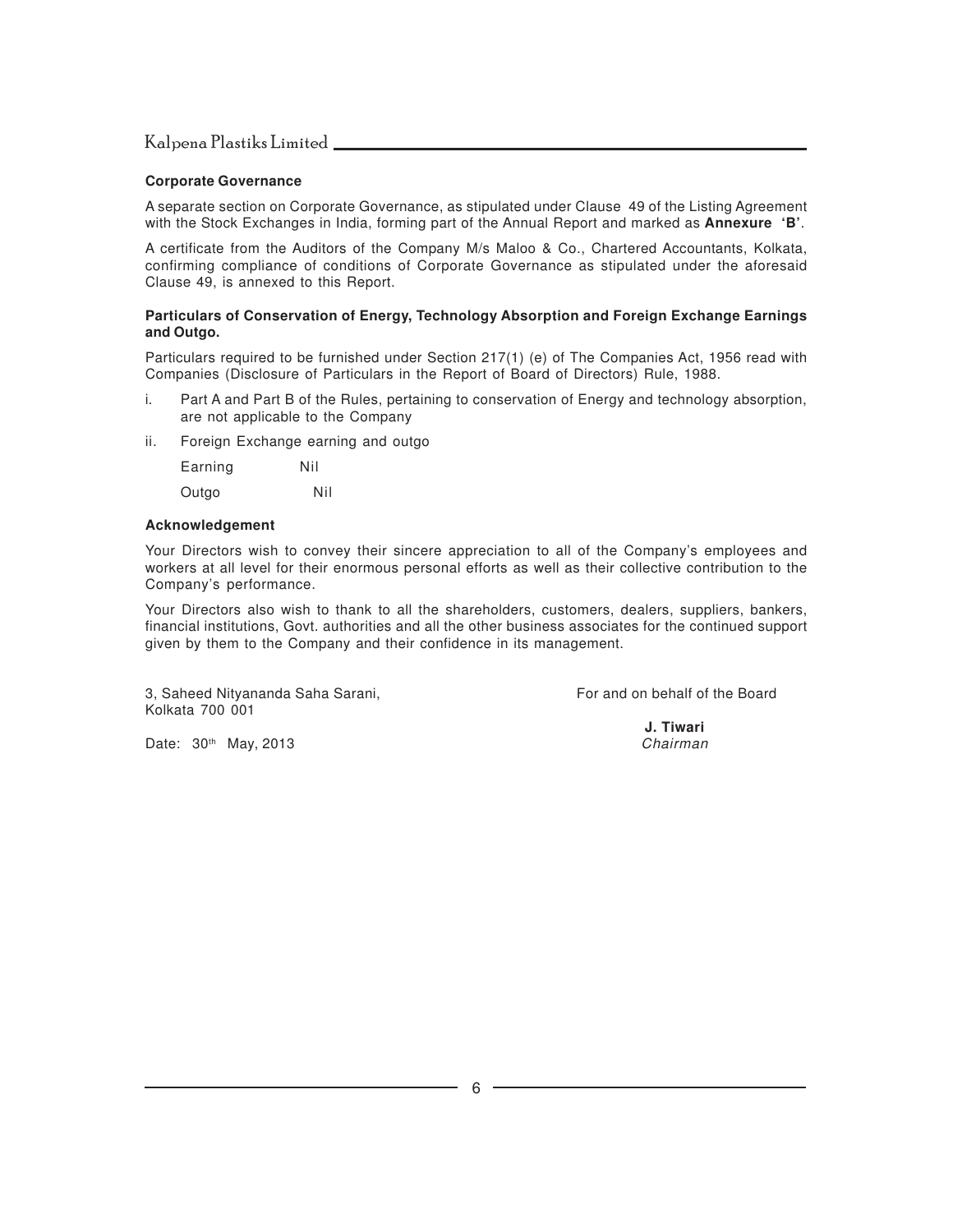#### **Annexure - 'A'**

### **MANAGEMENT DISCUSSION AND ANALYSIS REPORT**

#### **INDUSTRY OVERVIEW:**

The year 2012-13 was again the year with set of challenges to sustain the growth rate due to the rising Inflation, fluctuations in Currency rates and the year begins with fear of another recession era but and our Economy constantly fights for the growth rate also there were hike in the duties and additional taxes by the Government.

As like past few years this year also Plastic Processing Industry faced the dilemma of fluctuations in polymer raw material prices with rising trends and it posts pressure of margin cut for the Industrial players. The Input cost has been drastically boosts due to the rising raw material prices and production costs which has controlled the margin ratios with thin margins for the Industry.

#### **Economic Review :**

The World economy has posed challenging issues for policymakers during the last couple of years. Governments across the globe have responded with quantitative easing and stimulus policies, and have endeavored to reduce excessive deficits. As a result, the downside risks have been contained. Policy action has infact lowered acute crises in the Euro Zone and the United States. Stimulus plans in Japan are also expected to boost growth.

#### **Industry's structure and developments**

Plastics are fast growing Industry in India with a vast export potential. The Industry contributes significantly to the direct and indirect taxes to the Government of India. It also has a vast potential to generate employment in the country. It is expected that the Industry will continue to grow in future and contribute to the over all development of the country.

The company's polymer compounds business is directly related to the fortunes of cable industry/ packaging industry / footwear industry. If there is demand push in these segments of Indian economy, the top line and bottom line of the Company will significantly increase.

#### **Opportunities and Threats**

The Board of the Directors is considering several action plans to grab the opportunities in order to augment a revival plan of the Company. The Management has undertaken a detailed SWOT analysis to find out appropriate growth plans to identify the weaknesses and threats.

#### **Future Outlook of the Company**

The performance of the Company in the financial year 2012-13 is satisfactory as compared to previous year. The directors are planning to undertake setting up of new projects and consequent arrangement of finance from banks / financial institutions to make the company viable.

#### **Risk Management**

Based on the operations of the Company, new risks, if any, are identified and steps are taken to mitigate the same. At Kalpena Plastiks Ltd, management ensures that risks are adequately measured, estimated and controlled to enhance shareholders value.

#### **Internal Control System and their adequacy**

The Company believes that its internal control system and procedures are commensurate with its size and provides, among others, a reasonable assurance that transactions are executed with Management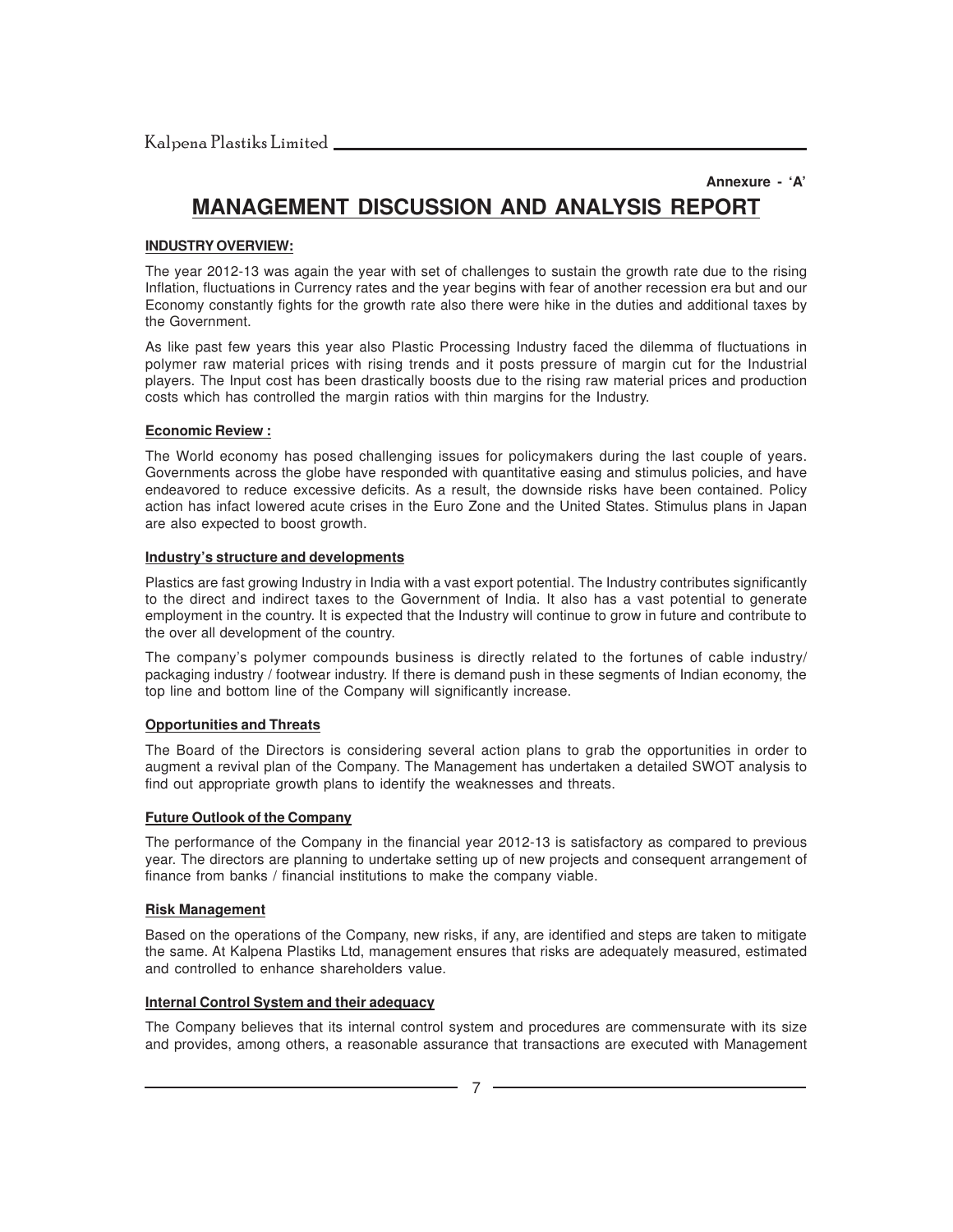authorization and ensure preparation of financial statements are prepared conformity with established accounting principles and that the assets of the Company are adequately safeguarded against significant misuse or losses.

The Company has proven ongoing system of internal controls so to ensure optimal utilization of the Company's resources and protection thereof, facilitating accurate and speedy compilation of accounts, management information reports and regular and adequate compliance with statutes, laws and regulations. The Company has a well defined organization structure, authority levels and internal guidelines and rules for each area of functions.

**(Rs. in Lacs)**

| <b>Particulars</b>                              | 2012-2013 | 2011-2012 |
|-------------------------------------------------|-----------|-----------|
| Sales & other Income                            | 10426.23  | 4119.61   |
| Profit before Depreciation, Interest & Tax      | 14.85     | (5.72)    |
| Profit before Tax                               | 14.16     | (6.97)    |
| Less: Provision for Tax                         | 2.48      | 0.00      |
| <b>Profit After Tax</b>                         | 11.68     | (6.97)    |
| Add: Profit brought forward from previous year. | 23.84     | 30.81     |
| Balance Carried to B/S                          | 35.52     | 23.84     |

#### **Financial Performance & Analysis**

#### **Human Resources**

The Company believes that Human Resource represents the most valuable asset which provides an edge over its competitors. Human resource is considered as key to the future growth strategy of the Company and looks upon to focus its efforts to further align human resource policies, processes and initiative to meet its business needs. The Company is continuously stepping up its efforts for optimum utilization of workforce. The Company's expansion program will enable to improve upon its present skill formation program. This is necessary because the Company is moving towards higher automation.

#### **Cautionary Statement**

Statements in the Management Discussion and Analysis describing the Company's objectives, projections, estimates, and expectations may be 'forward looking statements' within the meaning of applicable securities laws and regulations. Actual results could differ materially from those expressed or implied. Important factors that could make a difference to the Company's operations include economic conditions affecting demand/supply and price conditions in the domestic and overseas markets in which the Company operates, changes in the Government regulations, tax laws, certain resumptions on which estimates are based and other incidental factors.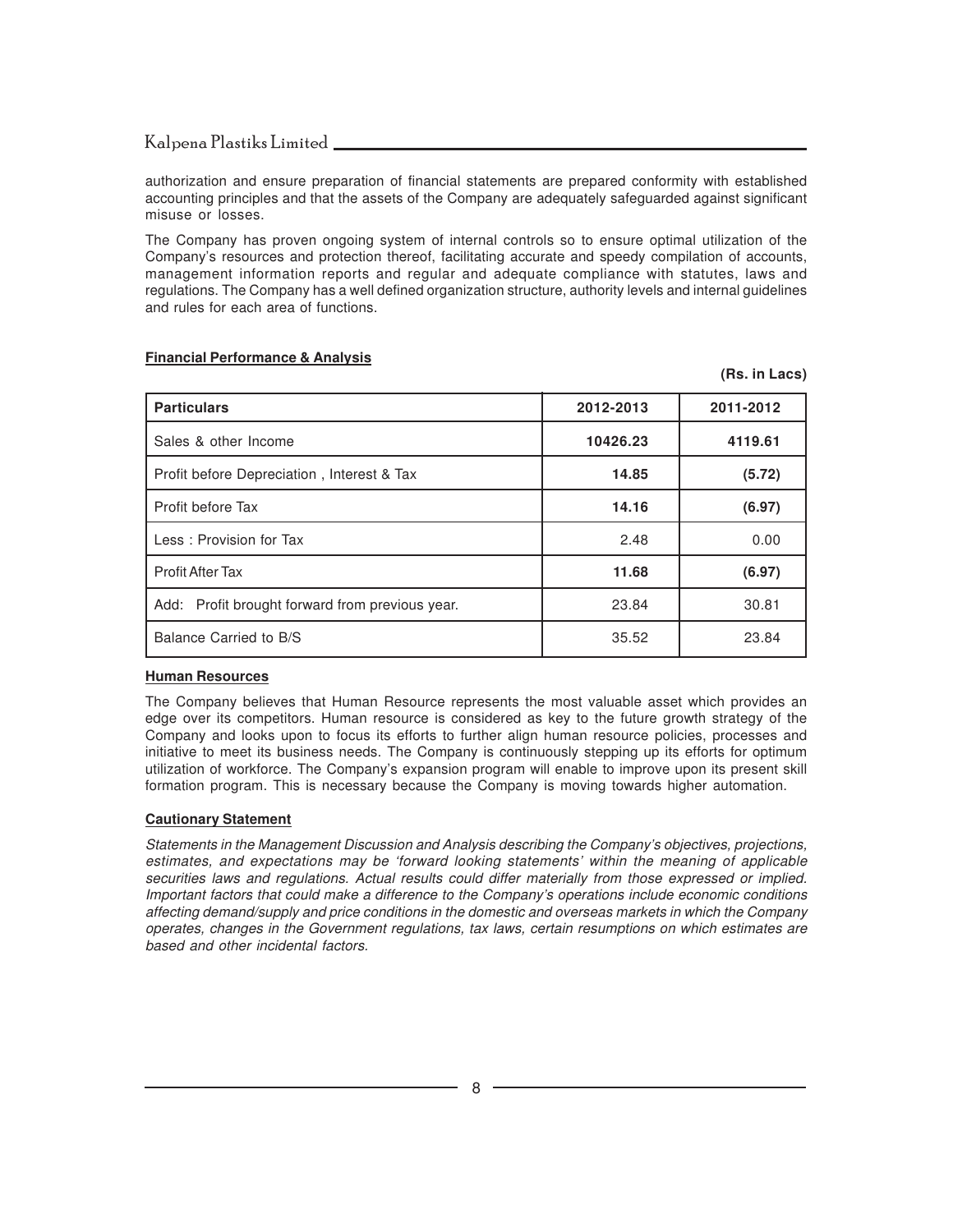**Annexure - 'B'**

### **REPORT ON CORPORATE GOVERNANCE**

#### **1. COMPANY'S PHILOSOPHY ON CORPORATE GOVERNANCE:**

Corporate Governance which encompasses the moral, ethical and legal framework within which an organization functions has become imperative today. Good governance practice stems from culture and mindset of the organization. Kalpena Plastiks Limited is conscious of the fact that the success of the organization is reflection of the professionalism, conduct and ethical values of its management and employees. Thus your company envisages an attainment of transparency, accountability, and propriety in total functioning of the company and conduct of business, both internally and externally. Our governance practice stems from an inherent desire to improve and innovate and reflects the culture of trusteeship that is deeply ingrained in our value system and forms part of strategic thought process.

Kalpena Plastiks believes in maintaining the highest standards of Corporate Governance and its Company's constant endeavor to adapt the best corporate Governance practice as laid down in international codes of Corporate Governance and as practiced by well known global companies. Some of the best global governance norms put into practice include the following:

- $\triangleright$  All securities related filing with the Stock Exchange and SEBI are reviewed every quarter by the Shareholders' / Investors' Grievances Committee of Directors of the Company.
- The Company also undergoes secretarial audit conducted by an Independent Company Secretary in whole time practice. The quarterly audit reports are well placed before the Board and the Annual audit report placed before the Board is included in the Annual Report.

#### **2. BOARD OF DIRECTORS:**

The Board of directors ("the Board") is at the core of Company's Corporate Governance practices and oversees how Management serves and protects the long term interest of the stakeholders. It brings in strategic guidance, leadership and independent view to Company's Management while discharging its fiduciary responsibilities thereby ensuring that Management adheres to highest standards of ethics, transparency and disclosure.

Our policy towards the Composition of Board is to have an appropriate mix of Executive, Non-Executive and Independent Directors to maintain the independence of Board and to separate its functions of Governance and Management.

The size and composition of the Board confirms to the requirement of Clause 49 of the Listing Agreement with Stock Exchanges. The Board of Directors presently consists of 4 Directors all of them are Non – Executive Directors. The Chairman of the Company is Non-Executive. The Composition of Board of the Company is as detailed below:

| Name              | Designation | Category                    |                         |                    | Attendance Particulars Outside Directorships & Committee Position |                           |                                    |  |
|-------------------|-------------|-----------------------------|-------------------------|--------------------|-------------------------------------------------------------------|---------------------------|------------------------------------|--|
|                   |             |                             | <b>Board</b><br>Meeting | Last<br><b>AGM</b> | <b>Other Directorl</b><br>ships*                                  | Committee<br>Memberships# | <b>Committee</b><br>Chairmanships# |  |
| Mr. J.Tiwari      | Chairman    | Non Executive & Independent |                         | Yes                |                                                                   |                           |                                    |  |
| Mr. K.N.Agarwal   | Director    | Non Executive & Independent | 2                       | N <sub>O</sub>     |                                                                   |                           |                                    |  |
| Mr. M.K.Tiwary    | Director    | Non Executive & Independent | 2                       | N <sub>O</sub>     |                                                                   |                           |                                    |  |
| Mr. B.L.Bohara**  | Director    | Non Executive & Independent | 5                       | Yes                |                                                                   |                           |                                    |  |
| Mr. D. K. Kalwani | Director    | Non Executive & Independent |                         | Yes                |                                                                   |                           |                                    |  |

\* Directorship includes only Public Companies.

# Committees includes Audit Committee, Shareholders Grievance Committee and Remuneration Committee.

\*\* Resigned from the Board w.e.f.16.01.2013.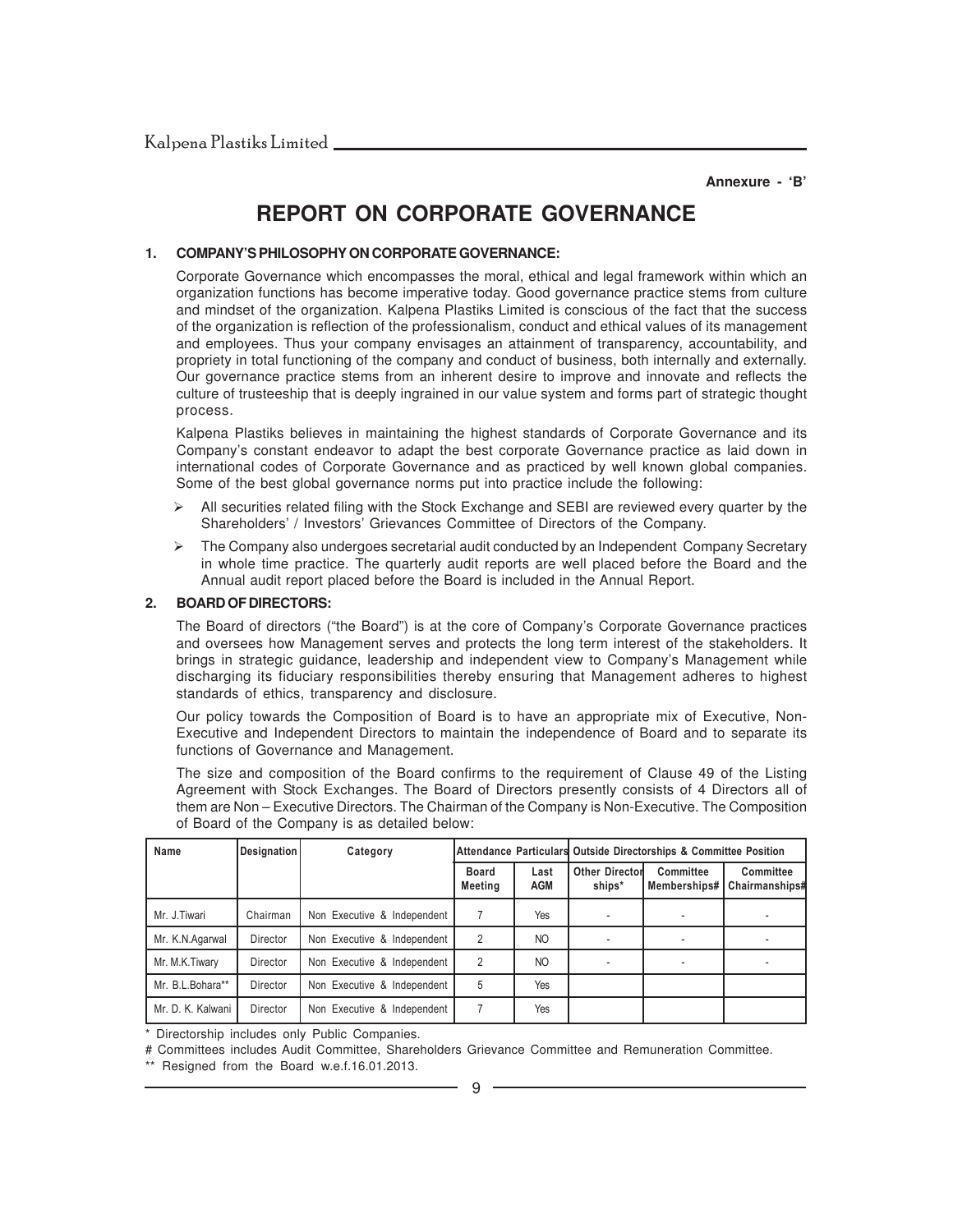All directors are liable to retire by rotation and at every AGM  $1/3<sup>rd</sup>$  of them shall retire. None of the Directors hold any shares of the Company.

Independent Director is defined as one, who apart from receiving sitting fee as a director does not have any other material pecuniary relationship or transactions in his personal capacity with Company.

#### **BOARD MEETINGS :**

The meetings of the Board of Directors are normally held at the Company's Registered Office at Kolkata. During the financial year 2012-2013, The Board met seven times during the year under review, the details whereof is given below. The gap between two Board meetings did not exceed 4 months.

| SI. No. | Date                          | SI.No. | Date                            |
|---------|-------------------------------|--------|---------------------------------|
|         | 15 <sup>th</sup> May, 2012    | b      | 26th December, 2012             |
| 2       | 14 <sup>th</sup> August, 2012 | 6      | $16th$ January, 2013            |
| ≏       | 31 <sup>st</sup> August, 2012 |        | 14 <sup>th</sup> February, 2013 |
|         | 14th November, 2012           |        |                                 |

#### **3. COMMITTEES OF THE BOARD:**

Currently, there are two Board Committees– the Audit Committee and the Share Transfer and Investors Grievances Committee. The terms of reference of the Committee(s) detailing their scope of work are determined by Board from time to time. The Board periodically reviews the minutes of the meetings of Audit Committee and the Share Transfer and Investors Grievances Committee. Composition, terms of reference, number of meetings and related attendance etc., of these committees are detailed.

#### **3.1 AUDIT COMMITTEE:**

The Audit committee was constituted on  $26<sup>th</sup>$  April, 2002. Since then it has been dealing with matters prescribed by the Board of Directors on a case to case basis. In general the primary role/ objective of Audit Committee is to review the financial statements of the Company, strengthen internal controls and look into the transactions having monetary implications on the functioning of the Company. The nomenclature, constitution and terms of reference of the Committee is as per the provisions of Section 292A of the Companies Act, 1956 and Clause 49 of the Listing Agreement of the Stock Exchange. The Committee comprises of three members, all of them are Independent Non Executive Director. All the members of the Audit Committee are financially literate whereas the Chairman of the Committee is a financial management expert.

During the year under review, 5 (five) meetings of Audit Committee were held on 15<sup>th</sup> May, 2012,  $14<sup>th</sup>$  August, 2012, 31<sup>st</sup> August, 2012, 14<sup>th</sup> November, 2012 and 14<sup>th</sup> February, 2013 in due compliance with the stipulated provisions. The attendance record of members of the Audit Committee is given as under:

| Name of Director   | Category                  | Attendance of Directors |           |                                                        |           |     |
|--------------------|---------------------------|-------------------------|-----------|--------------------------------------------------------|-----------|-----|
|                    |                           |                         |           | 15.05.2012 14.08.2012 31.08.2012 14.11.2012 14.02.2013 |           |     |
| Mr. J.Tiwari       | Non Executive Independent | Yes                     | Yes       | Yes                                                    | Yes       | Yes |
| Mr. B.L.Bohara *   | Non-Executive Independent | Yes                     | Yes       | Yes                                                    | Yes       | No  |
| Mr. D.K.Kalwani    | Non-Executive Independent | Yes                     | Yes       | Yes                                                    | Yes       | Yes |
| Mr. K.N.Agarwal ** | Non-Executive Independent | <b>NA</b>               | <b>NA</b> | <b>NA</b>                                              | <b>NA</b> | Yes |

 $*$  Resigned from the Board with effect from 16<sup>th</sup> January, 2013.

\*\* Inducted to the Committee as Member with effect from 14.02.2013.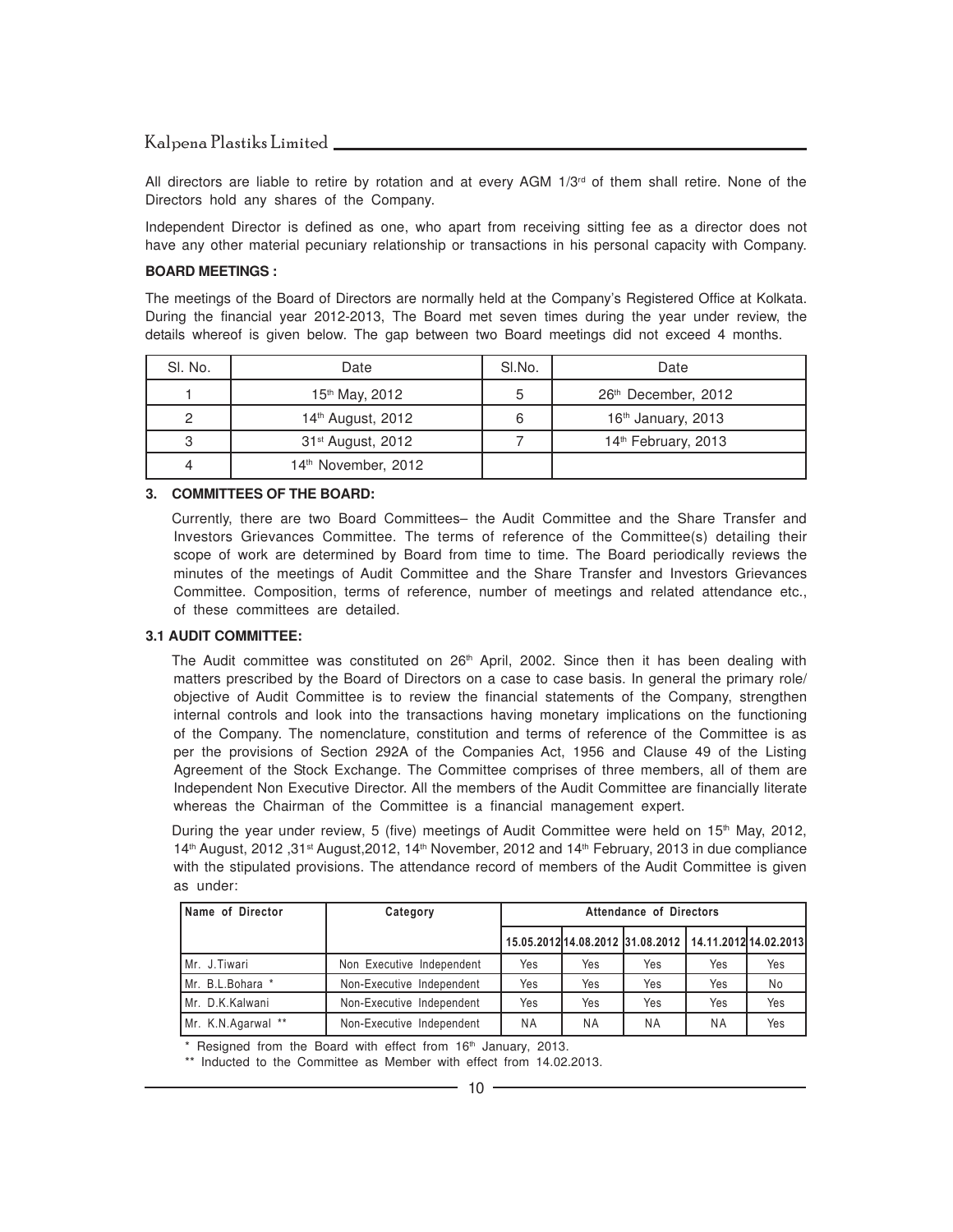#### **Term of reference:**

The terms of reference to the Committee are in accordance with paragraph C and D of clause 49(II) of the listing agreement entered into with the stock exchanges and major terms of reference, inter alia, include the following :

- ❖ Reviewing Company's Financial reporting process.
- ❖ Reviewing the Annual financial statements,
- ❖ Reviewing the Internal Audit systems, if any and the adequacy of Internal Control Systems and
- ❖ Reviewing the Company's Financial and Risk Management policies.

#### **3.2 SHARE TRANSFER & INVESTORS GRIEVANCE COMMITTEE :**

The Company has constituted Share Transfer & Investors Grievance Committee to specifically look into the redressal of Investors' Complaint primarily focuses on :

- 1. Review of the investor complaints and their redressal
- 2. Review of queries received from investors
- 3. Review of the work done by the Share Transfer Agent relating to Share Transfer, Issue of Duplicate shares and other related matters.
- 4. Review of the corporate action related to the shareholders issue.
- 5. To authorize Managers/ Officers/Signatories for signing Share Certificates.
- 6. Such other functions as may be assigned by the Board.

To expedite the process and for effective resolution of grievances / complaints, the Committee has delegated powers to the Share Transfer Agents and its officials to redress all complaints / grievances / inquiries of the shareholders' / Investors'. It redresses the grievances / complaints of shareholders' / investors' under the supervision of the Compliance Officer of the Company.

#### **Composition:**

The Shareholder's Grievance Committee and has the following Composition:

- a. Mr. B.L.Bohara Chairman (Non Executive )\*
- b. Mr. J.Tiwari Member ( Non-Executive)
- c. Mr. D.K.Kalwani Member (Non- Executive)\*\*
- d. Mr. M.K.Tiwary Member
- \* Resigned from the Board w.e.f.16.01.2013
- \*\* Designated as Chairman w.e.f.16.01.2013

The Committee met 16 times during the year 2012-2013. The attendance of each Member of the Committee is given below:

| SI.No          | Name            | Meeting held during the year | Meeting attended |
|----------------|-----------------|------------------------------|------------------|
|                | Mr. B.L.Bohara  |                              | 10               |
| $\mathfrak{p}$ | Mr. D.K.Kalwani | 16                           | 16               |
| 3              | Mr. J.Tiwari    | 16                           | 16               |
| 4              | Mr. M.K.Tiwary  |                              |                  |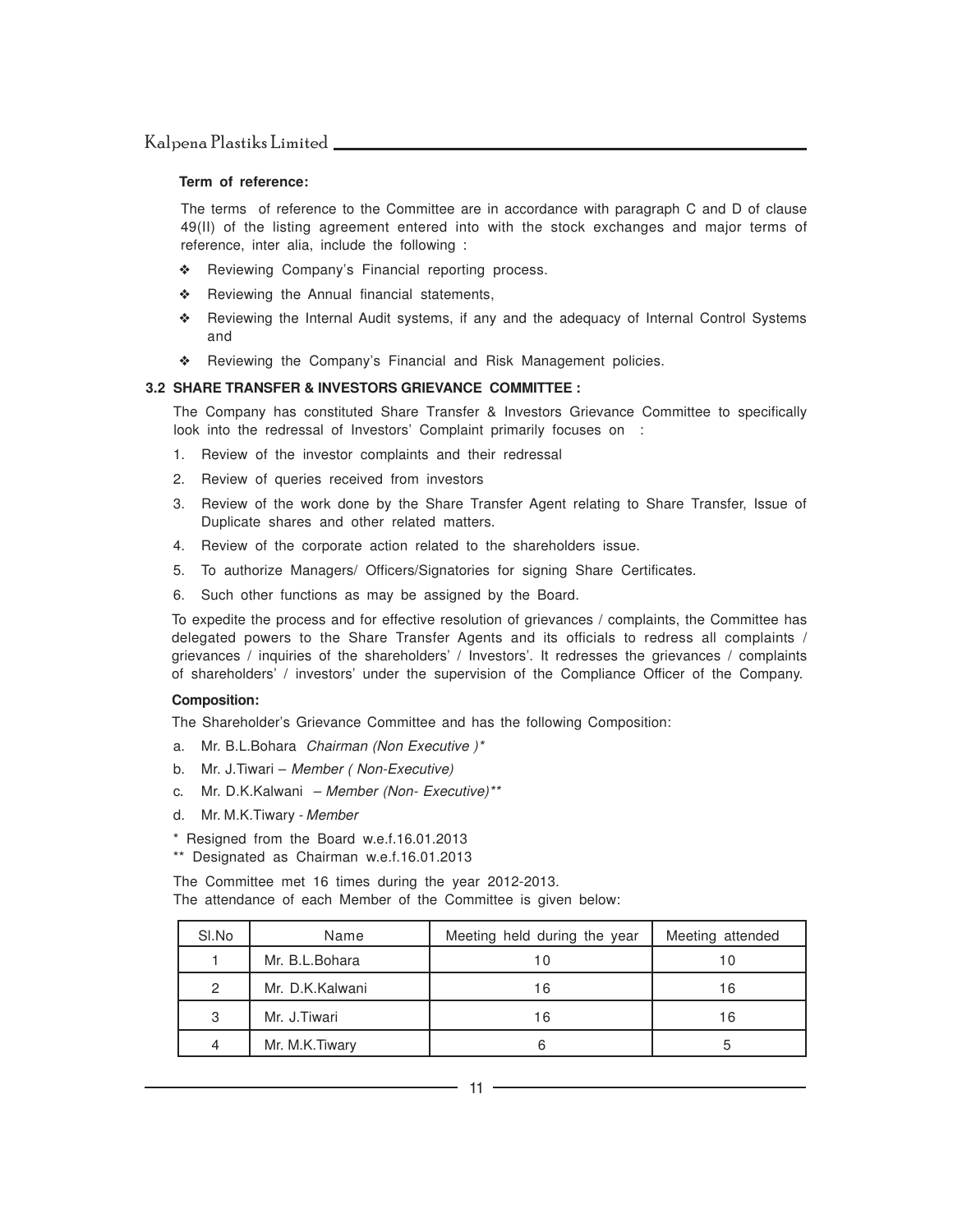During the year ended 31<sup>st</sup> March, 2013, 06 complaints were received and all have settled.

#### **Details of Remuneration Paid to Executive & Non- Executive Directors:**

The Non- Executive Directors of the Company are not paid any remuneration and the directors have foregone their sitting fees for attending meetings of Board and Committees of Directors.

#### **4. DETAILS OF GENERAL MEETING :**

The Company held its last Three Annual General Meetings as under :

| Financial<br>Year | Date                             | Time       | Venu                                                   | Whether any Special Resolution<br>passed or not.                                                               |
|-------------------|----------------------------------|------------|--------------------------------------------------------|----------------------------------------------------------------------------------------------------------------|
| 2011-2012         | 29 <sup>th</sup> September, 2012 | 10.00 A.M. | 3, Saheed Nityananda Saha<br>Sarani, Kolkata - 700 001 | Special Resolution for keeping<br>Register of Members and copies<br>of annual returns etc. at<br>RTA's Office. |
| 2010-2011         | 30 <sup>th</sup> September, 2011 | 10.00 A.M  | 3, Saheed Nityananda Saha<br>Sarani, Kolkata - 700 001 | None                                                                                                           |
| 2009-2010         | 30th September, 2010             | 10.30 A.M. | 3, Saheed Nityananda Saha<br>Sarani, Kolkata - 700 001 | None                                                                                                           |

No Extra – Ordinary General Meeting of the Shareholder was held during the year.

No Postal Ballot was conducted during the year. None of the resolutions proposed for the ensuing Annual General Meeting need to be passed by Postal Ballot.

#### **5. DISCLOSURES:**

Disclosures on materially significant related party transactions that may have potential conflict with the interest of the company at large :-

There are no materially significant transactions made by the company with its promoters, Directors or Management or relatives etc. that may have potential conflict with the interest of the Company at large.

However, attention of the members is drawn to the disclosure of transactions with the related parties and transactions as required under Accounting Standard (AS) 18 on Related Party Disclosures prescribed under the Companies Act, 1956 set out in Notes on Accounts - Schedule 6, forming part of the Annual Report.

#### **Details of Non compliance:-**

The company has complied with the requirements of the stock exchanges, SEBI and other authorities on all matters relating to capital market during last three years. No penalties or strictures have been imposed on the Company by Stock Exchanges or SEBI or any other authorities relating to the above.

#### **Disclosure of Risk Management :-**

The company has laid down procedures to inform the Board Members about the risk assessment and risk mitigation mechanism, which is periodically reviewed and reported to the Board of Directors by Senior Executives.

#### **Compliance of Clause 49 :-**

The company has complied with the entire mandatory requirement to Clause 49 of the Listing Agreement executed with the Stock Exchanges.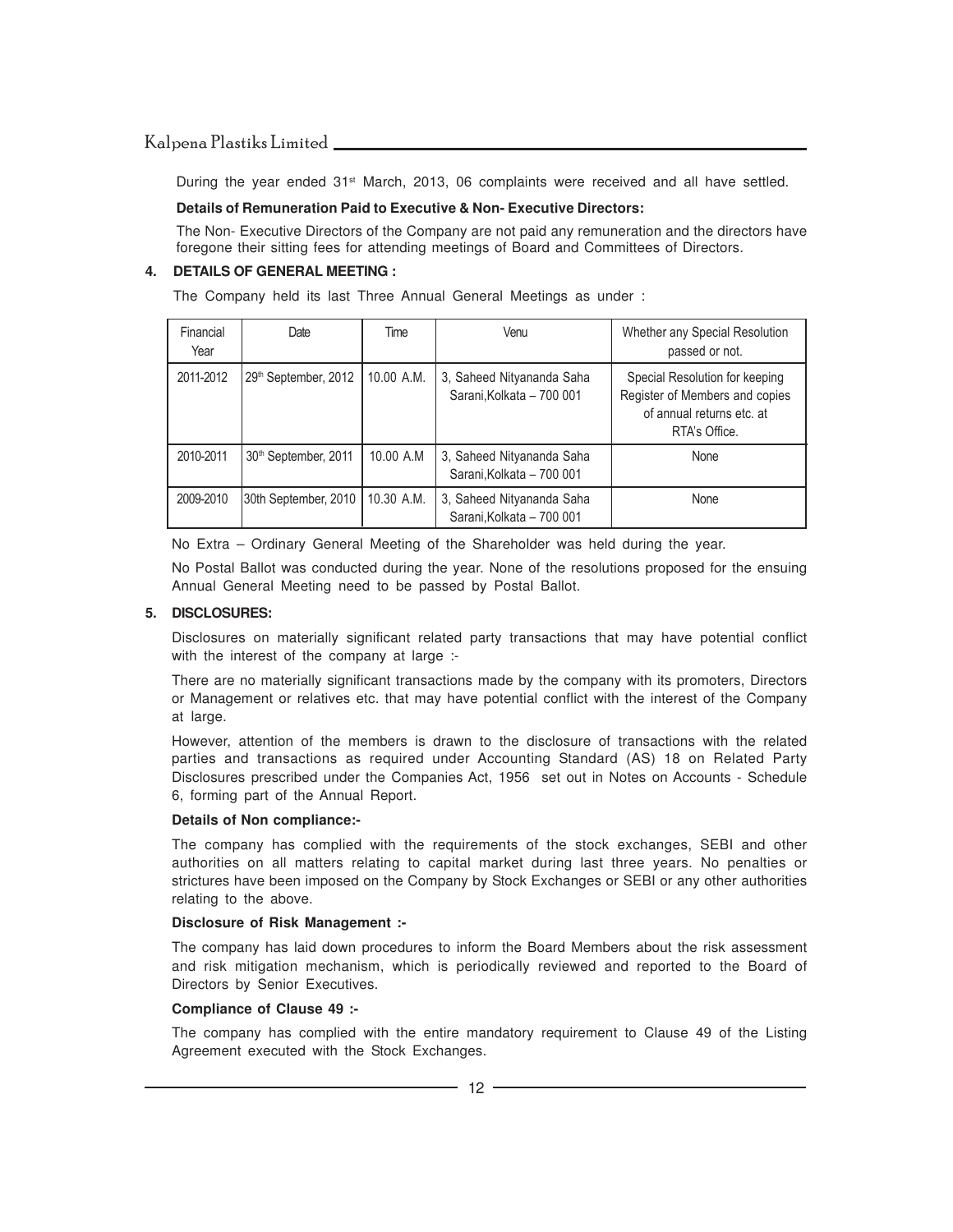**Proceeds from Issues, if any**: - Not Applicable.

#### **Secretarial Audit :**

A qualified practicing Company Secretary carried out Secretarial audit to reconcile the total admitted equity capital with National Securities Depositories Limited (NSDL) and Central Depository Services (India) Limited (CDSL) and the total issued and listed equity capital. The Secretarial Audit Report called the Reconciliation of Share Capital Audit Report confirms that the total issued/ paid up capital is in agreement with the total number of shares in physical form and the total number of shares in physical form and the total number of dematerialized shares held with NSDL and CDSL.

#### **6. MEANS OF COMMUNICATION :**

The Company would like to constantly communicate with our investors about the operations and financial results of the Company. The quarterly results are normally published in the Financial Express in English and Arthik Lipi in Bengali. The Company intimates the financial result to the Stock Exchange immediately after they are taken on record by the Board.

Resume and other information of the Directors seeking appointments / re - appointment at the ensuing Annual General Meeting as required under Clause 49 of the Listing Agreement are given as an annexure to the notice convening the ensuing Annual General Meeting.

The Management Discussion and Analysis Report forms part of the Directors' Report. All matters pertaining to industry structure and developments, opportunities and threats, outlook, risks and concerns, internal control and systems, etc are discussed in the said report.

#### **7. GENERAL SHAREHOLDERS INFORMATION :**

#### (i) **Annual General Meeting (AGM)**

|      | Day, Date & Time     | : Monday, $30th$ day of September, 2013 at 10.00 A.M.               |
|------|----------------------|---------------------------------------------------------------------|
|      | Venue                | : 3, Saheed Nityananda Saha Sarani, Kolkata – 700 001               |
| (ii) | Date of Book Closure | : Monday 23.09. 2013 to Monday 30.09. 2013<br>(both days inclusive) |

#### (iv) **Financial Calendar for Year 2013-2014 (tentative)**

The Company follows the financial year from April to March.

| For the quarter ending<br>For the quarter & half year ending<br>For the quarter ending | 30th June, 2013<br>30 <sup>th</sup> September, 2013<br>31 <sup>st</sup> December, 2013                                                                              | Within 45 days of<br>the end of the<br>quarter. |
|----------------------------------------------------------------------------------------|---------------------------------------------------------------------------------------------------------------------------------------------------------------------|-------------------------------------------------|
| For the quarter & year ending                                                          | 31 <sup>st</sup> March ,2014 (Audited) $\left\{\n \begin{array}{c}\n \text{With in 60 days of} \\ \text{the end of the} \\ \text{Quarter}\n \end{array}\n \right\}$ |                                                 |

(v) **Listing on Stock Exchanges:** The Share of the Company is listed in the following Exchanges.

| Name of the Stock Exchanges                        | Stock Code |
|----------------------------------------------------|------------|
| The Bombay Stock Exchange Ltd. (BSE)               | 523652     |
| The Calcutta Stock Exchange Association Ltd. (CSE) | 29050      |
| The Delhi Stock Exchange Association Ltd. (DSE)    | 19082      |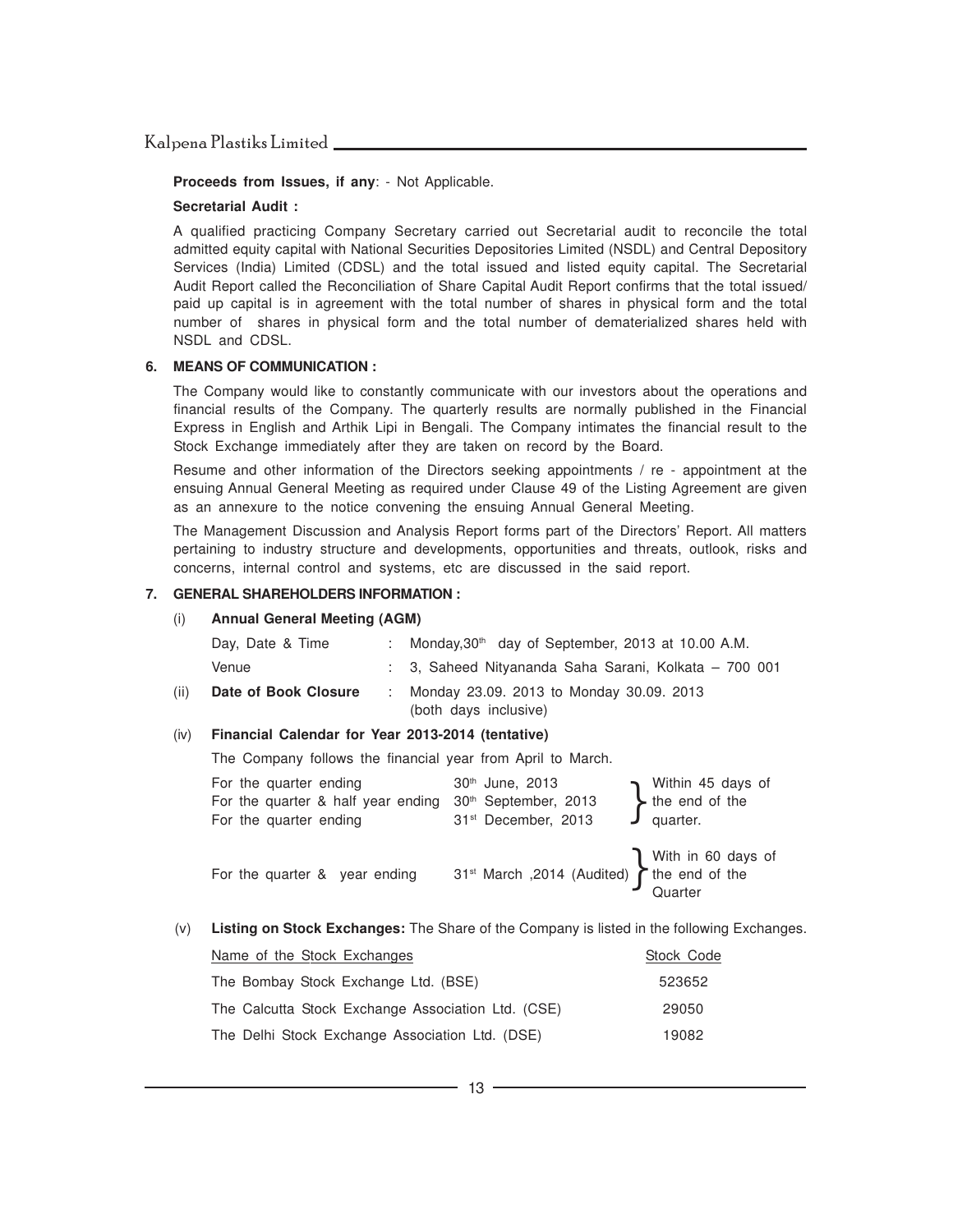#### (vi) **Dematerialization of shares and liquidity**:

Trading in the Equity Shares of the Company is permitted only in dematerialised form. Shareholders may therefore, in their own interest, dematerialise their holdings in physical form, with any one of the Depositories namely National Securities Depository Ltd (NSDL) and Central Depository Services (India) Ltd (CDSL). The ISIN No. for the Equity Shares of the Company is INE465K01016. As on 31<sup>st</sup> March, 2013, 4183350 shares representing 75.69% of the Equity Shares stand dematerialised. It may be noted that in respect of shares held in demat from, all the request of shares held in demat from for nomination, change of address, NECS, Bank Mandate and rematerialisation etc. are to be made only to the Depository Participant (DP) of the Shareholders.

#### (vii) **Registrar & Transfer Agent**:

Any communications related to share matters of the Company should be made to M/s. C B Management Services (P) Limited. Address of which is given below:

M/s. C B Management Services (P) Limited P-22- Bondel Road, Kolkata – 700 019 Phone: 033 2280 6692 / 93/ 94/ 2486 / 4011 6700 Fax: 033 2287 0263 E mail: rta@cbmsl.com

#### (viii) **Share Transfer System**:

 Share transfer is done through depositories with no involvement of the Company within a maximum period of 10 days from the date of receipt provided the documents are valid and complete in all respects. All Share transfers are approved by the "Share Holders Grievance Committee". The Company has appointed M/s. CB Management Services (P) Ltd. , Kolkata as a common agency for share registry work The Company obtains from a Company Secretary in practice half- yearly certificate of compliance with the share transfer formalities as required under Clause 47 (C) of the Listing Agreement with Stock Exchanges and files a copy of the certificate with the Stock Exchanges.

#### (viv) **Investor Grievance Redressal System.**

The investor grievances against the company are handled by the Company's RTA, M/s. CB Management Services (P) Ltd., Kolkata, in consultation with the Secretarial Department of the Company. The Registrars have adequate skilled staff with professional qualifications and advance computer systems for speedy redressal of investor's grievances. The total process of settlement of a complaint right from its receipt to disposal is fully computerized to ensure timely settlement. It normally takes 15 days from the date of receipt of complaint for disposal of investor grievances.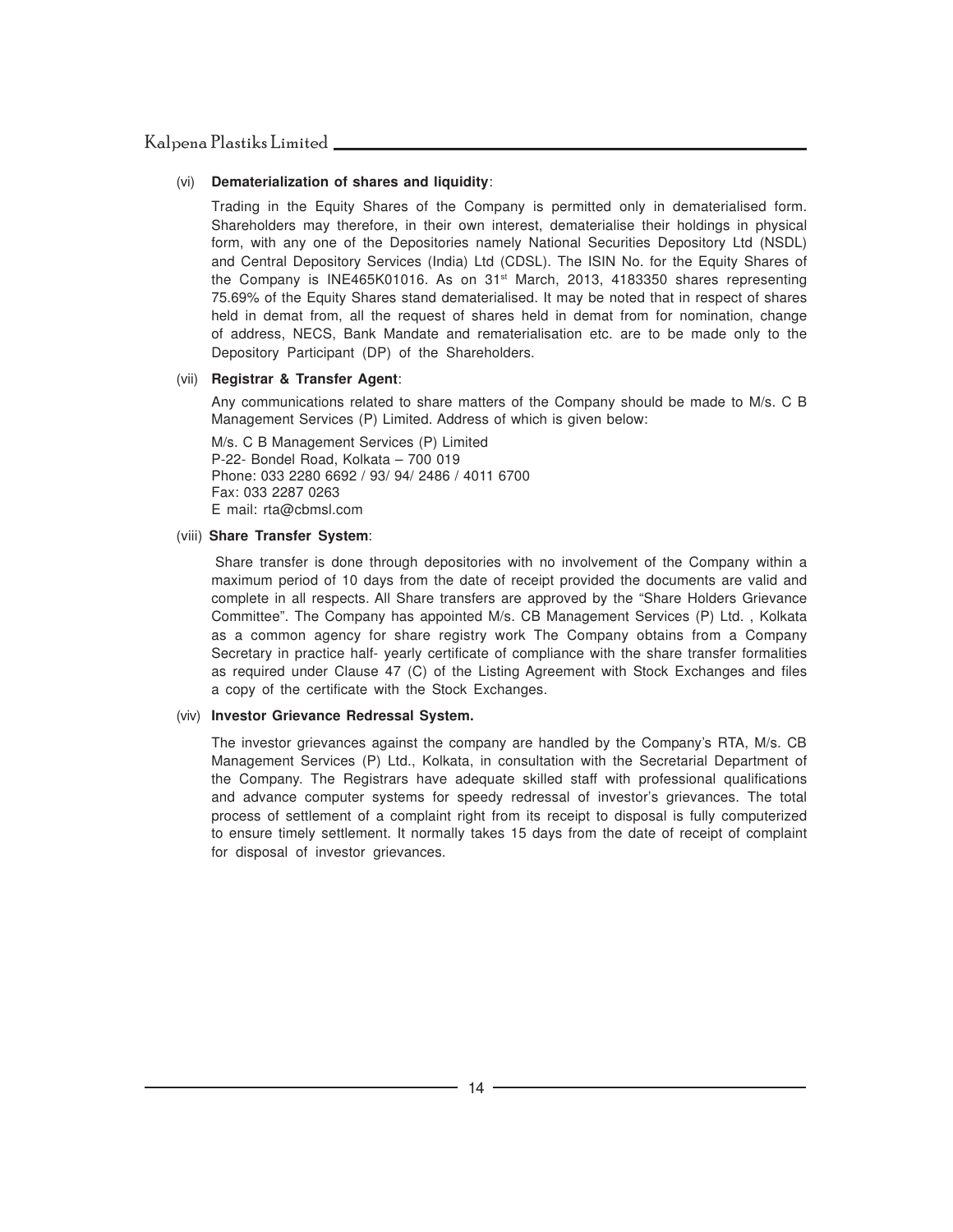#### (vv) **Market Price Data** :

The shares of the company are currently traded at BSE. The Stock Market data from 1<sup>st</sup> April 2012 to 31<sup>st</sup> March 2013 is given below:

|               | Bombay Stock Exchange Limited |                      |                |               |  |
|---------------|-------------------------------|----------------------|----------------|---------------|--|
| Months        | Monthly High<br>Price         | Monthly Low<br>Price | Sensex highest | Sensex lowest |  |
| Apr-12        | <b>NA</b>                     | <b>NA</b>            | 17664.10       | 17010.16      |  |
| May-12        | <b>NA</b>                     | <b>NA</b>            | 17432.33       | 15809.71      |  |
| $Jun-12$      | <b>NA</b>                     | NA.                  | 17448.48       | 15748.98      |  |
| Jul-12        | 26.60                         | 20.77                | 17631.19       | 16598.48      |  |
| Aug-12        | 19.70                         | 16.55                | 17972.54       | 17026.97      |  |
| Sep-12        | 15.75                         | 11.75                | 18869.94       | 17250.80      |  |
| $Oct-12$      | 17.10                         | 14.11                | 19137.29       | 18393.42      |  |
| <b>Nov-12</b> | 15.45                         | 10.90                | 19372.70       | 18255.69      |  |
| Dec-12        | 14.01                         | 11.00                | 19612.18       | 19149.03      |  |
| $Jan-13$      | 13.65                         | 10.36                | 20203.66       | 19508.93      |  |
| $Feb-13$      | 10.87                         | 9.33                 | 19966.69       | 18793.97      |  |
| $Mar-13$      | 8.93                          | 7.76                 | 19754.66       | 18568.43      |  |



-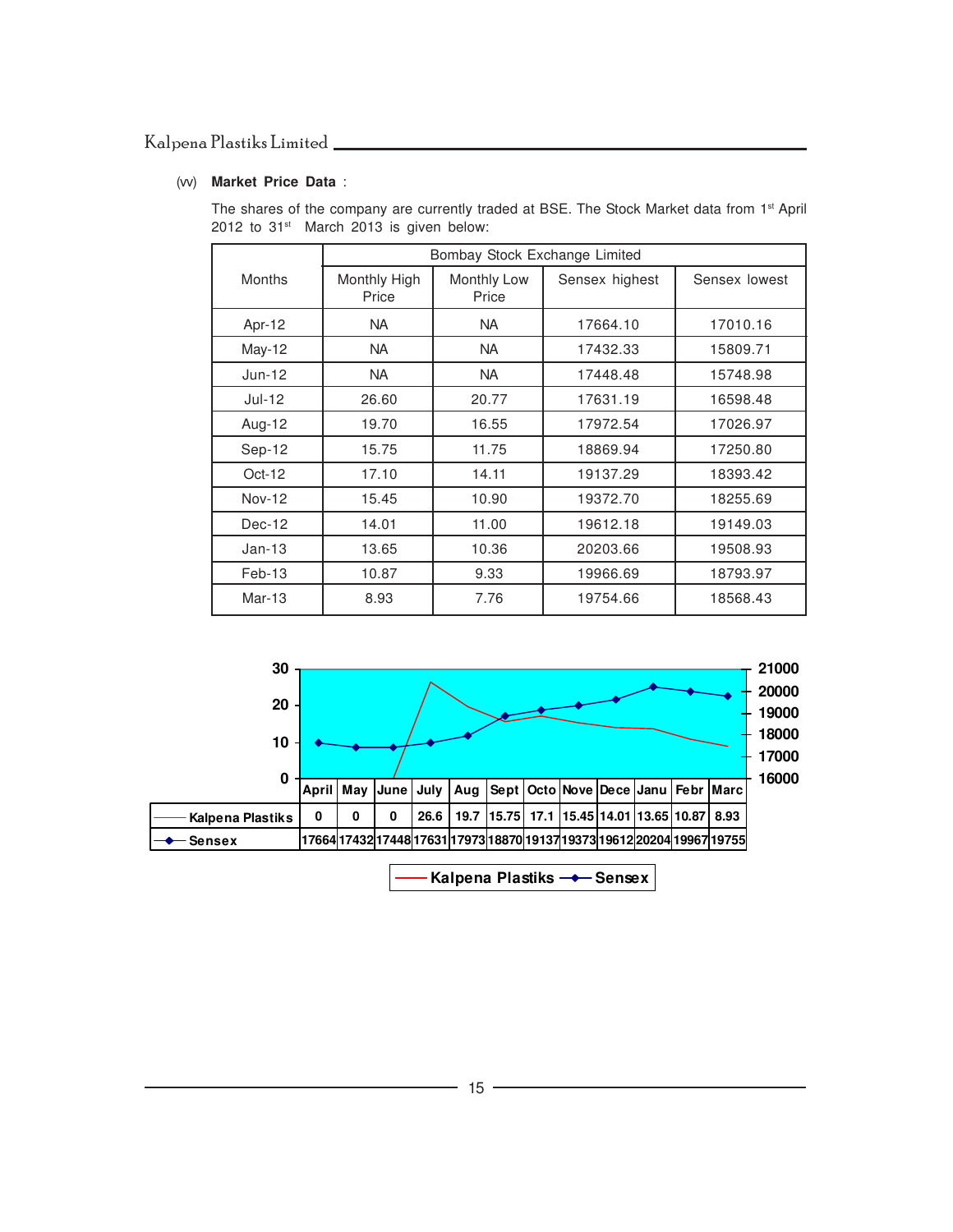| Range           | Number of Shareholders |        | Shares held in each class |        |
|-----------------|------------------------|--------|---------------------------|--------|
|                 | Number                 | $\%$   | Number                    | %      |
| Up to $500$     | 18545                  | 99.40  | 1253299                   | 22.67  |
| 501-1000        | 65                     | 0.35   | 49664                     | 0.90   |
| 1001-2000       | 30                     | 0.16   | 42100                     | 0.76   |
| 2001-3000       | 8                      | 0.04   | 19833                     | 0.36   |
| 3001-4000       | 1                      | 0.01   | 3100                      | 0.06   |
| 4001-5000       | 1                      | 0.01   | 4950                      | 0.09   |
| 5001-10000      | 1                      | 0.01   | 8000                      | 0.14   |
| 10001 and above | 5                      | 0.02   | 4147589                   | 75.02  |
| Total           | 18656                  | 100.00 | 5528535                   | 100.00 |

#### (vvi) **Distribution Schedule as on 31.03.2013**

#### (vvii) **Share Holding Pattern as on 31.03.2013**

| Category                            | No. of Shares Held | % of holding |
|-------------------------------------|--------------------|--------------|
| Promoter's Holding                  |                    |              |
| Individual / HUF<br>i)              | 0.00               | 0.00         |
| ii) Bodies Corporate                | 4007300            | 72.48        |
| <b>Total Promoter's Holdings</b>    | 4007300            | 72.48        |
| Non Promoter's Holding              |                    |              |
| Mutual Funds / UTI                  | 0.00               | 0.00         |
| Financial Institutions / Banks      | 50                 | 0.00         |
| Private Body Corporate              | 142248             | 2.57         |
| Indian Public                       | 1378637            | 24.94        |
| Non-Resident Indian                 | 300                | 0.01         |
| <b>Total Non Promoters Holdings</b> | 1521235            | 27.52        |
| Total                               | 5528535            | 100%         |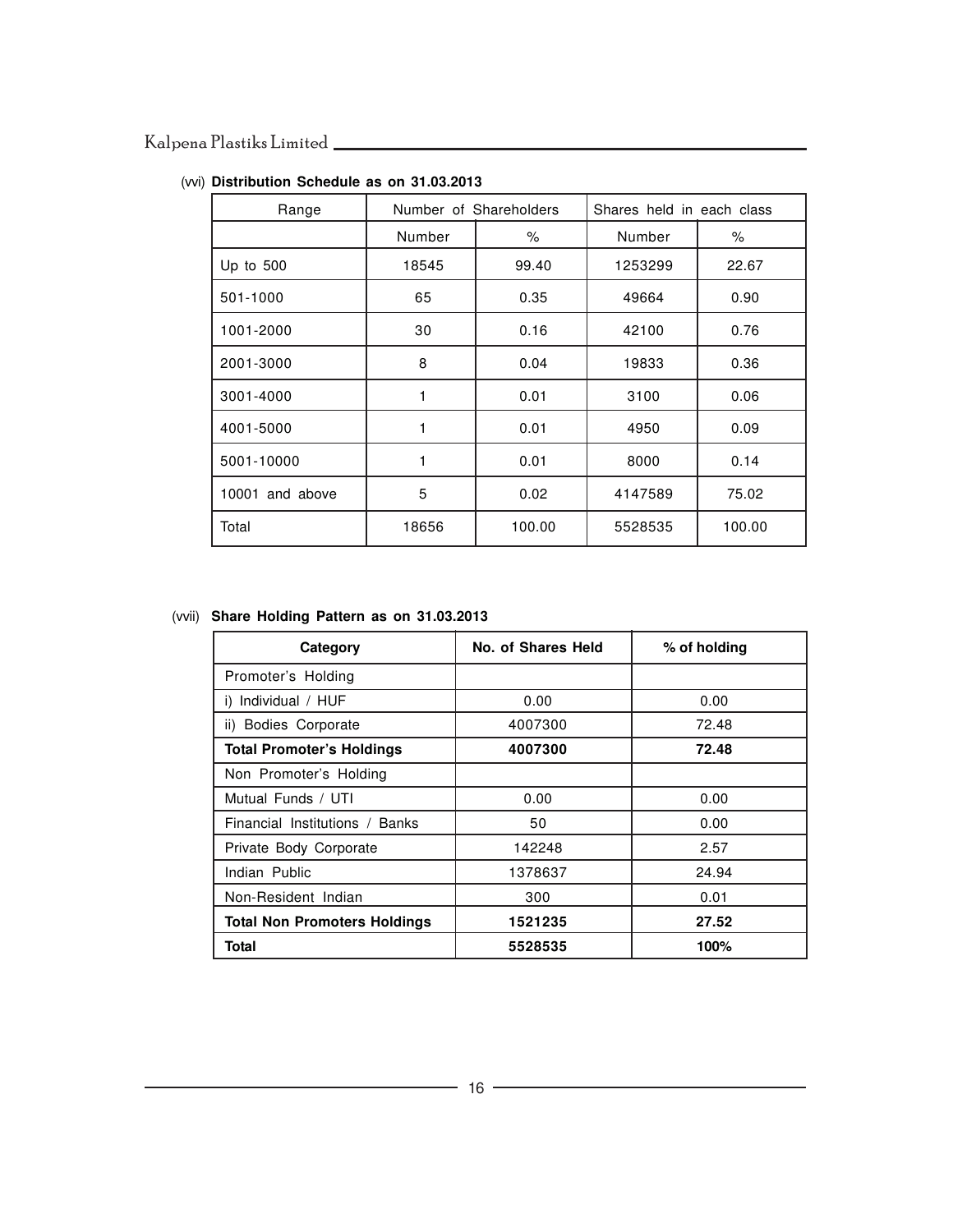#### **(vviii) Outstanding GDRs/ ADRs/ Warrants / Convertible Instruments and likely impact on Equity**

As on 31<sup>st</sup> March, 2013, there are no outstanding GDRs, ADRs, convertible warrants or any other instruments convertible into equity shares, issued by the Company.

Correspondence related to shares / queries/requests :

- 1. M/s. C B Management Services (P) Limited P-22- Bondel Road, Kolkata – 700 019 Phone: 033 2280 6692 / 93/ 94/ 2486 / 4011 6700 Fax: 033 2287 0263 E mail: rta@cbmsl.com
- 2. Alternatively investors may contact to; Kalpena Plastiks Limited, 3, Saheed Nityananda Saha Sarani, 2<sup>nd</sup> Floor Kolkata – 700 001

#### **Declaration regarding Affirmation of Code of Conduct.**

I Jitendra Tiwari, Chairman of Kalpena Plastiks Limited, hereby declare that, all the members of the Board of Directors and Senior Management personnel have affirmed compliance with the Code of Conduct, applicable to them as laid down by the Board of Directors in terms of Clause 49(I)(D))(ii) of the Listing Agreement entered into with Stock Exchanges, for the year ended 31<sup>st</sup> March, 2013.

**Place : Kolkata J. Tiwari Date : 30<sup>th</sup> May, 2013** Chairman Chairman Chairman

For Kalpena Plastiks Limited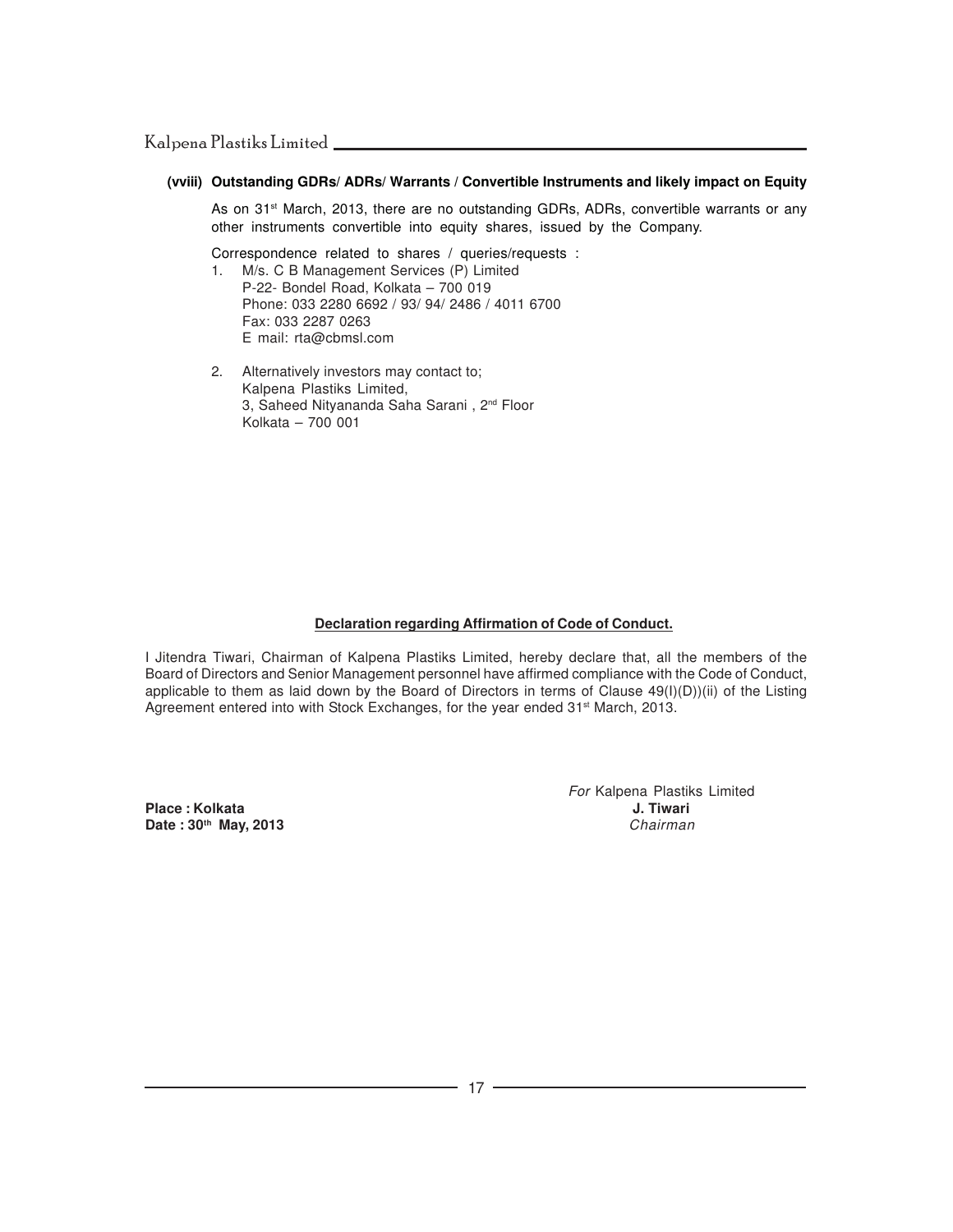### **AUDITORS' COMPLIANCE CERTIFICATE ON CORPORATE GOVERNANCE**

To, the Members of Kalpena Plastiks Limited

We have examined the compliance of conditions of Corporate Governance by Kalpena Plastiks Limited for the year ended 31<sup>st</sup> March, 2013, as stipulated in clause 49 of the Listing Agreement of the said Company with Stock Exchange(s).

The compliance of conditions of Corporate Governance is the responsibility of management. Our examination was limited to the procedures and implementation thereof, adopted by the Company for ensuring the compliance of the conditions of the Corporate Governance. It is neither an audit nor an expression of opinion on the financial statements of the company.

In our opinion, and to the best of our information, and according to the explanations given to us, we certify that the Company has complied with the conditions of Corporate Governance as stipulated in the above mentioned Listing Agreement.

We further state that such compliance is neither an assurance as to the future viability of the Company nor the efficiency or effectiveness with which the management has conducted the affairs of the Company.

**Kolkata For Maloo & Co** Dated : 30<sup>th</sup> May, 2013 Chartered Accountants

**(J. L.Maloo)** Proprietor Membership No. 300/17649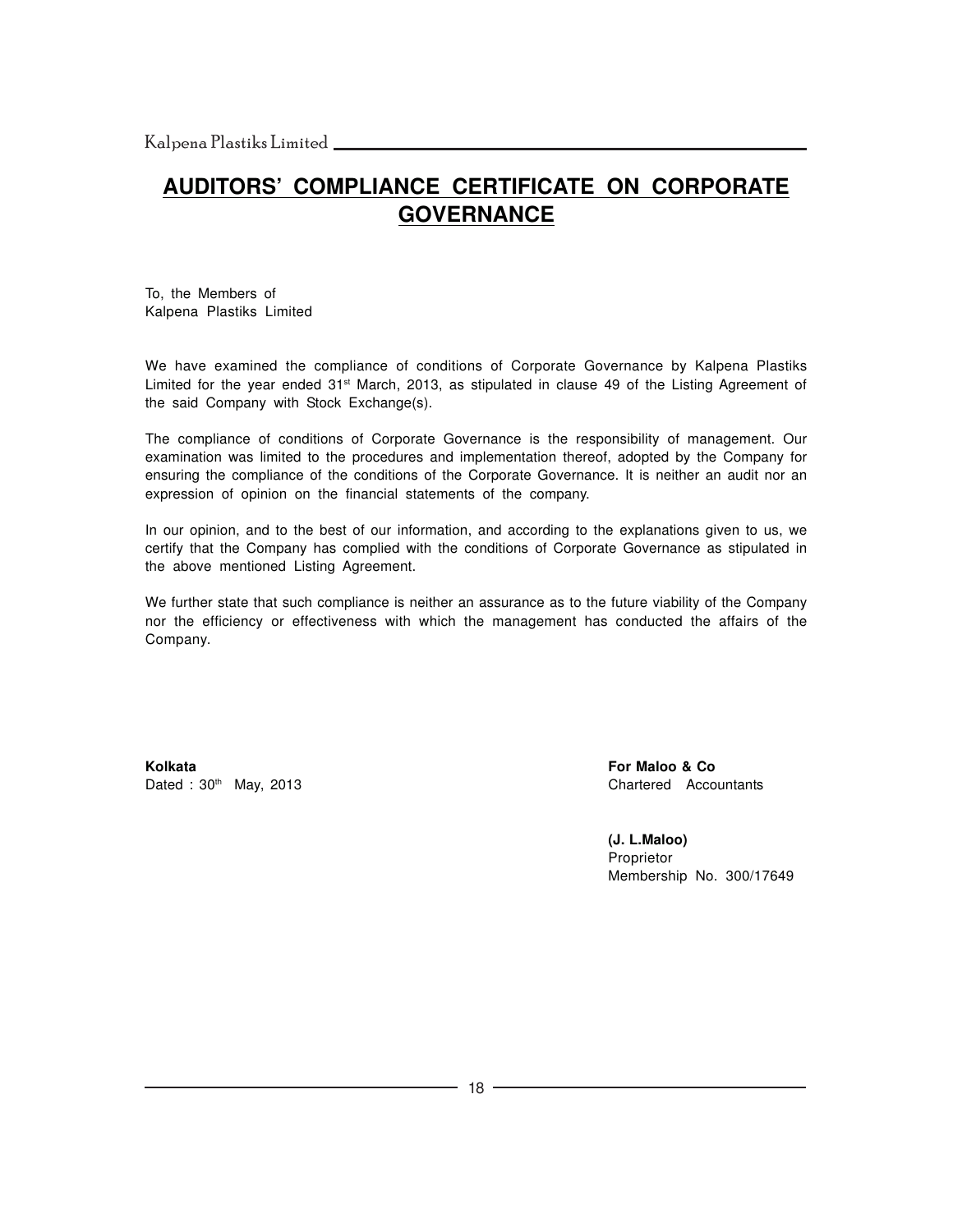### **AUDITOR'S REPORT**

To the Members of **M/S. KALPENA PLASTIKS LIMITED**

We have audited the accompanying financial statements of **M/S. KALPENA PLASTIKS LIMITED** which comprise the Balance Sheet as at March 31, 2013, and the Statement of Profit and Loss and Cash Flow Statement for the year then ended, and a summary of significant accounting policies and other explanatory information.

Management is responsible for the preparation of these financial statements that give a true and fair view of the financial position, financial performance and cash flows of the Company in accordance with the Accounting Standards referred to in sub-section (3C) of section 211 of the Companies Act, 1956 ("the Act"). This responsibility includes the design, implementation and maintenance of internal control relevant to the preparation and presentation of the financial statements that give a true and fair view and are free from material misstatement, whether due to fraud or error.

Our responsibility is to express an opinion on these financial statements based on our audit. We conducted our audit in accordance with the Standards on Auditing issued by the Institute of Chartered Accountants of India. Those Standards require that we comply with ethical requirements and plan and perform the audit to obtain reasonable assurance about whether the financial statements are free from material misstatement.

An audit involves performing procedures to obtain audit evidence about the amounts and disclosures in the financial statements. The procedures selected depend on the auditor's judgment, including the assessment of the risks of material misstatement of the financial statements, whether due to fraud or error. In making those risk assessments, the auditor considers internal control relevant to the Company's preparation and fair presentation of the financial statements in order to design audit procedures that are appropriate in the circumstances. An audit also includes evaluating the appropriateness of accounting policies used and the reasonableness of the accounting estimates made by management, as well as evaluating the overall presentation of the financial statements.

We believe that the audit evidence we have obtained is sufficient and appropriate to provide a basis for our audit opinion.

In our opinion and to the best of our information and according to the explanations given to us, the financial statements give the information required by the Act in the manner so required and give a true and fair view in conformity with the accounting principles generally accepted in India:

- a) in the case of the Balance Sheet, of the state of affairs of the Company as at March 31, 2013;
- b) in the case of the Profit and Loss Account, of the profit for the year ended on that date; and
- c) in the case of the Cash Flow Statement, of the cash flows for the year ended on that date.
- 1. As required by the Companies (Auditor's Report) Order, 2003 ("the Order") issued by the Central Government of India in terms of sub-section (4A) of section 227 of the Act, we give in the Annexure a statement on the matters specified in paragraphs 4 and 5 of the Order.
- 2. As required by section 227(3) of the Act, we report that:
	- a) we have obtained all the information and explanations which to the best of our knowledge and belief were necessary for the purpose of our audit;
	- b) in our opinion proper books of account as required by law have been kept by the Company so far as appears from our examination of those books
	- c) the Balance Sheet, Statement of Profit and Loss, and Cash Flow Statement dealt with by this Report are in agreement with the books of account.
	- d) in our opinion, the Balance Sheet, Statement of Profit and Loss, and Cash Flow Statement comply with the Accounting Standards referred to in subsection (3C) of section 211 of the Companies Act, 1956;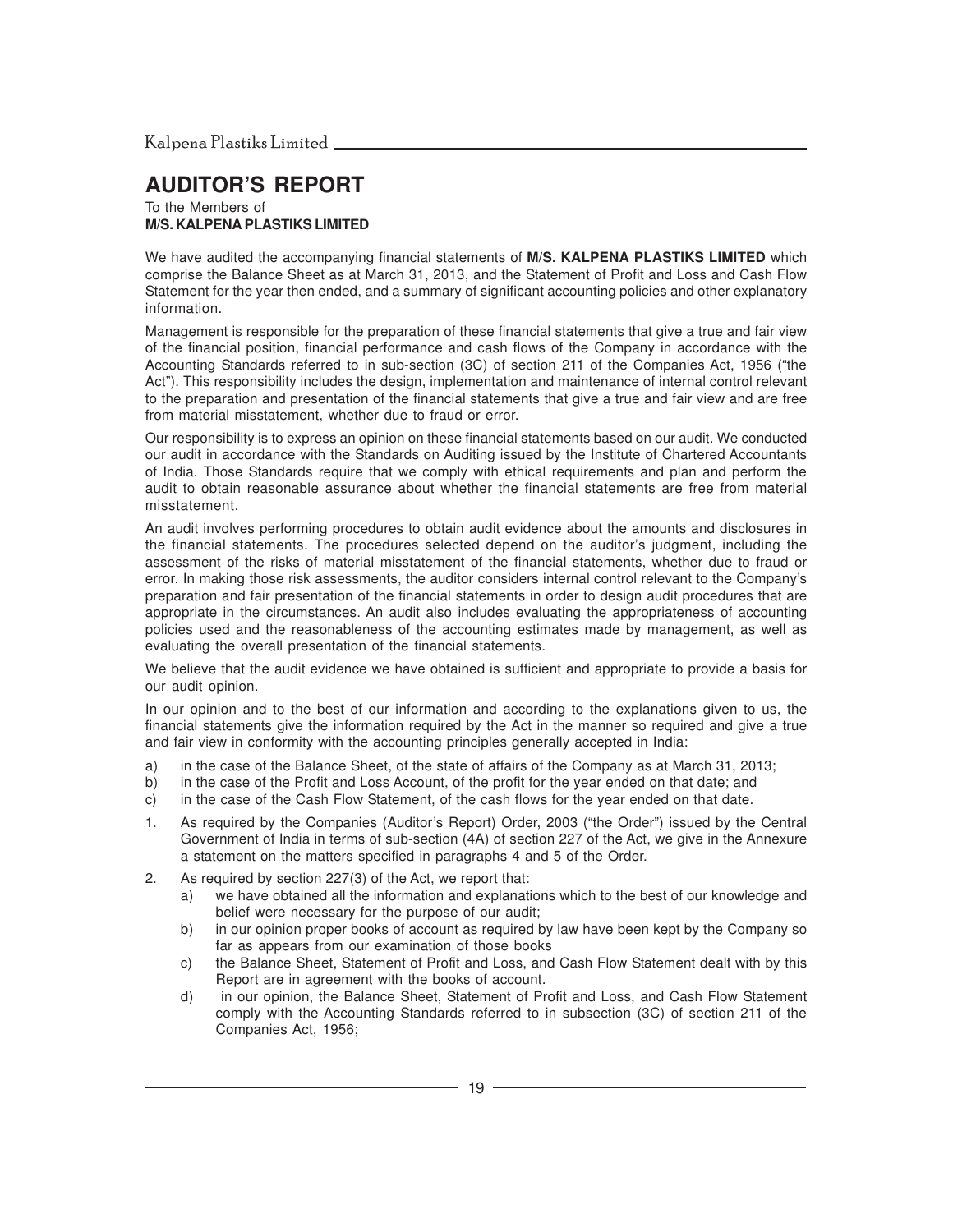- e) on the basis of written representations received from the directors as on March 31, 2013, and taken on record by the Board of Directors, none of the directors is disqualified as on March 31, 2013, from being appointed as a director in terms of clause (g) of sub-section (1) of section 274 of the Companies Act, 1956.
- f) Since the Central Government has not issued any notification as to the rate at which the cess is to be paid under section 441A of the Companies Act, 1956 nor has it issued any Rules under the said section, prescribing the manner in which such cess is to be paid, no cess is due and payable by the Company.

3A, Surendra Mohan Ghosh Sarani **For MALOO & CO.** 2<sup>nd</sup> floor Kolkata – 700001 **( J. L. MALOO )**

Dated: The 30th Day of May, 2013

**Chartered Accountants** Partner<br>Membership No.300/17649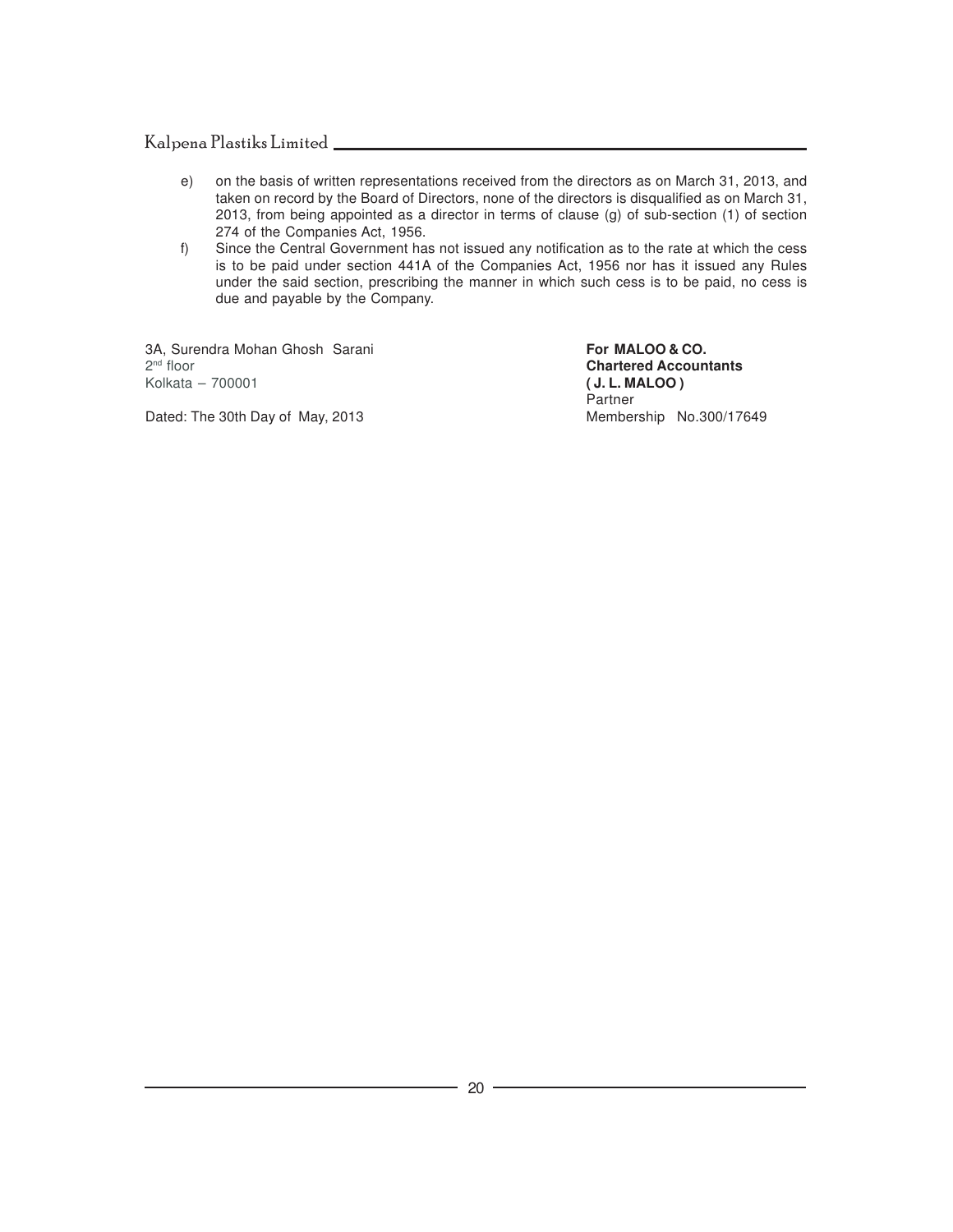### **Annexure to the Auditors' Report**

Referred to paragraph 3 of our report of even date on the accounts for the year ended 31<sup>st</sup> March, 2013 of **M/S. KALPENA PLASTIKS LIMITED.**

- (1) According to the information and explanations given to us :
	- (a) The Company has maintained proper records showing full particulars including quantitative details and situation of Fixed Assets.
	- (b) As explained to us, all Fixed Assets have been physically verified by management during the year and there is regular programme of verification which, in our opinion, is reasonable having regard to the size of the company and the nature of those assets. No material discrepancies were noticed on such verification.
	- (c) None of the Fixed Assets of the company has been revalued during the year.
- (2) In respect of Inventories :
	- (a) As explained to us, the inventories have been physically verified during the year by the management at regular intervals. In our opinion, the frequency of verification is reasonable.
	- (b) In our opinion and according to the explanation given to us, the procedures of physical verification of inventories followed by the management is reasonable and adequate in relation to the size of the company and the nature of its business.
	- (c) The company has maintained proper records of inventory. The discrepancies noticed on physical verification between the physical stocks and the book records were not material having regard to the size of operation of the company and have been dealt with in the Books of Accounts.
- (3) (a) The Company has granted unsecured loans to two of the parties listed in the register maintained under section 301 of the Companies Act, 1956. Maximum amount involved in the transaction is Rs. 9.50 Crores and the year end balance is Rs. Nil.
	- (b) In our opinion and according to the information and explanation given to us, the rate of interest and other terms and conditions of unsecured loans given by the company are not, prima facie prejudicial to the interest of the Company. Except loans and advances given to Tara Holdings Private Limited on which interest has not been provided.
	- (c) According to the information and explanation given to us, receipt of Principal amount and interest are also regular during the year.
	- (d) In respect of loans given by the Company, these are repayable on demand and therefore the question of over-due amount does not arise.
	- (e) The Company has taken unsecured loans from one of the party listed in the register maintained under section 301 of the Companies Act, 1956. Maximum amount involved in the transaction is Rs. 0.75 Crores and the year end balance is Nil.
	- (f) In our opinion and according to the information and explanation given to us, the rate of interest and other terms and conditions of unsecured loans taken by the company are not, prima facie prejudicial to the interest of the company.
	- (g) According to the information and explanation given to us, payment of Principal amount and interest are also regular during the year.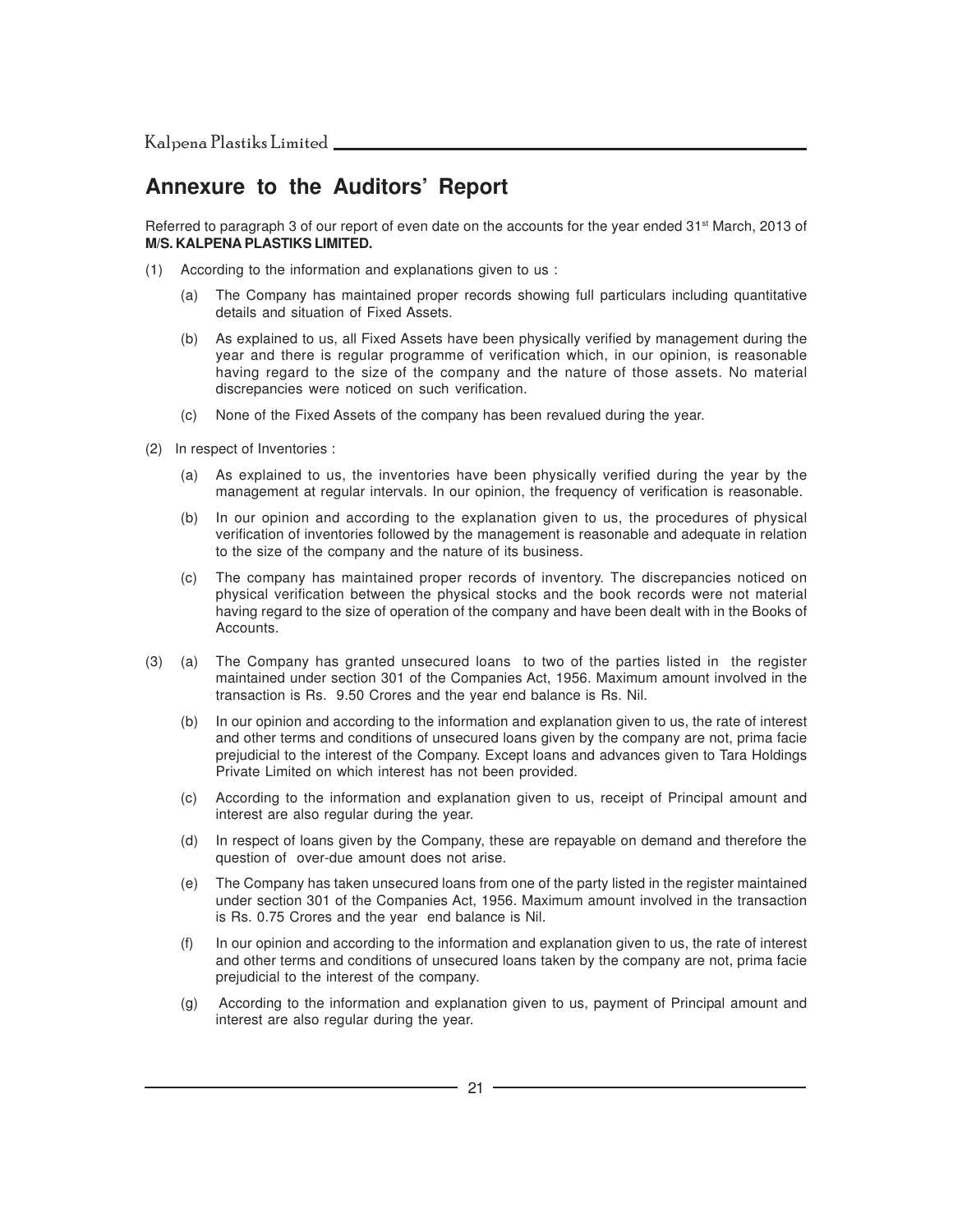- (4) In our opinion and according to the information and explanations given to us, there are adequate internal control systems commensurate with the size of the company and the nature of business with regard to purchase of inventory, fixed assets and with regard to the sale of goods. During the course of our audit, we have not observed any continuing failure to correct major weaknesses in internal controls systems.
- (5) (a) In our opinion and according to the information and explanations given to us, we are of the opinion that the transactions that need to be entered into the register maintained under section 301 of the Companies Act, 1956 have been so entered.
	- (b) In our opinion and according to the information and explanations given to us, transaction made in pursuance of contract or arrangement has been entered in the register maintained under section 301of the Companies Act, 1956 and transactions exceeding the value of  $\bar{z}$ 5,00,000.00 in respect of any party during the year have been made at prices which is reasonable having regard to prevailing market prices at the relevant time.
- (6) In our opinion and according to the information and explanations given to us, the Company has not accepted deposits within the meaning of the provisions of Section 58A and 58AA or any other relevant provisions of the Companies Act, 1956 and the Rules framed there under.
- (7) In our opinion , the company has an Internal Audit System commensurate with the size and nature of its business.
- (8) According to the information and explanations given to us, the Central Government has prescribed maintenance of cost records under clause (d) of sub-section (1) of section 209 of the Companies Act, 1956.
- (9) In respect of Statutory Dues :
	- (a) The company is regular in depositing with the appropriate authorities undisputed statutory dues including Income tax and other material statutory dues applicable to it.
	- (b) According to the information and explanations given to us, there are no undisputed amount payable in respect of Income-tax, Wealth Tax, Sales Tax, Excise Duty, Custom Duty, Cess and other statutory dues were in arrears, as at 31<sup>st</sup> March, 2013 for a period of more than six months from the date they become payable.
	- (c) As explained to us Provident Fund and Employees State Insurance is not applicable during the year under review.
- (10) The Company does not have accumulated losses at the end of financial year. The Company has incurred cash losses during the financial year covered by our audit but no cash loss was incurred in the immediately preceding financial year.
- (11) In our opinion and according to the information and explanations given to us, the company has not defaulted in the repayment of dues to the financial institutions, bank or debenture holders.
- (12) In our opinion and according to the information and explanations given to us, the company has not granted any loans and advances on the basis of security by way of pledge of shares, debentures and other securities.
- (13) In our opinion, the company is not a chit fund or a nidhi / mutual benefit fund /society. Therefore, the provisions of clause 4 (xiii) of CARO, 2003 (As amended) are not applicable to the company.
- (14) The company is not in the business of dealing or trading in shares and securities. In our opinion, proper records have been maintained of the transactions and contracts and timely entries have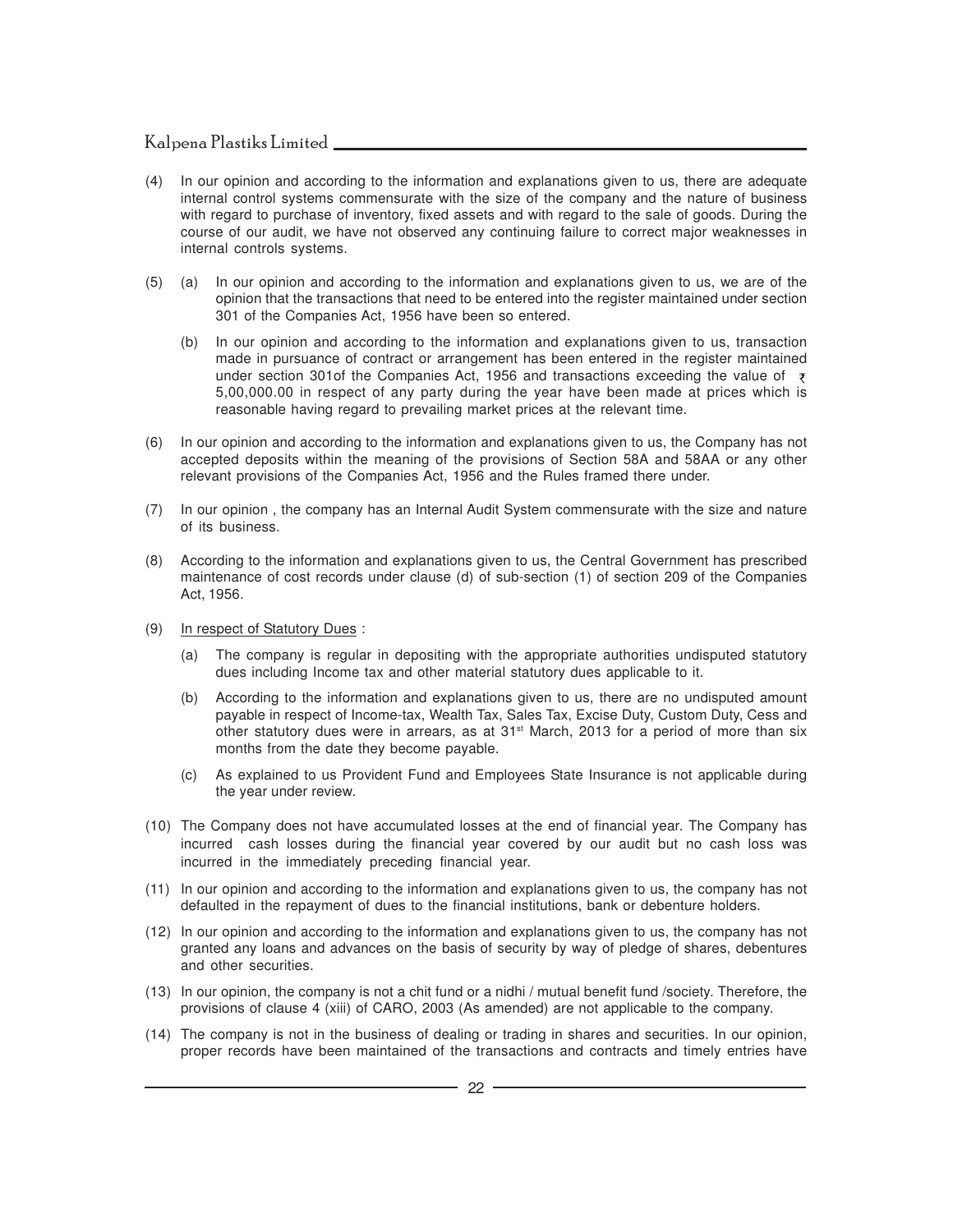been made therein. The investment in shares & securities have been held by the company in its own name.

- (15) According to the information and explanations given to us, the company has not given any guarantee for loans taken by others from bank or financial institution.
- (16) In our opinion, the company has not taken any term loan.
- (17) According to the information and explanations given to us and on an overall examination of the balance sheet of the company, we report that no fund raised on short term basis have been used for long term investment.
- (18) According to the information and explanations given to us, the company has not made preferential allotment of shares to parties and companies covered in the register maintained under section 301 of the Companies Act, 1956.
- (19) According to the information and explanations given to us, the company has not issued any secured debentures during the period covered by our audit report.
- (20) According to the information and explanations given to us, the company has not raised any money through public issue.
- (21) According to the information and explanations given to us, no fraud on or by the company has been noticed or reported during the course of our audit.

3A, Surendra Mohan Ghosh Sarani, 2nd Floor, **For MALOO & CO.**<br>Kolkata – 700001

**Chartered Accountants.** 

Dated : The 30<sup>th</sup> Day of May, 2013 **PARTNER** 

**(J.L.MALOO)** Membership No. 17649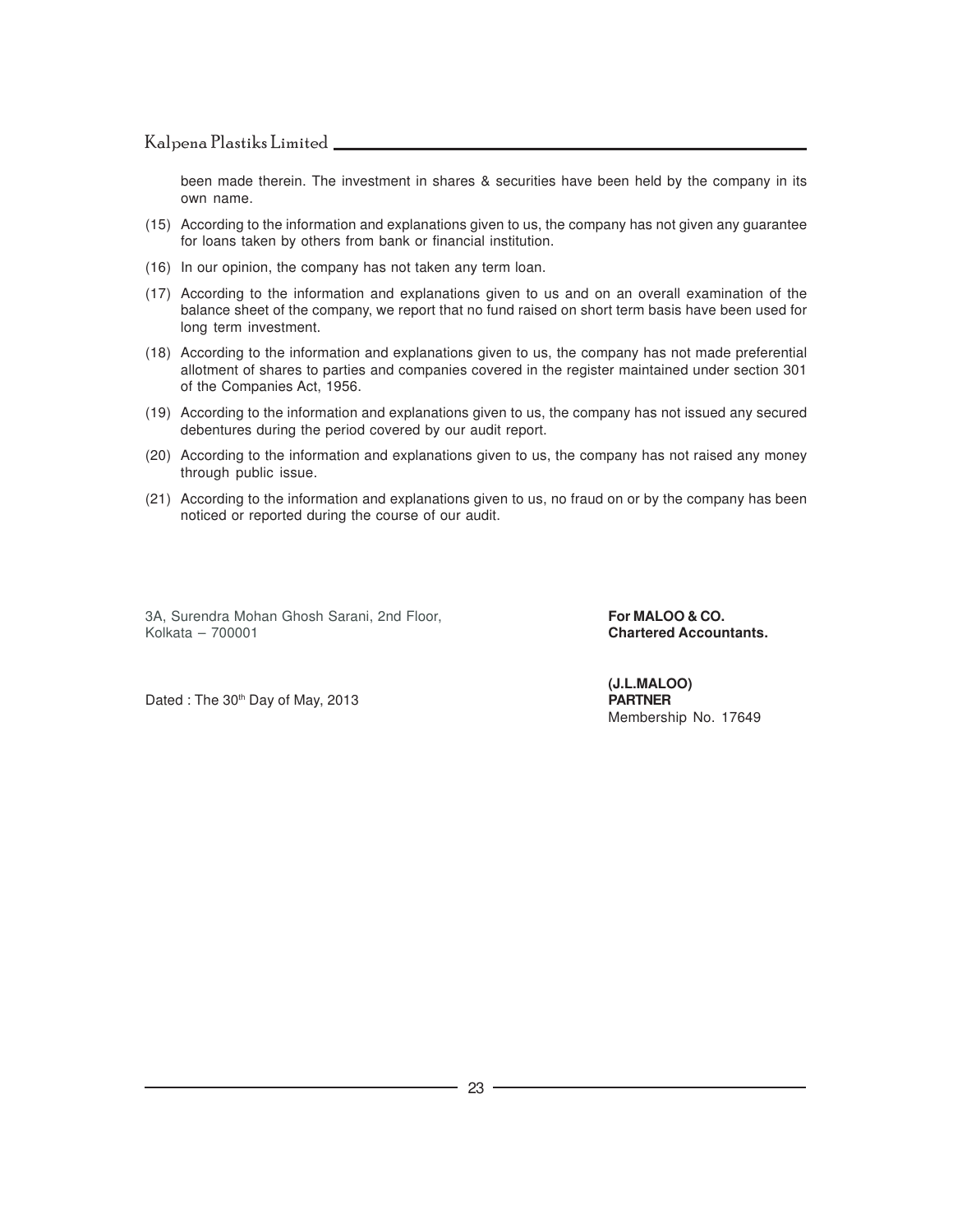### **BALANCE SHEET AS AT 31ST MARCH, 2013**

|     |               | Particulars                                                              | Note<br><b>No</b> | Figures as at the<br>end of current<br>reporting period<br>31.03.2013<br>₹ | Figures as at the<br>end of previous<br>reporting period<br>31.03.2012<br>₹ |
|-----|---------------|--------------------------------------------------------------------------|-------------------|----------------------------------------------------------------------------|-----------------------------------------------------------------------------|
| ı.  |               | <b>EQUITY AND LIABILITIES</b>                                            |                   |                                                                            |                                                                             |
|     | (1)           | <b>Shareholder's Funds</b>                                               |                   |                                                                            |                                                                             |
|     |               | Share Capital<br>(a)                                                     | 1А                | 55285350.00                                                                | 55285350.00                                                                 |
|     |               | Reserves and Surplus<br>(b)                                              | 1B                | 5551027.38                                                                 | 4382722.62                                                                  |
|     | (2)           | <b>Current Liabilities</b>                                               |                   |                                                                            |                                                                             |
|     |               | (a)<br>Trade payables                                                    | 2Α                | 878888.00                                                                  | 140964278.00                                                                |
|     |               | Other current liabilities<br>(b)                                         | 2B                | 1470071.84                                                                 | 1581563.64                                                                  |
|     |               | Short-term provisions<br>(c)                                             | 2C                | 3695622.00                                                                 | 3447835.00                                                                  |
|     |               | Total                                                                    |                   | 66880959.22                                                                | 205661749.26                                                                |
| II. | <b>Assets</b> |                                                                          |                   |                                                                            |                                                                             |
|     | (1)           | Non-current assets                                                       |                   |                                                                            |                                                                             |
|     |               | (a) Fixed assets                                                         | 3А                |                                                                            |                                                                             |
|     |               | Tangible assets<br>(i)                                                   |                   | 1217207.03                                                                 | 2329807.20                                                                  |
|     |               | (ii)<br>Capital work-in-progress                                         |                   | 0.00                                                                       | 0.00                                                                        |
|     |               | Long term loans and advances<br>(b)                                      | 3В                | 1790728.00                                                                 | 340960.00                                                                   |
|     |               | Other non-current assets<br>(c)                                          | 3C                | 0.00                                                                       | 0.00                                                                        |
|     |               | (d)<br>Non Current Investment                                            | 3D                | 200000.00                                                                  | 0.00                                                                        |
|     | (2)           | <b>Current assets</b>                                                    |                   |                                                                            |                                                                             |
|     |               | (b)<br>Inventories                                                       | 4Α                | 128984.00                                                                  | 19837782.76                                                                 |
|     |               | (c)<br>Trade receivables                                                 | 4B                | 20154719.43                                                                | 123585480.50                                                                |
|     |               | Cash and cash equivalents<br>(d)<br>Short-term loans and advances<br>(e) | 4C<br>4D          | 38337198.79<br>5022121.97                                                  | 52878074.30<br>6629644.50                                                   |
|     |               | (f)<br>Other current assets                                              | 4E                | 30000.00                                                                   | 60000.00                                                                    |
|     |               | Total                                                                    |                   | 66880959.22                                                                | 205661749.26                                                                |
|     |               |                                                                          |                   |                                                                            |                                                                             |

**As per our report of even date attached.**

Chartered Accountants

FOR **MALOO & CO. For & on behalf of the Board**

**J. Tiwari**

**(J. L. MALOO) D. K. Kalwani** Partner MEMBERSHIP NO: 300/17649 PLACE : Kolkata

DATE : The 30th day of May, 2013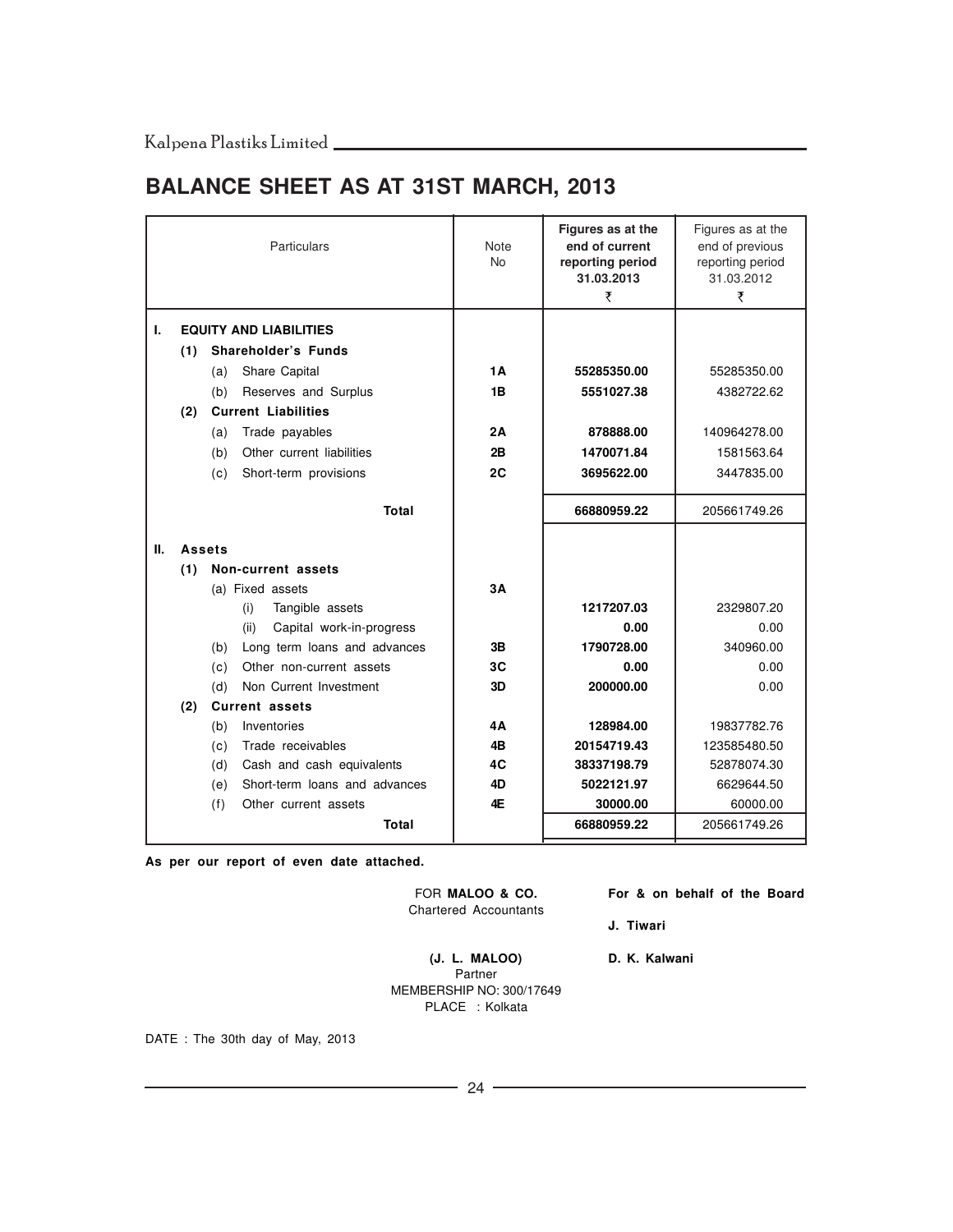### **PROFIT AND LOSS STATEMENT FOR THE YEAR ENDED 31ST MARCH, 2013**

| Particulars                                                                                                                                                                                                                                                                                                                                                                           | Note<br>No.                            | Figures as at the<br>end of current<br>reporting period<br>31.03.2013<br>₹                      | Figures as at the<br>end of previous<br>reporting period<br>31.03.2012<br>₹                       |
|---------------------------------------------------------------------------------------------------------------------------------------------------------------------------------------------------------------------------------------------------------------------------------------------------------------------------------------------------------------------------------------|----------------------------------------|-------------------------------------------------------------------------------------------------|---------------------------------------------------------------------------------------------------|
| I.<br>Revenue from operations<br>II.<br>Other Income                                                                                                                                                                                                                                                                                                                                  | 5Α<br>5Β                               | 1040413990.54<br>2209256.33                                                                     | 411767530.50<br>193297.00                                                                         |
| Total Revenue (I +II)<br>III.                                                                                                                                                                                                                                                                                                                                                         |                                        | 1042623246.87                                                                                   | 411960827.50                                                                                      |
| IV. Expenses:<br>Cost of materials consumed<br>Purchase of Goods<br>Changes in inventories of finished goods<br>and Stock-in-Trade<br>Employee benefit expense<br>Financial costs<br>Depreciation and amortization expense<br>Other expenses                                                                                                                                          | 6А<br>6B<br>6C<br>6D<br>6E<br>3A<br>6F | 422116775.51<br>600012721.25<br>11199217.00<br>2834916.00<br>24933.00<br>44044.55<br>4974547.80 | 183987265.99<br>232098170.00<br>(10950850.75)<br>2631695.00<br>9784.00<br>115711.80<br>4766966.50 |
| <b>Total Expenses</b>                                                                                                                                                                                                                                                                                                                                                                 |                                        | 1041207155.11                                                                                   | 412658742.54                                                                                      |
| V.<br>Profit before exceptional and extraordinary<br>items and tax<br>VI. Exceptional Items                                                                                                                                                                                                                                                                                           | $(III - IV)$                           | 1416091.76<br>0.00                                                                              | (697915.04)<br>0.00                                                                               |
| VII. Profit before extraordinary items and tax (V-VI)                                                                                                                                                                                                                                                                                                                                 |                                        | 1416091.76                                                                                      | (697915.04)                                                                                       |
| VIII. Extraordinary Items                                                                                                                                                                                                                                                                                                                                                             |                                        | 0.00                                                                                            | 0.00                                                                                              |
| Profit before tax (VII - VIII)<br>IX.                                                                                                                                                                                                                                                                                                                                                 |                                        | 1416091.76                                                                                      | (697915.04)                                                                                       |
| Х.<br>Tax expense:<br>(1) Current tax (Provision for Taxation)<br>Deferred tax<br>(2)<br>XI. Profit(Loss) from the perid from continuing<br>operations (IX-X)<br>XII. Profit/(Loss) from discontinuing operations<br>XIII. Tax expense of discounting operations<br>XIV. Profit/(Loss) from Discontinuing<br>operations (XII - XIII)<br>XV. Profit/(Loss) for the period $(XI + XIV)$ |                                        | 247787.00<br>0.00<br>1168304.76<br>0.00<br>0.00<br>0.00<br>1168304.76                           | 0.00<br>0.00<br>(697915.04)<br>0.00<br>0.00<br>0.00<br>(697915.04)                                |
| XVI. Earning per equity share:<br><b>Basic</b><br>(1)<br>(2)<br>Diluted                                                                                                                                                                                                                                                                                                               |                                        | 0.21<br>0.21                                                                                    | (0.13)<br>(0.13)                                                                                  |

**As per our report of even date attached.**

Chartered Accountants

FOR **MALOO & CO. For & on behalf of the Board**

**J. Tiwari**

D. K. Kalwani

**(J. L. MALOO)** MEMBERSHIP NO: 300/17649 PLACE : Kolkata

DATE : The 30th day of May, 2013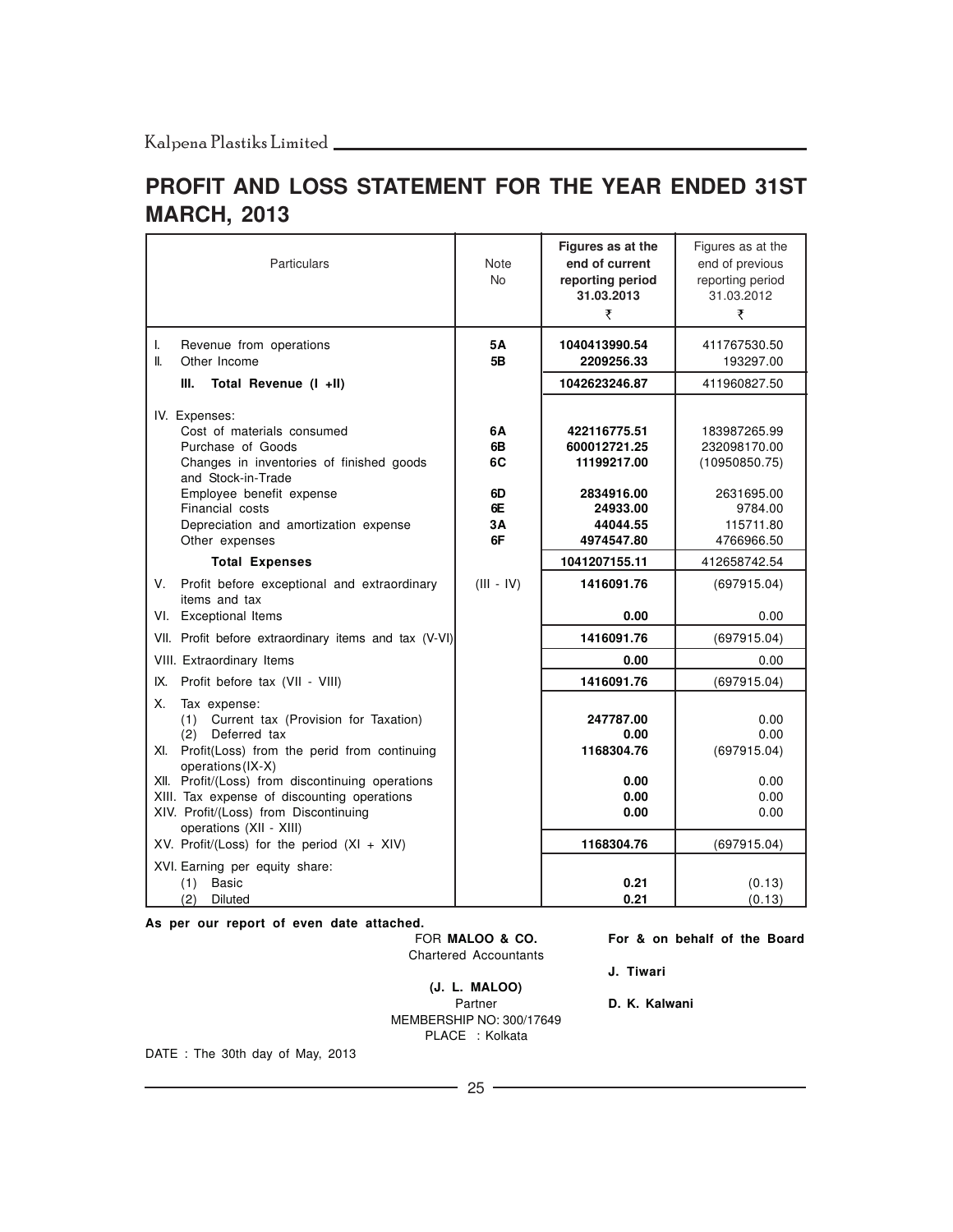### **CASH FLOW STATEMENT FOR THE YEAR ENDED 31.3.2013**

|                                                                            |            | AS on 31.3.2013    | AS on 31.3.2012     |
|----------------------------------------------------------------------------|------------|--------------------|---------------------|
| <b>DESCRIPTION:-</b>                                                       |            | <b>Amount in ₹</b> | Amount in $\bar{z}$ |
| Cash Flow From Operating Activities :-<br>А.                               |            |                    |                     |
| Net Profit before tax                                                      |            | 1,416,092          | (697, 915)          |
| Adjustment For :-                                                          |            |                    |                     |
| Depreciation                                                               |            | 44,045             | 115,712             |
| Loss on sale of fixed asset                                                |            | 524,115            |                     |
| Interest Income                                                            |            | (2, 172, 980)      | (193, 297)          |
| Dividend Received                                                          |            |                    |                     |
| Miscellaneous Expenses W/off<br><b>Rent Received</b>                       |            | 30,000             | 30,000              |
| Speculation Profit                                                         |            |                    |                     |
| Opening Profit before Working Capital changes                              |            | (158, 728)         | (745, 500)          |
| <b>Working Capital Changes</b>                                             |            |                    |                     |
| (Increases) / Decrease in Trade Receivables                                |            | 103,430,761        | (59,699,312)        |
| (Increases) / Decrease in Inventories                                      |            | 19,708,799         | (17,628,957)        |
| (Increases) / Decrease in Other Receivables                                |            | 157,754            | (779, 778)          |
| Increases / (Decrease) in Trade Payables                                   |            | (140, 085, 390)    | 124,734,692         |
| Increases / (Decrease) in Other Liabilities & Provisions                   |            | 136,295            | 1,343,383           |
| Cash generated from operations                                             |            | (16, 810, 509)     | 47,224,528          |
| Income Tax & FBT paid                                                      |            | (247, 787)         |                     |
| Net Cash Flow From Operating Activities                                    | <b>A</b> : | (17,058,296)       | 47,224,528          |
| Cash Flow From investing Activities :-<br>В.                               |            |                    |                     |
| Purchase of Fixed Assets                                                   |            |                    | (1,461,967)         |
| Sale of Fixed asset                                                        |            | 544,441            |                     |
| Interest Received                                                          |            | 2,172,980          | 193,297             |
| Purchase of Shares                                                         |            | (200,000)          |                     |
| Speculation Profit Received                                                |            |                    |                     |
| Net Cash Flow From Investing Activities                                    | В          | 2,517,421          | (1,268,670)         |
| Cash Flow from Finance Activities<br>C.                                    |            |                    |                     |
| <b>Interest Paid</b>                                                       |            |                    |                     |
| Net Cash Flow from Finance Activities                                      | c:         |                    |                     |
| D.<br>NET INCREASE/(DECREASE) IN CASH AND<br>CASH EQUIVALENTS (A)+(B)+( C) |            | (14, 540, 875)     | 45,955,858          |
| EQUIVALENTS, beginning of the year                                         |            | 52,878,074         | 6,922,216           |
| CASH & CASH EQUIVALENTS, end the year                                      |            | 38,337,199         | 52,878,074          |
| (Refer note 2 below)                                                       |            |                    |                     |

NOTE:

1) The above Cash Flow Statement has been prepared under the "Indirect Method" as set out in the Accounting Standard-3 on Cash Flow Statement issued by the Institute of Chartered Accountants of India.

2) Cash and Cash equivalents as at the end of March,2013

3) Previous Year's figures has been regrouped wherever necessary.

| 3A, Surendra Mohan Ghosh Sarani | For <b>MALOO &amp; COMPANY</b> | For and on behalf of the Board |
|---------------------------------|--------------------------------|--------------------------------|
| Kolkata - 700001                | <b>Chartered Accountants</b>   |                                |
|                                 | J.L.Maloo                      | J. Tiwari                      |
| Place: Kolkata                  | (Partner)                      |                                |
| Dated: 30th Day of May, 2013    | Membership No. 17649           | D. K. Kalwani                  |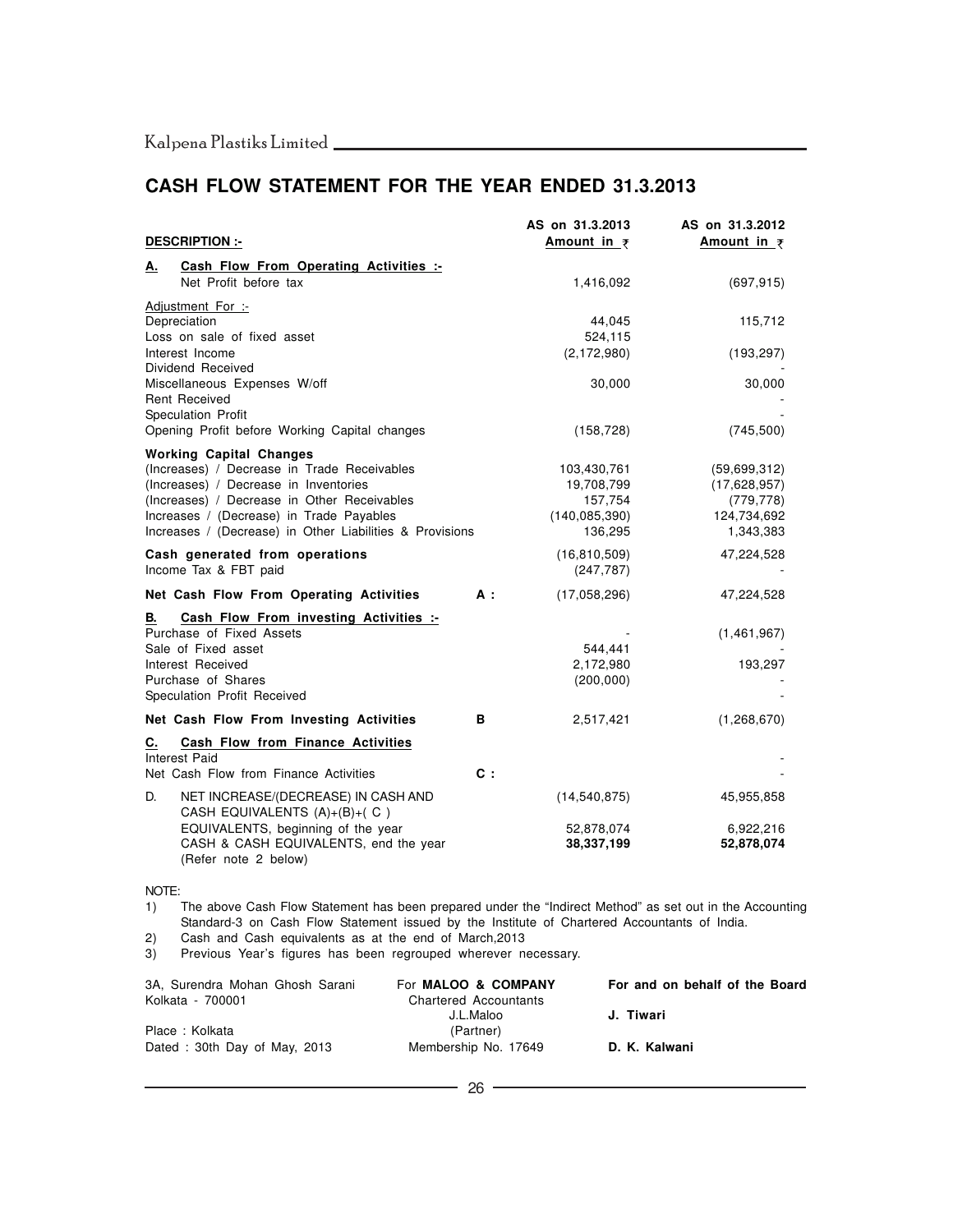### **NOTES TO ACCOUNT**

|    |              |                                                                  |            | As on<br>31.03.2013<br>₹ |             | As on<br>31.03.2012<br>₹ |
|----|--------------|------------------------------------------------------------------|------------|--------------------------|-------------|--------------------------|
| Ι. |              | <b>EQUITY AND LIABILITIES</b>                                    |            |                          |             |                          |
|    | 1            | Shareholder's Funds                                              |            |                          |             |                          |
|    |              | A. SHARE CAPITAL                                                 |            |                          |             |                          |
|    |              | a) Authorised (8000000 Es of Rs.10/- each)                       |            | 80000000.00              |             | 80000000.00              |
|    |              | b) Issued                                                        |            |                          |             |                          |
|    |              | c) Issued, Subscribed & Fully Paid Up                            |            | 55285350.00              |             | 55285350.00              |
|    |              | (5528535 Es of Rs.10/- each)                                     |            |                          |             |                          |
|    |              | d) Subscribed & Not Fully Paid Up<br>e) Per Value Per Share      |            | 0.00                     |             | 0.00                     |
|    |              | f) Calls Unpaid                                                  |            |                          |             |                          |
|    |              | By Director                                                      |            | 0.00                     |             | 0.00                     |
|    |              | By Officers                                                      |            | 0.00                     |             | 0.00                     |
|    |              | g) Forfited Share (amount originally paid up)                    |            | 0.00                     |             | 0.00                     |
|    |              |                                                                  |            | 55285350.00              |             | 55285350.00              |
|    |              | <b>B. RESERVES &amp; SURPLUS</b>                                 |            |                          |             |                          |
|    |              | a) Capital reserves                                              |            | 2000000.00               |             | 2000000.00               |
|    |              | b) Capital Redemption Reserves<br>c) Securities Premium Reserves |            | 0.00<br>0.00             |             | 0.00<br>0.00             |
|    |              | d) Debenture Redemption Reserves                                 |            | 0.00                     |             | 0.00                     |
|    |              | e) Revaluation Reserves                                          |            | 0.00                     |             | 0.00                     |
|    |              | f) Share option outstanding Account                              |            | 0.00                     |             | 0.00                     |
|    |              | g) Special Reserves                                              |            |                          |             |                          |
|    |              | Profit & Loss A/c.                                               | 2382722.62 |                          | 3080637.66  |                          |
|    |              | Add: For the year                                                | 1168304.76 | 3551027.38               | (697915.04) | 2382722.62               |
|    |              |                                                                  |            | 5551027.38               |             | 4382722.62               |
|    |              |                                                                  |            |                          |             |                          |
|    | $\mathbf{2}$ | <b>Current Liabilities</b>                                       |            |                          |             |                          |
|    |              | A. Trade Payables                                                |            | 878888.00                |             | 140964278.00             |
|    |              |                                                                  |            | 878888.00                |             | 140964278.00             |
|    |              | <b>B.</b> Other current liabilities<br>a) Other Payable          |            | 1353497.50               |             | 1581563.64               |
|    |              | b) Statutory Liability                                           |            | 116574.34                |             |                          |
|    |              |                                                                  |            | 1470071.84               |             | 1581563.64               |
|    |              | C. Short term provisions                                         |            |                          |             |                          |
|    |              | a) Provision for Income Tax                                      |            | 3678853.00               |             | 3431066.00               |
|    |              | b) Provision for FBT                                             |            | 16769.00                 |             | 16769.00                 |
|    |              |                                                                  |            | 3695622.00               |             | 3447835.00               |
|    |              |                                                                  |            |                          |             |                          |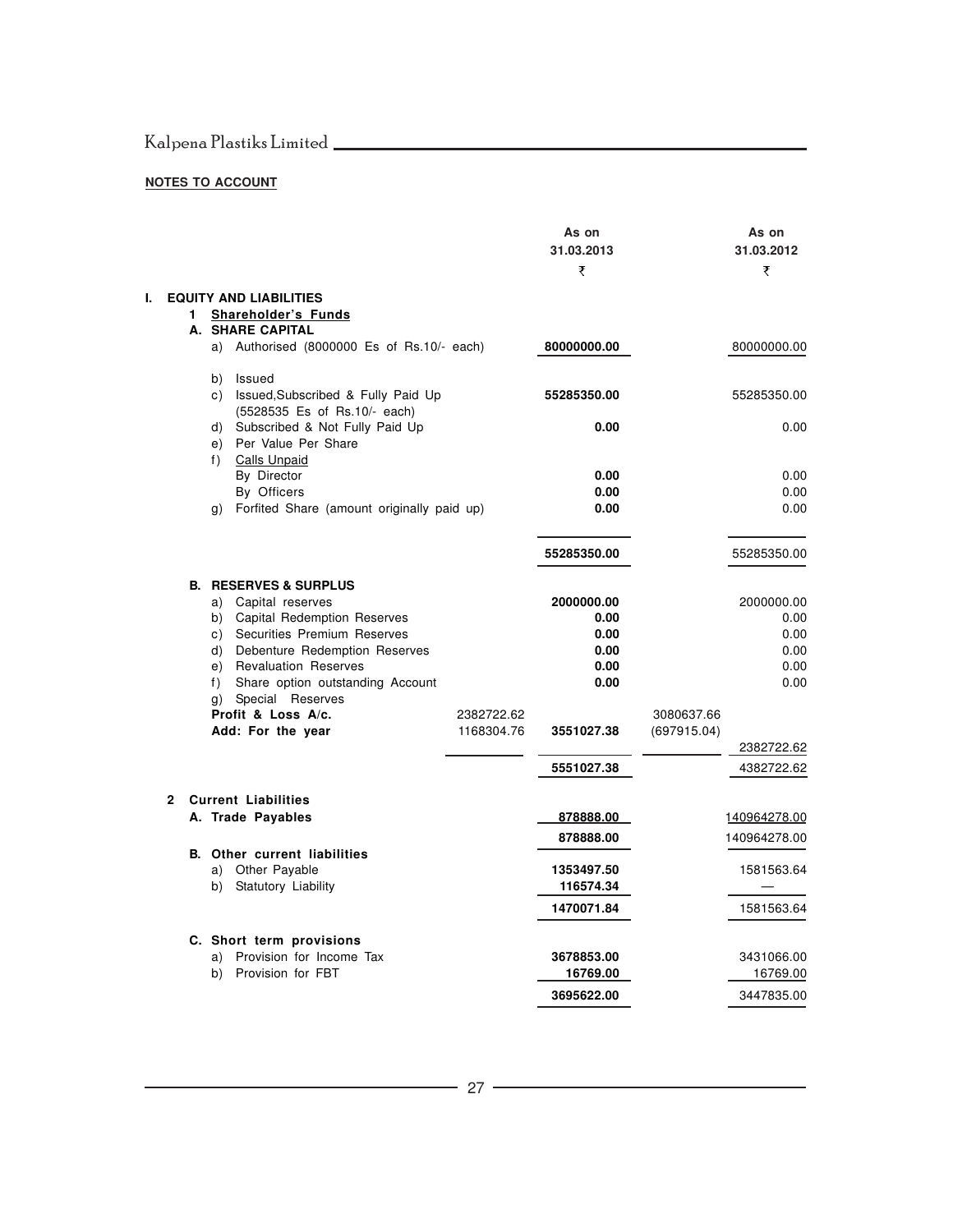|                                          | NOTE - 3A                                                                                                                                                             |                                    |                         |                                         |                                     |                        |                        |                    |                                   |                       |                                  |                                   |
|------------------------------------------|-----------------------------------------------------------------------------------------------------------------------------------------------------------------------|------------------------------------|-------------------------|-----------------------------------------|-------------------------------------|------------------------|------------------------|--------------------|-----------------------------------|-----------------------|----------------------------------|-----------------------------------|
|                                          | DETAILS OF FIXED ASSETS ANNEXED TO AND FORMING PART OF THE BALANCE SHEET AS AT 31.03.2013                                                                             |                                    |                         |                                         |                                     |                        |                        |                    |                                   |                       |                                  |                                   |
| $\frac{1}{2}$<br>$\overline{\mathbf{5}}$ | Particulars                                                                                                                                                           | Rate                               | 01.04.2012<br>As at     | GROSS<br>during the<br>Addition<br>year | / Sales<br>Transfer<br><b>BLOCK</b> | 31.03.2013<br>As at    | 01.04.2012<br>Upto     | For the<br>Year    | Adjustment<br><b>DEPRECIATION</b> | 31.3.13<br>Upto       | -<br>1<br>2<br>31.03.13<br>As at | 31.03.12<br>As at<br><b>BLOCK</b> |
|                                          | Land & Building                                                                                                                                                       | 34%                                | 441453.00               | 0.00                                    | 0.00                                | 441453.00              | 8580.83                | 0.00               | 0.00                              | 8580.83               | 432572.17                        | 432871.00                         |
| ন<br>ᢛ                                   | Furniture & Fixture<br>Plant & Machinery                                                                                                                              | $.75\%$<br>$.33\%$<br>4<br>$\circ$ | 1564689.00<br>959589.00 | 0.00<br>0.00                            | 28635.00<br>1051202.00              | 930954.00<br>513487.00 | 932865.60<br>173498.81 | 24323.99<br>302.00 | 2213.60<br>112486.81              | 85335.99<br>930954.00 | 0.00<br>428151.01                | 1391198.00<br>26725.00            |
| $\widehat{+}$                            | Office Electric Appliances                                                                                                                                            | .75%<br>4                          | 382735.00               | 0.00                                    | 23860.00                            | 358875.00              | 305200.87              | 17235.56           | 999.87                            | 321436.56             | 37438.44                         | 77534.00                          |
| 5                                        | Electrical Installation                                                                                                                                               | $.75\%$                            | 360031.00               | 0.00                                    | 0.00                                | 360031.00              | 41285.59               | 0.00               | 0.00                              | 41285.59              | 318745.41                        | 318745.00                         |
| 6                                        | Computer                                                                                                                                                              | 21%<br>$\frac{6}{5}$               | 58116.00                | 0.00                                    | 58116.00                            | 0.00                   | 10596.60               | 1570.00            | 12166.60                          | 0.00                  | 0.00                             | 47519.00                          |
| $\widehat{\pi}$                          | Motor Cycle                                                                                                                                                           | 50%<br>σ                           | 38720.00                | 0.00                                    | 38720.00                            | 0.00                   | 3497.50                | 613.00             | 4110.50                           | 0.00                  | 0.00                             | 35222.56                          |
|                                          |                                                                                                                                                                       |                                    | 3805333.00              | 0.00                                    | 1200533.00                          | 2604800.00 1475525.80  |                        | 44044.54           | 131977.38                         | 1387592.96            | 1217207.04 2329807.20            |                                   |
|                                          | Previous Year                                                                                                                                                         |                                    | 2343366.00              | 1604167.00                              | 142200.00                           | 3805333.00             | 1359814.00             | 115711.80          | 0.00                              | 1475525.80            | 2329807.20                       |                                   |
|                                          | Note : Since Electrical Installation & Land and building are not used during the year, thus no depreciation has been provided on<br>these asset for the current year. |                                    |                         |                                         |                                     |                        |                        |                    |                                   |                       |                                  |                                   |
|                                          | As per our report of even d                                                                                                                                           |                                    | ate attached            |                                         |                                     |                        |                        |                    |                                   |                       | For and on behalf of the Board   |                                   |
|                                          | FOR MALOO AND CO.<br>Chartered Accountants                                                                                                                            |                                    |                         |                                         |                                     |                        |                        |                    |                                   |                       |                                  |                                   |
|                                          | Membership No. 017649<br>JAICHAND LAL MALOO                                                                                                                           |                                    |                         |                                         |                                     |                        |                        |                    |                                   |                       |                                  |                                   |
|                                          | Date: The 30th day of May, 2013<br>Place: Kolkata                                                                                                                     |                                    |                         |                                         |                                     |                        |                        |                    |                                   |                       |                                  |                                   |

Kalpena Plastiks Limited

 $\overline{\phantom{a}}$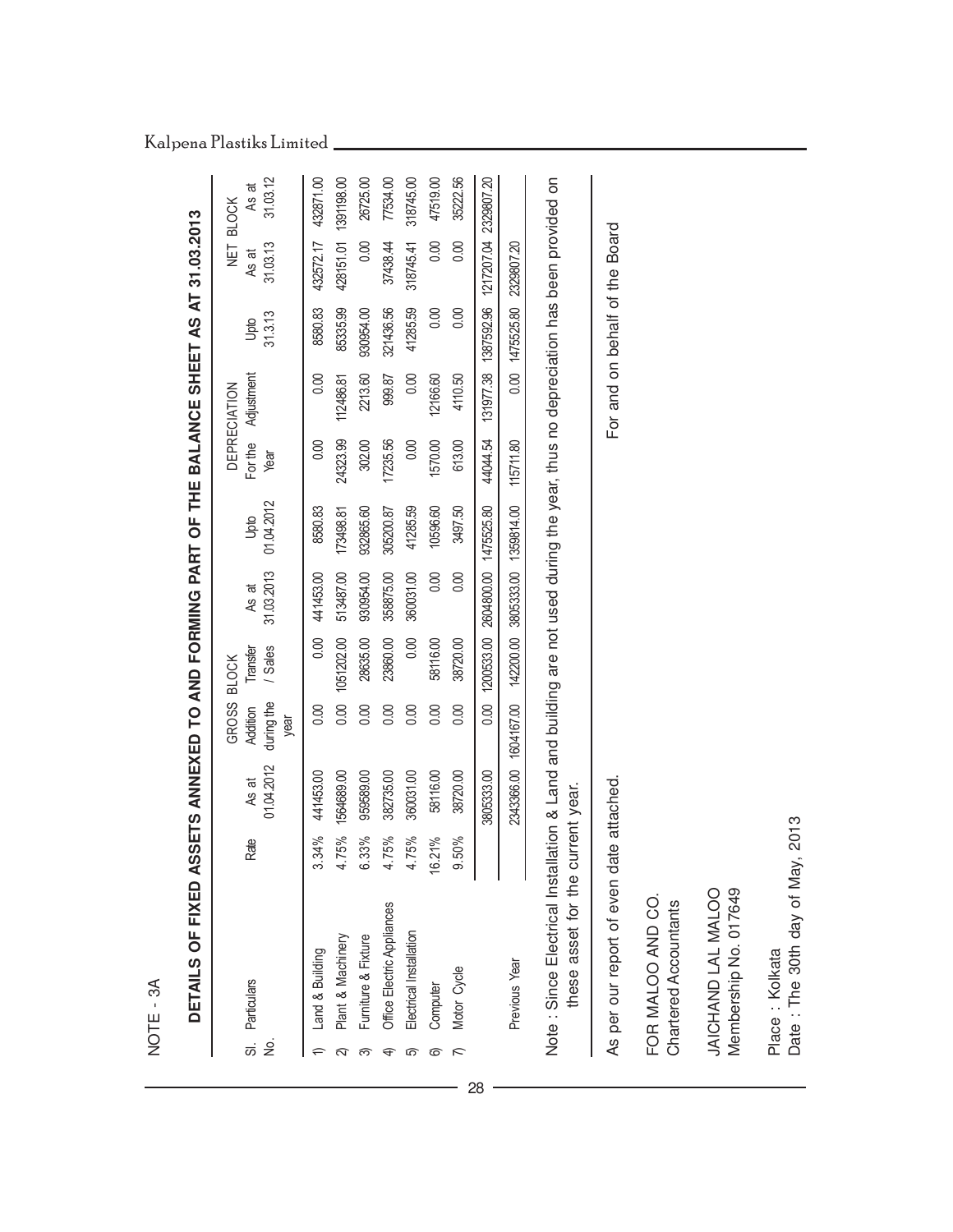| Kalpena Plastiks Limited |  |  |  |  |
|--------------------------|--|--|--|--|
|--------------------------|--|--|--|--|

|    |    |                                                                                                                                    | As on<br>31.03.2013<br>₹ | As on<br>31.03.2012<br>₹ |
|----|----|------------------------------------------------------------------------------------------------------------------------------------|--------------------------|--------------------------|
|    |    | II. Assets                                                                                                                         |                          |                          |
|    | 3  | Non-current assets                                                                                                                 |                          |                          |
|    |    | B) Long Term Loans and Advances                                                                                                    |                          |                          |
|    |    | Capital Advances                                                                                                                   | 1658000.0                | 0.00                     |
|    |    | Security Deposits                                                                                                                  | 132728.00                | 340960.00                |
|    |    |                                                                                                                                    | 1790728.00               | 340960.00                |
|    |    | C) Other Non-Current Assets                                                                                                        |                          |                          |
|    |    | Long Term Trade Receivable                                                                                                         | 0.00                     | 0.00                     |
|    |    |                                                                                                                                    | 0.00                     | 0.00                     |
|    |    | D) Non-current Investment                                                                                                          |                          |                          |
|    |    | 20000 Shares of Isana Green Ventures<br>Ltd.                                                                                       | 200000.00                | 0.00                     |
|    |    |                                                                                                                                    |                          |                          |
|    | 4  | <b>Current Assets</b><br>A. Inventories                                                                                            |                          |                          |
|    |    | Raw Materials                                                                                                                      | 0.00                     | 8509581.76               |
|    |    | Work in Progress                                                                                                                   | 0.00                     | 0.00                     |
|    |    | <b>Finished Goods</b>                                                                                                              | 128984.00                | 128984.00                |
|    |    | Stock in Trade                                                                                                                     | 0.00                     | 11199217.00              |
|    |    |                                                                                                                                    | 128984.00                | 19837782.76              |
|    |    |                                                                                                                                    |                          |                          |
|    |    | <b>B. Trade Receivable</b>                                                                                                         | 20154719.43              | 123585480.50             |
|    |    |                                                                                                                                    | 20154719.43              | 123585480.50             |
|    |    | C. Cash & Cash Equivalent                                                                                                          |                          |                          |
|    |    | a) Balance with Bank                                                                                                               |                          |                          |
|    |    | In Current Account                                                                                                                 | 2194499.09               | 13599288.15              |
|    |    | Bank deposits with more than 12 months maturity                                                                                    | 17391994.31              | 17050945.00              |
|    |    | b) Cheques, Drafts on hand                                                                                                         | 17288306.00              | 22138902.00              |
|    |    | c) Cash-in-hand                                                                                                                    | 1462399.39               | 88939.15                 |
|    |    |                                                                                                                                    | 38337198.79              | 52878074.30              |
|    |    | D. Short Term Loans and Advances                                                                                                   |                          |                          |
|    |    | a) Loans and Advances to Related Parties                                                                                           | 0.00                     | 0.00                     |
|    |    | b) Loans & Advances to Others                                                                                                      | 4938792.97               | 6602744.50               |
|    |    | c) Advance to staff                                                                                                                | 83329.00                 | 26900.00                 |
|    |    |                                                                                                                                    | 5022121.97               | 6629644.50               |
|    |    | <b>E. Other Current Assets</b>                                                                                                     | 30000.00                 | 60000.00                 |
|    |    |                                                                                                                                    |                          |                          |
|    |    |                                                                                                                                    | 30000.00                 | 60000.00                 |
| L. | 5. | <b>STATEMENT OF PROFIT &amp; LOSS</b><br><b>REVENUE FROM OPERATIONS</b><br>A. Revenue from operation in respect of non-finance Co. |                          |                          |
|    |    | Sale of Products                                                                                                                   | 1119090102.54            | 449519219.00             |
|    |    | Sale of Services                                                                                                                   | 0.00                     | 0.00                     |
|    |    | Other operating revenue                                                                                                            | 0.00                     | 0.00                     |
|    |    |                                                                                                                                    | 1119090102.54            | 449519219.00             |
|    |    | Less : Excise Duties                                                                                                               | 78676112.00              | 37751688.50              |

**1040413990.54 411767530.50**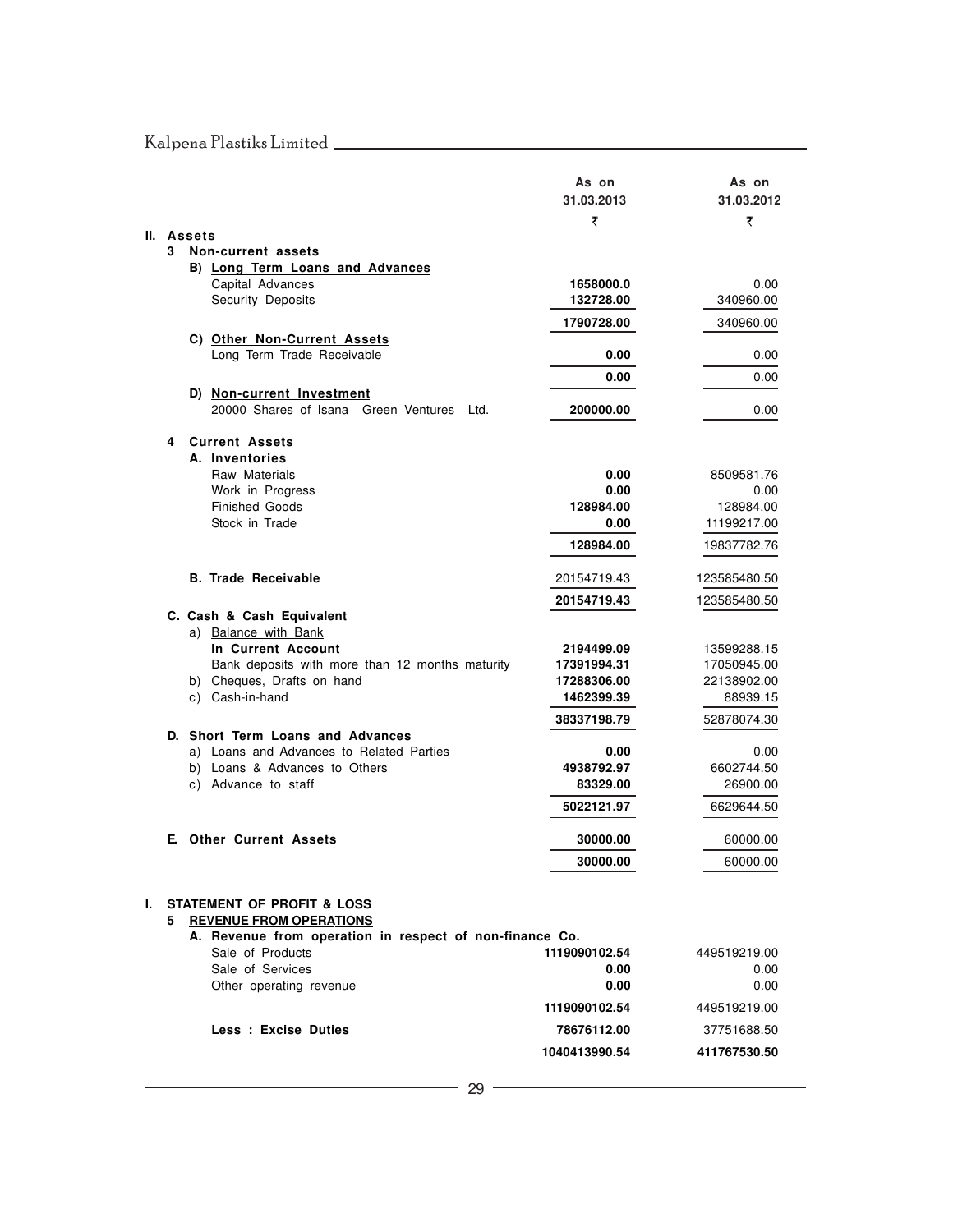|   |                                                                | As on                        | As on                        |
|---|----------------------------------------------------------------|------------------------------|------------------------------|
|   |                                                                | 31.03.2013                   | 31.03.2012                   |
|   |                                                                | ₹                            | ₹                            |
|   | <b>B.</b> Other Income                                         |                              |                              |
|   | a) Interest Income (other than a finance company)              | 2172980.33                   | 193297.00                    |
|   | b) Operating income- Rent Received                             | 0.00                         | 0.00                         |
|   | c) Previous Year Adjustment Account                            | 36276.00                     | 0.00                         |
|   |                                                                | 2209256.33                   | 193297.00                    |
| 6 | <b>EXPENSES</b>                                                |                              |                              |
|   | A. Cost of material consumed<br>B. Purchase of Goods           | 422116775.51<br>600012721.25 | 183987265.99<br>232098170.00 |
|   | C. Changes in inventories of finished goods                    |                              |                              |
|   | and Stock-in-Trade                                             |                              |                              |
|   | <b>Opening Stock</b>                                           |                              |                              |
|   | - Finished Goods                                               | 128984.00                    | 377350.25                    |
|   | - Traded Goods                                                 | 11199217.00                  | 0.00                         |
|   |                                                                | 11328201.00                  | 377350.25                    |
|   | <b>Closing Stock</b>                                           |                              |                              |
|   | - Finished Goods                                               | 128984.00                    | 128984.00                    |
|   | - Traded Goods                                                 | 0.00                         | 11199217.00                  |
|   |                                                                | 128984.00                    | 11328201.00                  |
|   | Change in Inventories                                          | 11199217.00                  | (10950850.75)                |
|   | D. Employees Benefit Expenses                                  |                              |                              |
|   | Salary & Wages & Labour Charges                                | 2759631.00                   | 2584161.00                   |
|   | Staff welfare expenses                                         | 75285.00                     | 47534.00                     |
|   |                                                                | 2834916.00                   | 2631695.00                   |
|   | E. Finance Cost<br>Interest Expenses                           | 24933.00                     | 9784.00                      |
|   |                                                                |                              |                              |
|   |                                                                | 24933.00                     | 9784.00                      |
|   | F. Other Expenses<br>a) Consumption of Stores & Spares         | 0.00                         | 74753.00                     |
|   | b) Power & Fuel                                                | 19231.00                     | 379645.00                    |
|   | c) Rent Paid                                                   | 507464.00                    | 776326.00                    |
|   | d) Repair & Maintenance                                        |                              |                              |
|   | Plant & Machinery                                              | 0.00                         | 143955.00                    |
|   | Others                                                         | 75764.00                     | 36070.00                     |
|   | e) Insurance                                                   | 0.00                         | 0.00                         |
|   | f) Rates & Taxes (excluding Income Tax)                        | 418926.80                    | 370928.00                    |
|   | g) Miscellaneous Expenses                                      | 3080289.81                   | 1992995.50                   |
|   | h) Payament to Auditor                                         |                              |                              |
|   | For Statutory Audit                                            | 45000.00                     | 30000.00                     |
|   | For Tax Audit                                                  | 10000.00                     | 10000.00                     |
|   | i) Preliminary Expenses W/off.                                 | 30000.00                     | 30000.00                     |
|   | Legal & Professional Charges<br>i)<br>k) Loss on sale of asset | 263757.00<br>524115.19       | 922294.00<br>0.00            |
|   |                                                                | 4974547.80                   | 4766966.50                   |
|   |                                                                |                              |                              |

<u> 1989 - Johann Barn, mars and de Branch Barn, mars and de Branch Barn, mars and de Branch Barn, mars and de Br</u>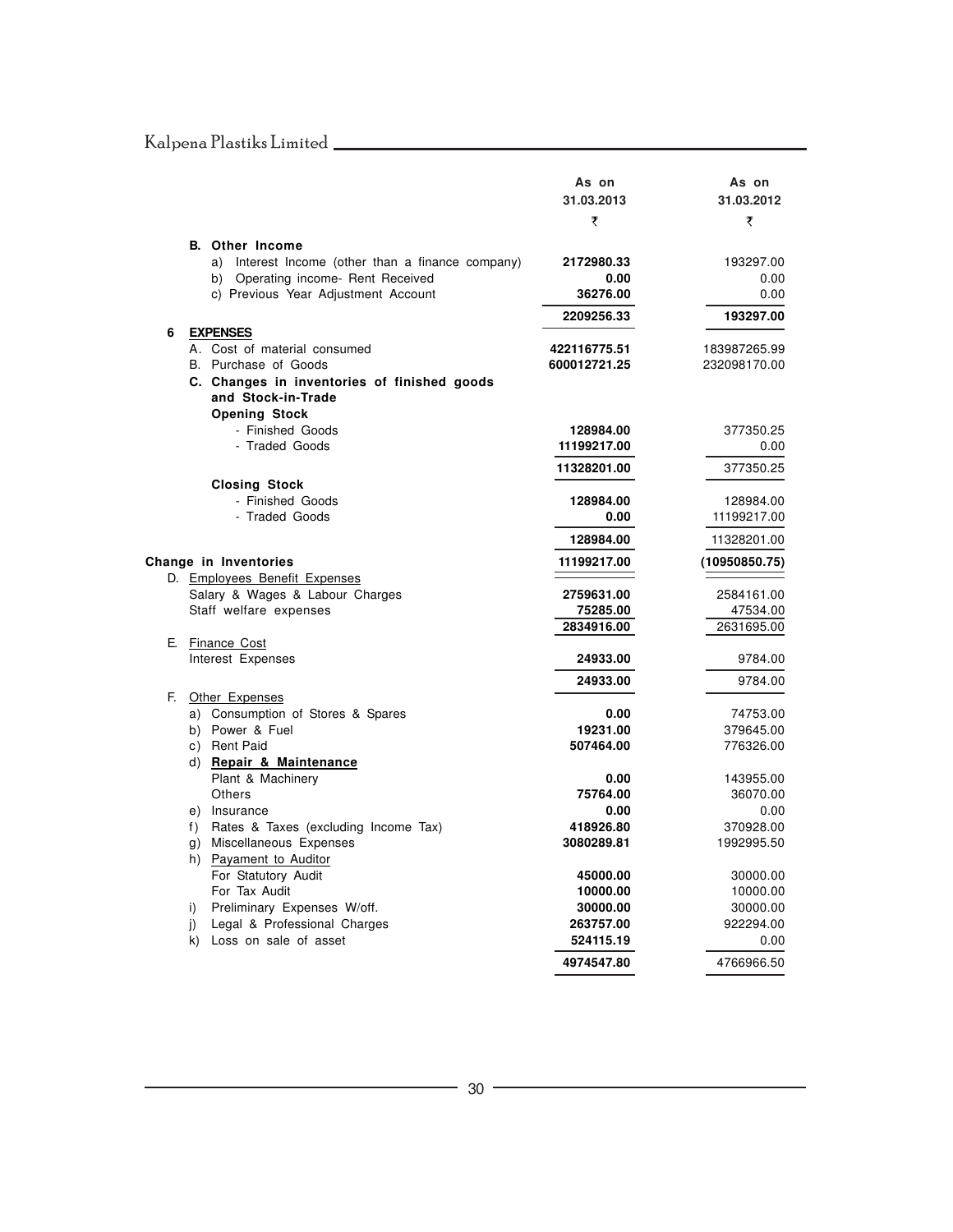**Schedules Annexed to and forming part of Balance Sheet as at 31st March, 2013 and the Profit and Loss Account for the year ended as on that date.**

#### **NOTES - 7**

Accounting Policies & Notes to Accounts

#### 1. **Significant Accounting Policies:**

Basis of preparation of Financial Statements:

i) These accounts have been prepared under the historical cost convention and on the basis of going concern. All expenses and income to the extent considered payable and receivable respectively, unless stated otherwise, have been accounted for on mercantile basis.

#### **ii) Fixed Assets:**

Fixed Assets are stated at cost less accumulated depreciation. The cost of acquisition comprises purchase price inclusive of duties (Net of Cenvat), taxes, incidental expenses, erection/ commissioning etc. upto the date the assets are put to use.

#### **iii) Depreciation:**

- (a) Depreciation on Fixed Assets is provided on straight line method at rates as specified in Schedule XIV to the Companies Act, 1956.
- (b) Depreciation on Fixed Assets added/disposed off during the period is provided on prorata basis with reference to the date of addition/ disposal.

#### **iv) Inventories:**

Finished goods are valued at cost or net realizable value whichever is lower.

#### **v) Taxes on Income:**

Deferred Taxes: the Company has unabsorbed carry forward losses/ depreciation available for set-off under the Income Tax Act, 1961. However, in view of present un-certainty regarding generation of sufficient future income, net deferred tax assets at the year end including related credits / charge for the year have not been recognized in these accounts on prudent basis.

#### **vi) Revenue recognition:**

Revenue is recognized of the extent it is probable that the economic benefits will flow to the Company & the revenue can be reliably measured. Interest Income is recognized on a time proportionate basis taking into account the amount outstanding & the rate applicable.

2. We have recorded all known liabilities in the financial statements. The company has not received any intimation from 'suppliers' regarding their status under the Micro Small and Medium Enterprises Development Act, 2006 and hence disclosures, if any, relating to amounts unpaid as at the year end together with interest paid / payable as required under this Act have not been given.

| 3. | The break up of deferred tax assets and<br>deferred tax liabilities are as given below:          |             |             |
|----|--------------------------------------------------------------------------------------------------|-------------|-------------|
|    | Deferred Tax Assets/ Liability (Not provided)                                                    | 31.03.2013  | 31.03.2012  |
|    | Differences in Depreciation and other                                                            | 84612.00    | 112073.00   |
|    | differences in block of Fixed Assets<br>as per tax books and financial book                      | (liability) | (Liability) |
| 4. | Estimated amount of contracts remaining<br>To be executed on capital account not<br>provided for |             |             |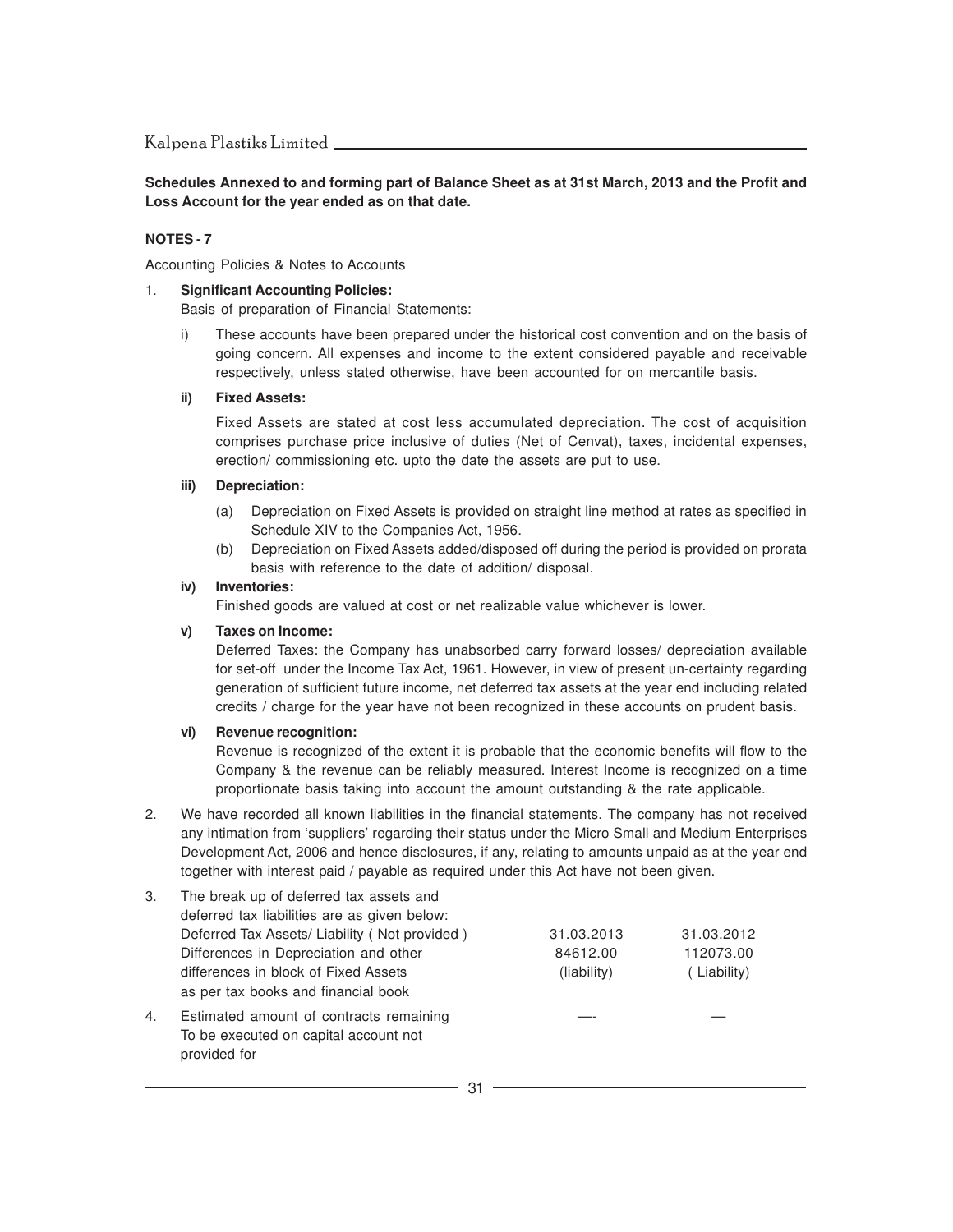| 5. |      | In accordance with Accounting Standard<br>(AS-20) on 'Earning Per Share' (EPS)                                                        |              | (Amount in $\overline{\tau}$ ) |
|----|------|---------------------------------------------------------------------------------------------------------------------------------------|--------------|--------------------------------|
|    |      | computation of basic and diluted earning<br>per share is as under:                                                                    | 2012-13      | $2011 - 12$                    |
|    |      | Net profit for basic earnings per share<br>as per Profit and Loss Account                                                             | 1168304.76   | (697915.04)                    |
|    | i)   | Adjustment for the purpose of diluted<br>earnings per share<br>Exchange gain on realignment of ZCCB and<br>Conversion rate difference |              |                                |
|    |      | Less: Tax effect                                                                                                                      |              |                                |
|    |      | Net Profit for diluted earnings per share                                                                                             | 1168364.76   | (697915.04)                    |
|    | ii)  | Weighted Average number of Equity                                                                                                     |              |                                |
|    | iii) | Shares for calculation of basic and<br>diluted earning per share (Face Value of<br>Rs. 10/- per share)                                |              |                                |
|    |      | Basic earnings per share<br>(a)                                                                                                       | 5528535      | 5528535                        |
|    |      | (b)<br>Diluted earnings per share                                                                                                     | 5528535      | 5528535                        |
|    | iv)  | Earning per Share                                                                                                                     |              |                                |
|    |      | <b>Basic</b><br>a)<br><b>Diluted</b><br>b)                                                                                            | 0.21<br>0.21 | (0.13)<br>(0.13)               |
|    |      |                                                                                                                                       |              |                                |

#### 6. Related party disclosures:

Related party disclosures as required under Accounting Standard 18 (AS-18) on "Related Party Disclosures" issued by the Institute of Chartered Accountants of India (ICAI) are given below:

i) Subsidiary Company **None** None

- ii) Associated Concerns:
	- a) KALPENA INDUSTRIES LIMITED.
	- b) TARA HOLDINGS PRIVATE LIMITED
- iii) Key Management Personnel
- a) Mr. B. L. Bohara, Director
- b) Mr. Mohan Kumar Tiwary, Director
- c) Mr. Kashi Nath Agarwal, Director
- d) Mr. Jitendra Tiwari, Director
- e) Mr. Deo Kishan Kalwani , Director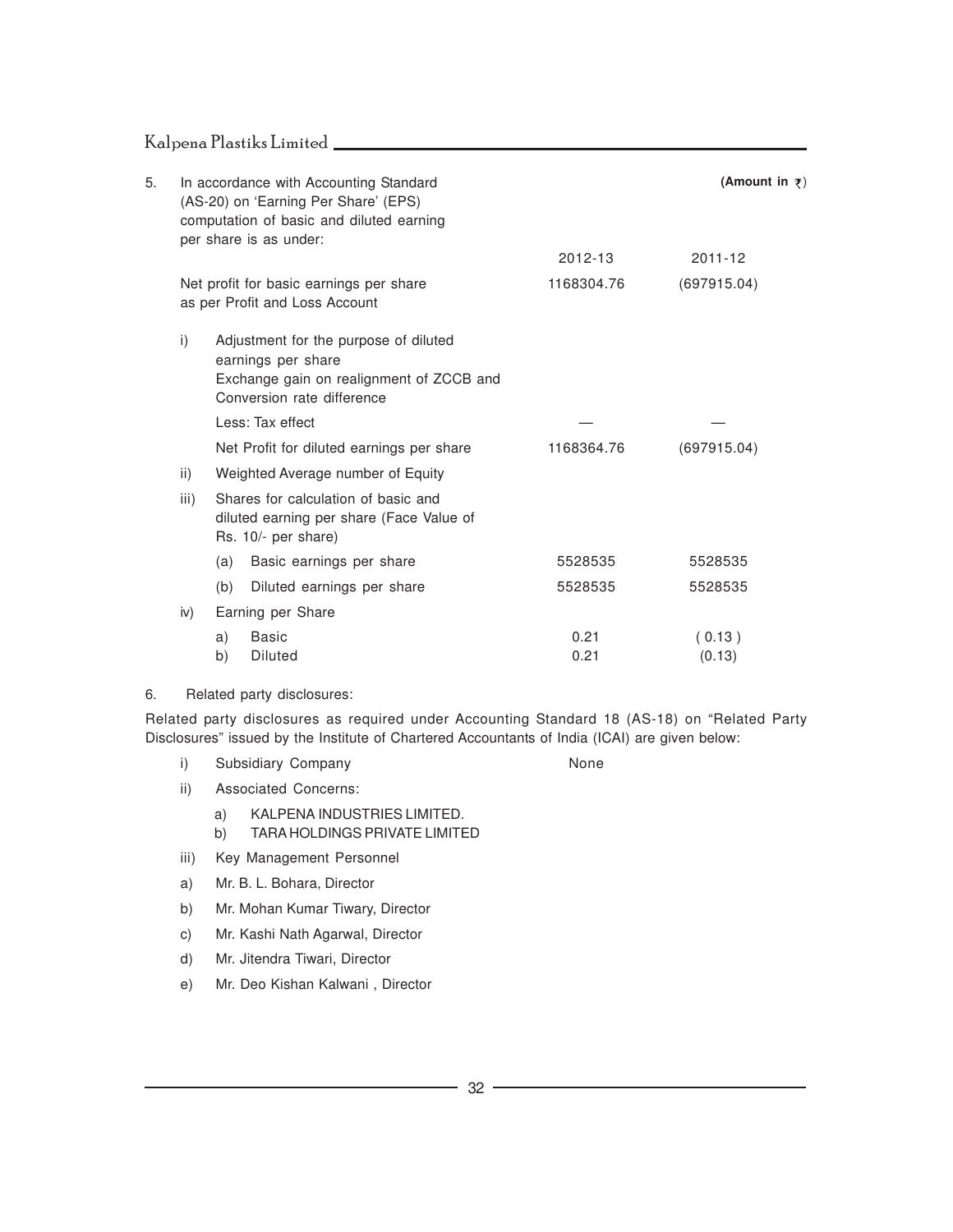## Kalpena Plastiks Limited **Report of the Community of the Community Community**

|     |    |                                              |              | (Amount in $\overline{\tau}$ ) |
|-----|----|----------------------------------------------|--------------|--------------------------------|
| iv) |    | Transaction & out standing Balance           | 2012-13      | 2011-12                        |
|     | a) | <b>Transactions</b>                          |              |                                |
|     |    | Loan From Director                           |              |                                |
|     |    | Rent paid to Kalpena Industries Limited      | 12000.00     | 12000.00                       |
|     |    | Purchases from Kalpena Industries Limited    | 961284452.50 | 46,59,94,823.75                |
|     |    | Generator Hire Charges paid to               |              | 1,40,000.00                    |
|     |    | Kalpena Industries Limited                   |              |                                |
|     |    | Sales to Tara Holdings Private limited       | 496948192.00 | 25,68,57,638.00                |
|     |    | Purchases from Tara Holdings Private Limited | 69863355.50  |                                |
|     |    | Sale of Fixed Assets                         | 544440.43    |                                |
|     |    | Kalpana Industries Ltd.                      |              |                                |
|     |    | Loan Taken                                   | 7500000.00   |                                |
|     |    | Loan Repaid                                  | 7500000.00   |                                |
|     |    | <b>Closing Balance</b>                       | <b>NIL</b>   |                                |
|     |    | Tara Holdings Pvt. Ltd.                      |              |                                |
|     |    | Loan Given                                   | 281020000.00 |                                |
|     |    | <b>Repayment Received</b>                    | 281020000.00 |                                |
|     |    | <b>Closing Balance</b>                       | <b>NIL</b>   |                                |
|     | b) | Out Standing Balances as on 31.03.2012       |              |                                |
|     |    | Kalpena Industries Limited                   | <b>NIL</b>   | 13,99,62,495.00Cr.             |
|     |    | Tara Holdings Private limited                | <b>NIL</b>   | 11,26,73,050.00Dr.             |
|     |    |                                              |              |                                |

#### **7. List of Shareholders holding more than 5% of Shares are as follows :**

| Name of Shareholder           | No. of Shares held | % held |
|-------------------------------|--------------------|--------|
| Sri Ram Financial Consultants | 2004380            | 36.26% |
| Kalpena Industries Limited    | 2002920            | 36.23% |

#### **8) Production, Sale and Closing Stock of goods manufactured**

|                       | Unit Qty.          | <b>Opening Stock</b> | <b>Production</b> | <b>Sale</b>   | <b>Closing Stock</b> |
|-----------------------|--------------------|----------------------|-------------------|---------------|----------------------|
| Cosmetic Jewellery    | Pcs.               | 140200               |                   |               | 140200               |
|                       |                    | (140200)             |                   |               | (140200)             |
|                       | Value in $\bar{z}$ | 128984               |                   |               | 128984               |
|                       |                    | (128984)             |                   |               | (128984)             |
| Hawaai Chappal        | Pairs              |                      |                   |               |                      |
|                       |                    |                      |                   |               |                      |
|                       | Value in $\bar{z}$ |                      |                   |               |                      |
|                       |                    |                      |                   |               |                      |
| <b>Plastic Colour</b> | МT                 |                      | 3244.300          | 3244.300      |                      |
| Granuels              |                    |                      | (556.07)          | (556.07)      |                      |
|                       | Value in $\bar{z}$ |                      |                   | 263524550.00  |                      |
|                       |                    |                      |                   | (45227570.00) |                      |
| <b>Plastic Colour</b> | МT                 |                      | 2655.600          | 2655.600      |                      |
| Powder                |                    |                      | (296.750)         | (296.750)     |                      |
|                       | Value in $\bar{z}$ |                      |                   | 160655596.25  |                      |
|                       |                    |                      |                   | (18098925.00) |                      |
| PE Compound           | МT                 |                      |                   |               |                      |
|                       |                    |                      | (378.244)         | (378.244)     |                      |
|                       | Value in $\bar{z}$ |                      |                   |               |                      |
|                       |                    |                      |                   | (3254308.00)  |                      |
| <b>PVC Compound</b>   | МT                 |                      |                   |               |                      |
|                       |                    | (4.125)              | (1417.203)        | (1421.33)     |                      |
|                       | Value in $\bar{z}$ |                      |                   |               |                      |
|                       |                    | (248, 366.25)        |                   | (91486419.50) |                      |
| Colour Master Batch   | МТ                 |                      |                   | (6.75)        |                      |
| Value in $\bar{z}$    |                    |                      | (6.75)            |               |                      |
|                       |                    |                      |                   | (628893.00)   |                      |
|                       |                    |                      |                   |               |                      |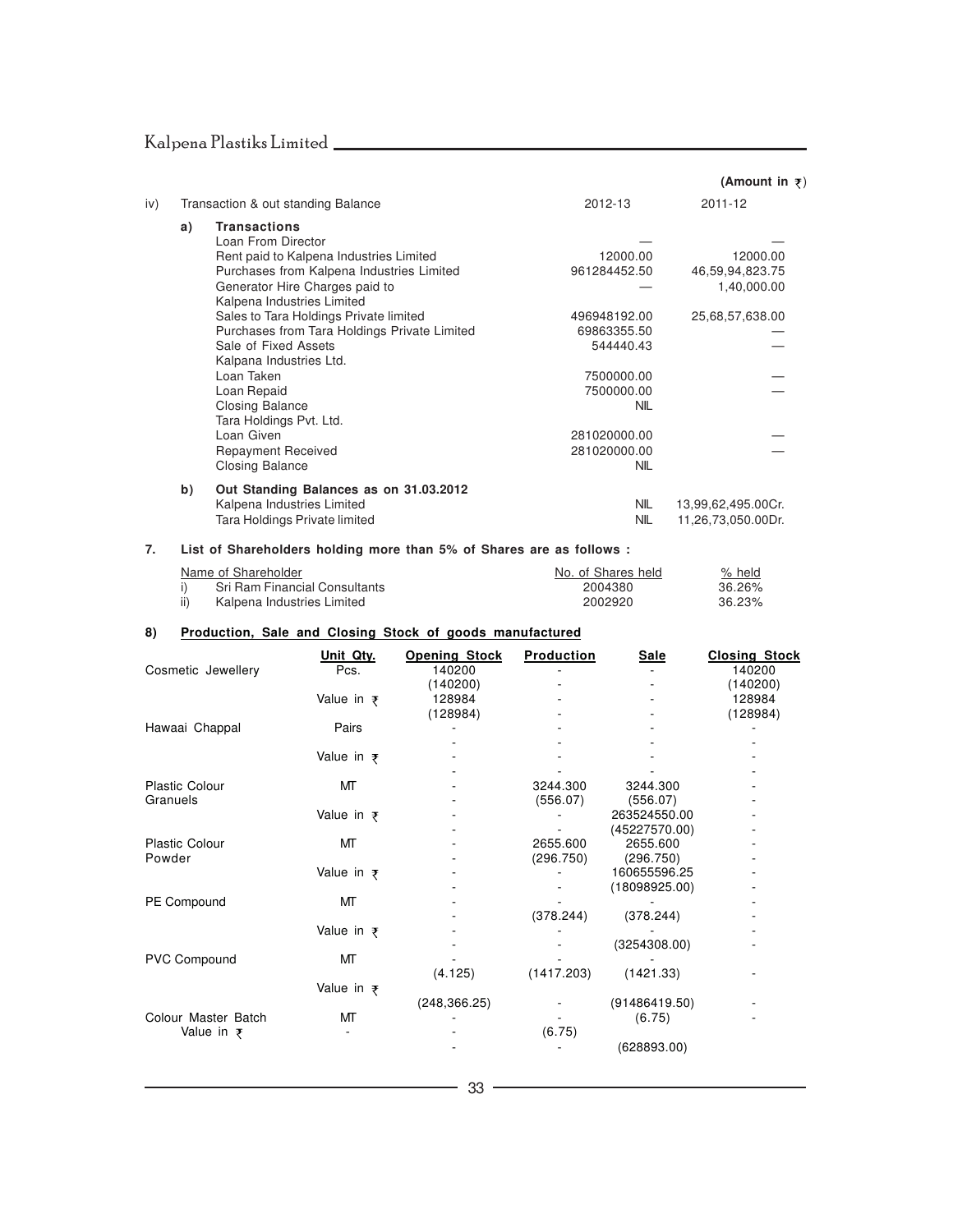#### **(Amount in**  $\bar{\tau}$ **)**

| 9) |     | Value of import on CIF basis | 2012-13      | 2011-2012                |  |
|----|-----|------------------------------|--------------|--------------------------|--|
|    |     | Raw Materials                | 411939628.75 | $\overline{\phantom{a}}$ |  |
|    | ii) | Expenditure in Foreign       | Nil          | Nil                      |  |
|    |     | Currency (on cash basis)     |              |                          |  |

#### **10) Raw Materials, Components, and Spares Consumed :-**

|                         |                            | 2012-13 |               |     | 2011-12                    |       |
|-------------------------|----------------------------|---------|---------------|-----|----------------------------|-------|
| <b>Particulars</b>      | <b>Raw Materials &amp;</b> | %       | <b>Spares</b> | %   | <b>Raw Materials &amp;</b> | %     |
|                         | <b>Components</b>          |         |               |     | <b>Components</b>          |       |
| Imported at Landed Cost | 420449210.51               | 99.60   | Nil           | Nil | 56172133.75                | 30.53 |
| Indigenous              | 1667565.00                 | 0.40    | Nil           | Nil | 127815132.24               | 69.47 |
|                         | 422116775.51               | 100     | Νi            |     | 183987265.99               | 100   |

#### **11) Traded Goods**

| . | <b>Hautu GUUUS</b>                |             |         |                      |          |              |          |              |                          |                      |
|---|-----------------------------------|-------------|---------|----------------------|----------|--------------|----------|--------------|--------------------------|----------------------|
|   |                                   |             |         | <b>Opening Stock</b> |          | Purchase     |          | <b>Sales</b> |                          | <b>Closing stock</b> |
|   |                                   | <b>Unit</b> | Qty.    | value                | Qtv.     | value        | Qtv.     | value        | Qty.                     | value                |
|   | i) PVC Compound<br>without filler | МT          | 100.000 | 7716667.00           | 2457.000 | 196056400.00 | 2557.000 | 204534800.00 |                          |                      |
|   | ii) Colour master<br><b>Batch</b> | МT          |         | $\blacksquare$       | 2085.975 | 196067267.50 | 2085.975 | 196914178.75 |                          |                      |
|   | iii) PVC Rigid<br>Compound        | МT          | 63.900  | 3482550.00           | 564.200  | 34958055.00  | 628.100  | 38612441.50  |                          |                      |
|   | iv) PE Compound                   | MT          |         | ٠                    | 647.475  | 54389525.00  | 647.475  | 54407099.00  |                          |                      |
|   | v) PVC Compound                   | МT          |         | $\blacksquare$       | 352.000  | 31655666.00  | 352,000  | 31848250.00  | $\overline{\phantom{a}}$ |                      |
|   | vi) Calcium                       | MT          |         | ٠                    | 2064.715 | 26900205.00  | 2064.715 | 27896356.29  | $\overline{\phantom{a}}$ |                      |
|   | vii) Plastic Granule              | MT          |         | $\blacksquare$       | 981.075  | 59985602.75  | 981.075  | 62020718.75  |                          |                      |
|   | Total:                            |             | 163.900 | 11199217.00          | 9152.440 | 600012721.25 | 9316.340 | 616233844.29 |                          |                      |

#### **12 ) Raw Materials Consumed**

|    |                       |          | <b>Opening Stock</b>     |            | Purchase          |            | Consumed                             |          | <b>Closing stock</b>      |
|----|-----------------------|----------|--------------------------|------------|-------------------|------------|--------------------------------------|----------|---------------------------|
|    |                       | Qty.(MT) | value $(\bar{\tau})$     | Qty.(MT)   | value $(\bar{z})$ | Qty.(MT)   | value $(\bar{z})$                    | Qty.(MT) | value $(\bar{z})$         |
|    | i) PVC Resin          |          |                          | 2649.000   | 158968305.00      | 2649.000   | 158968305.00                         |          |                           |
|    |                       |          |                          | (303.710)  | (15910634.00)     | (303.710)  | (15910634.00)                        |          |                           |
|    | ii) P.P Compound      |          |                          | 950.500    | 79237718.25       | 950.500    | 79237718.25                          |          |                           |
|    | ( LLDPE / P.P /       |          |                          | (214.600)  | (16440125.75)     | (214.600)  | (16440125.75)                        |          |                           |
|    | EVA, etc)             |          |                          |            |                   |            |                                      |          |                           |
|    | iii) Plasticizers     |          |                          |            |                   |            |                                      |          |                           |
|    |                       |          |                          | (3.67000)  | (330593.00)       | (3.670)    | (330593.00)                          |          |                           |
|    | iv) Ki - Powder       |          |                          |            |                   |            |                                      |          |                           |
|    |                       | (9.00)   | (432000.00)              | (1436.50)  | (90553400.00)     | (1445.50)  | (90985400.00)                        |          |                           |
| V) | <b>Modified LLDPE</b> |          |                          |            |                   |            |                                      |          |                           |
|    | Compound              |          | $(15.00)$ $(1215000.00)$ | (368.00)   | (30710000.00)     | (383.00)   | (31925000.00)                        |          |                           |
|    | vi) HDPE              |          | 121.500 8,467,335.00     | 824.750    | 65243412.50       | 946.250    | 73710747.50                          |          |                           |
|    |                       |          |                          | (397.500)  | (27701967.00)     | (276.000)  | (19234632.00) (121.500) (8467335.00) |          |                           |
|    | vii) LDPE             |          |                          | 1239.750   | 100054301.00      | 1239.750   | 100054301.00                         |          |                           |
|    | viii) Others          | 0.300    | 13500.00                 | 114.100    | 8993273.00        | 114.400    | 9,006,773.00                         |          |                           |
|    |                       | (3.747)  | (184476.00)              | (95.593)   | (8030587.00)      | (99.040)   | (9022961.00)                         | (0.300)  | (13500.00)                |
|    | А.                    | 121.800  | 8480835.00               | 5778.100   | 412497009.75      | 5899.900   | 420977844.75                         |          |                           |
|    |                       |          | (27.747) (1831476.00)    | (2,819.57) | (189677306.75)    | (2725.520) | (183849345.75)                       |          | $(121.50)$ $(8509581.76)$ |
|    |                       |          |                          |            |                   |            |                                      |          |                           |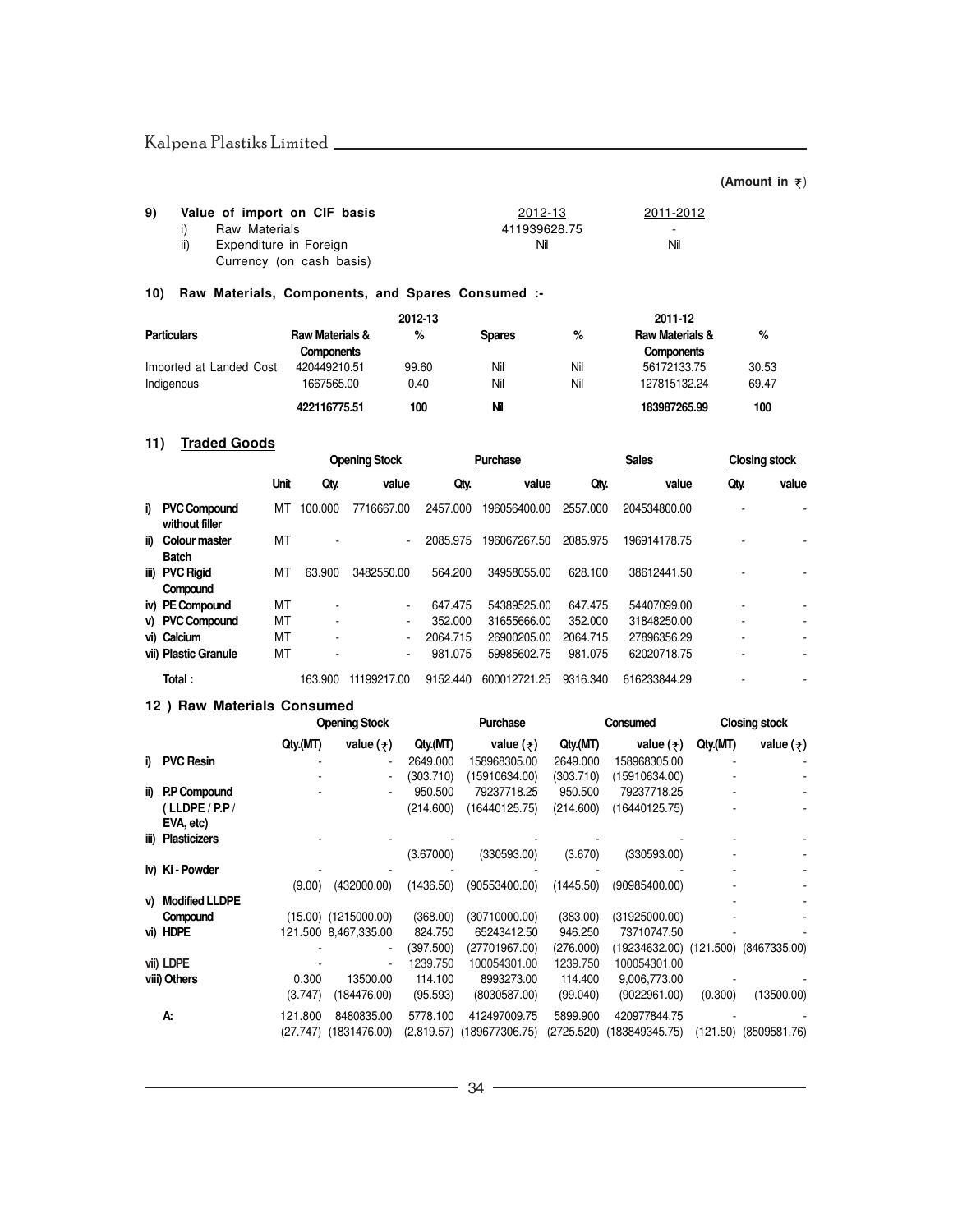|                      | Pcs.          |                       | Pcs.              |                           | Pcs.              |                           | Pcs    |              |
|----------------------|---------------|-----------------------|-------------------|---------------------------|-------------------|---------------------------|--------|--------------|
| ix) Hdpe Bags        | 6982<br>$(-)$ | 28746.76<br>(-)       | 229009<br>(40000) | 1110184.00<br>(167105.00) | 235991<br>(33018) | 1138930.76<br>(137920.24) | (6982) | (28746.76)   |
| <b>B:</b>            | 6982<br>$(-)$ | 28746.76<br>$(\cdot)$ | 229009<br>(40000) | 1110184.00<br>(167105.00) | 235991<br>(33018) | 1138930.76<br>(137920.24) | (6982) | (28746.76)   |
| $(A+B)$ :            |               | 8509581.76            |                   | 413607193.75              |                   | 422116775.51              |        |              |
| <b>Previous Year</b> |               | (1831476.00)          |                   | (189844411.75)            |                   | (183987265.99)            |        | (8538328.52) |

13. Figures of the Previous year have been regrouped / rearranged wherever necessary. All amounts have been rounded off to nearest rupees. In term of our report of even date annexed herewith.

| 3, Mangoe Lane, 2nd Floor                    | For Maloo & Company          | For & on behalf of the board |
|----------------------------------------------|------------------------------|------------------------------|
| Kolkata - 700001                             | <b>Chartered Accountants</b> |                              |
|                                              | (J. L. Maloo)                | J. Tiwari                    |
|                                              | Partner                      |                              |
|                                              | Membership No. 300/17649     | D. K. Kalwani                |
| $D^{total} \cdot 20th$ $D^{odd}$ of May 2012 |                              |                              |

Dated : 30th Day of May, 2013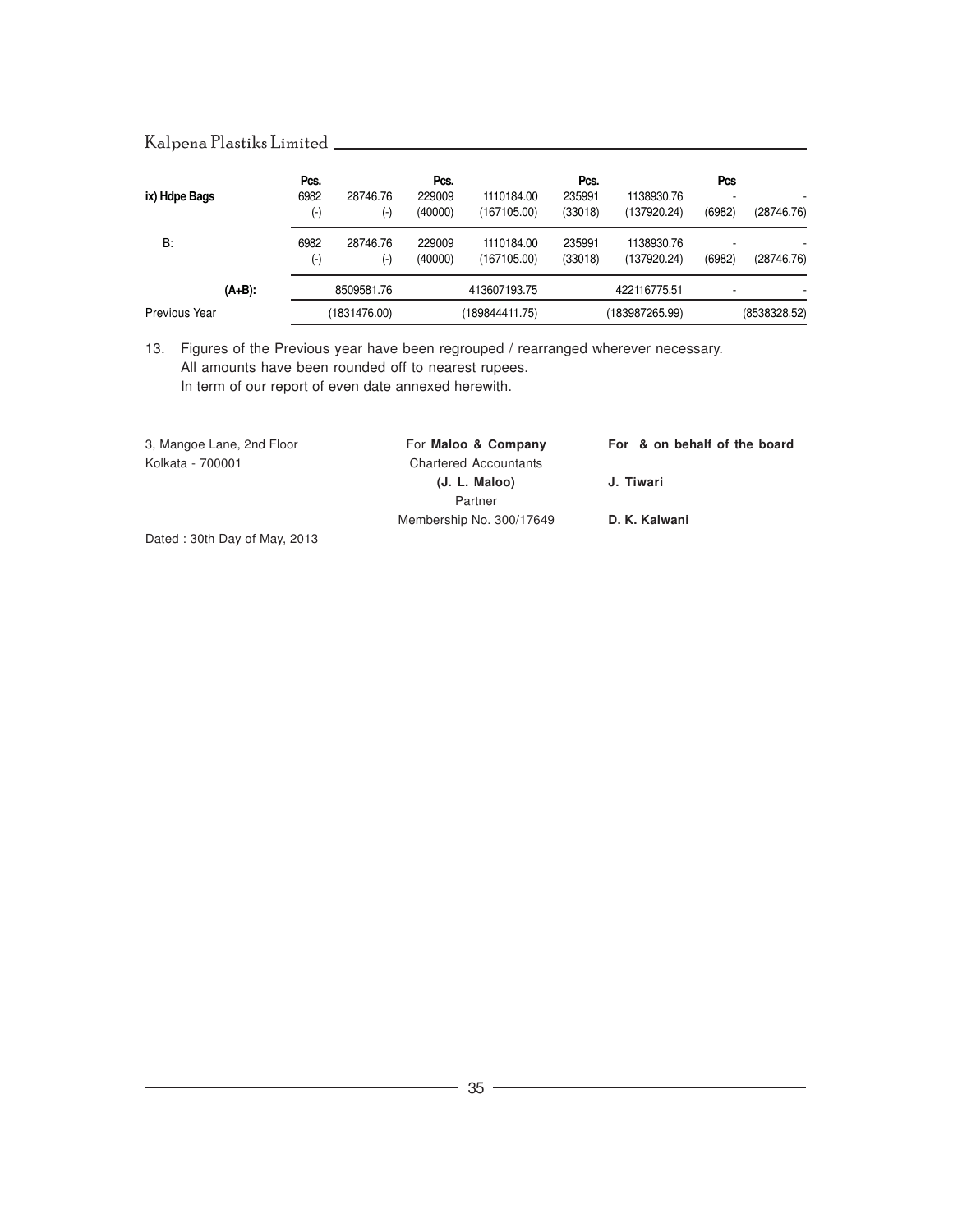|  |  | Kalpena Plastiks Limited |
|--|--|--------------------------|
|--|--|--------------------------|

| <b>NOTES</b>                                         |
|------------------------------------------------------|
|                                                      |
|                                                      |
|                                                      |
|                                                      |
|                                                      |
|                                                      |
|                                                      |
|                                                      |
|                                                      |
|                                                      |
|                                                      |
|                                                      |
|                                                      |
|                                                      |
|                                                      |
|                                                      |
| $\overline{\phantom{a}}$ 36 $\overline{\phantom{a}}$ |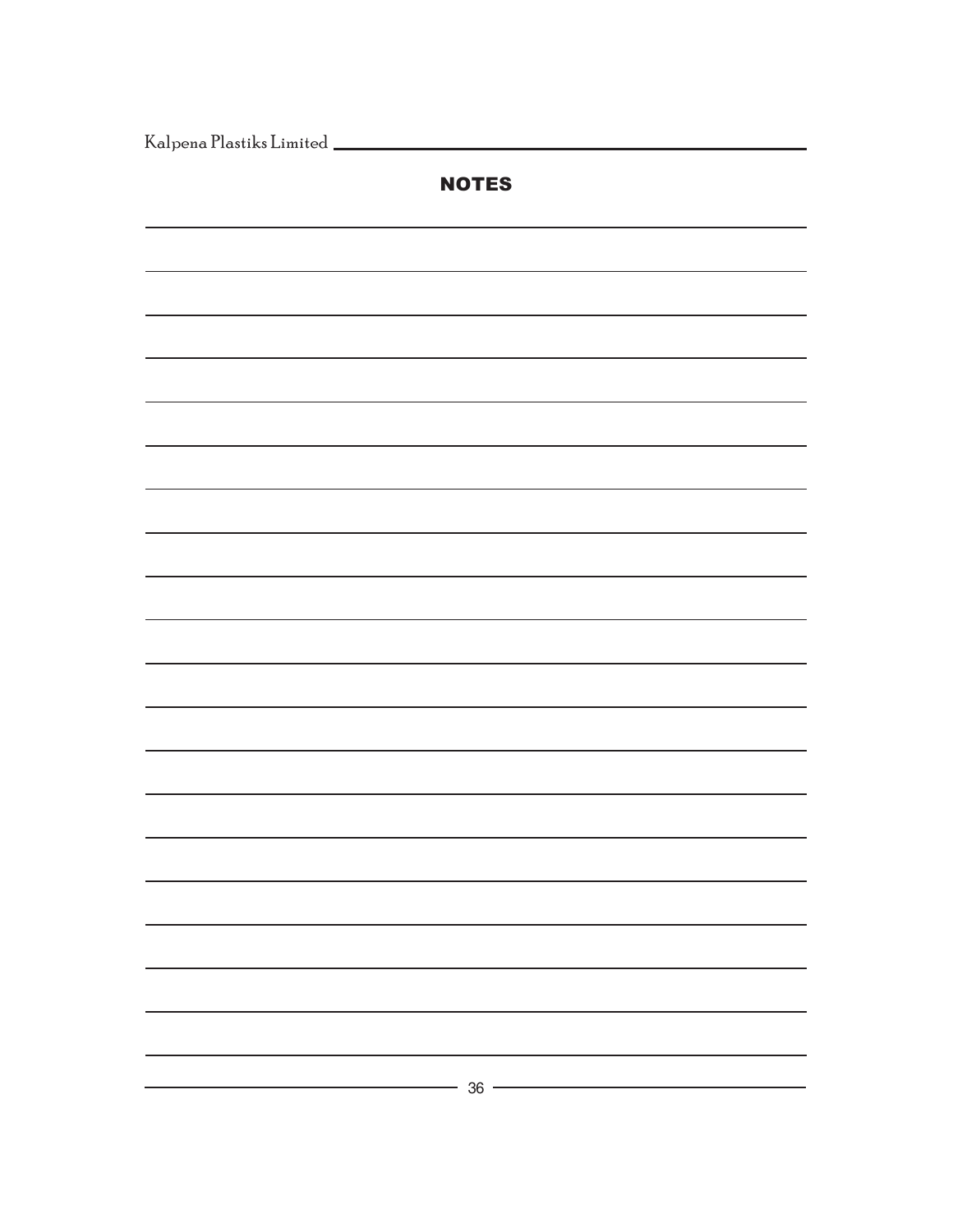### **KALPENA PLASTIKS LIMITED**

Registered Office: 3, Saheed Nityananda Saha Sarani, 2nd Floor, Kolkata – 700 001

### **ATTENDANCE SLIP**

| Shareholder | DP ID <sup>*</sup> | Client ID* | Folio | No. of Shares held |
|-------------|--------------------|------------|-------|--------------------|
| Proxy       |                    |            |       |                    |

I hereby record my presence at the 24th Annual General Meeting of the company to be held at 3, Saheed Nityananda Saha Sarani, Kolkata - 700 001, on Monday, the 30th day of September, 2013 at 10:00 A.M. and at any adjournment thereof.

Member's/ Proxy's Name Member's/Proxy's Signature

Notes:-

- 1. Please sign this attendance slip and hand it over at the attendance counter at the entrance of the Meeting Hall. Joint holders may obtain additional attendance slip on request.
- 2. This attendance is valid only in case shares are held on the date of the meeting.
- \* Applicable for Investors holding shares in Electronic form.

========================================cut here==================================

#### **KALPENA PLASTIKS LIMITED**

Registered Office: 3, Saheed Nityananda Saha Sarani, 2nd Floor, Kolkata - 700 001

#### **PROXY FORM**

| DP ID* | Client ID* | Folio | No. of shares held |
|--------|------------|-------|--------------------|
|        |            |       |                    |

| $I/We$ ——                                                                |                                         |
|--------------------------------------------------------------------------|-----------------------------------------|
| being a member / members of KALPENA PLASTIKS LIMITED hereby appoint ———— |                                         |
|                                                                          | — or failing                            |
| $him-$                                                                   | -as my/our proxy to attend and vote for |

| me /us and on my/our behalf at the 24th Annual general meeting of the company to be held on Monday, the |
|---------------------------------------------------------------------------------------------------------|
| 30th day of September, 2013, at 10:00 A.M. at 3, Saheed Nityananda Saha Sarani, Kolkata - 700 001, and  |
| at any adjournment thereof.                                                                             |

As witness my/our hand (s) this ………………. Day of ………………….. 2013.

Signature by the said -

Affix Revenue Stamp of Rs. 1/-.

Notes:-

- 1. The Proxy need not be a member.
- 2. The proxy must be returned so as to reach the registered office of the Company not less than 48 hours before the time for holding the aforesaid meeting.
- 3. Proxy cannot speak at the meeting or vote on a show of hands.

\* Applicable for Investors holding shares in Electronic form.